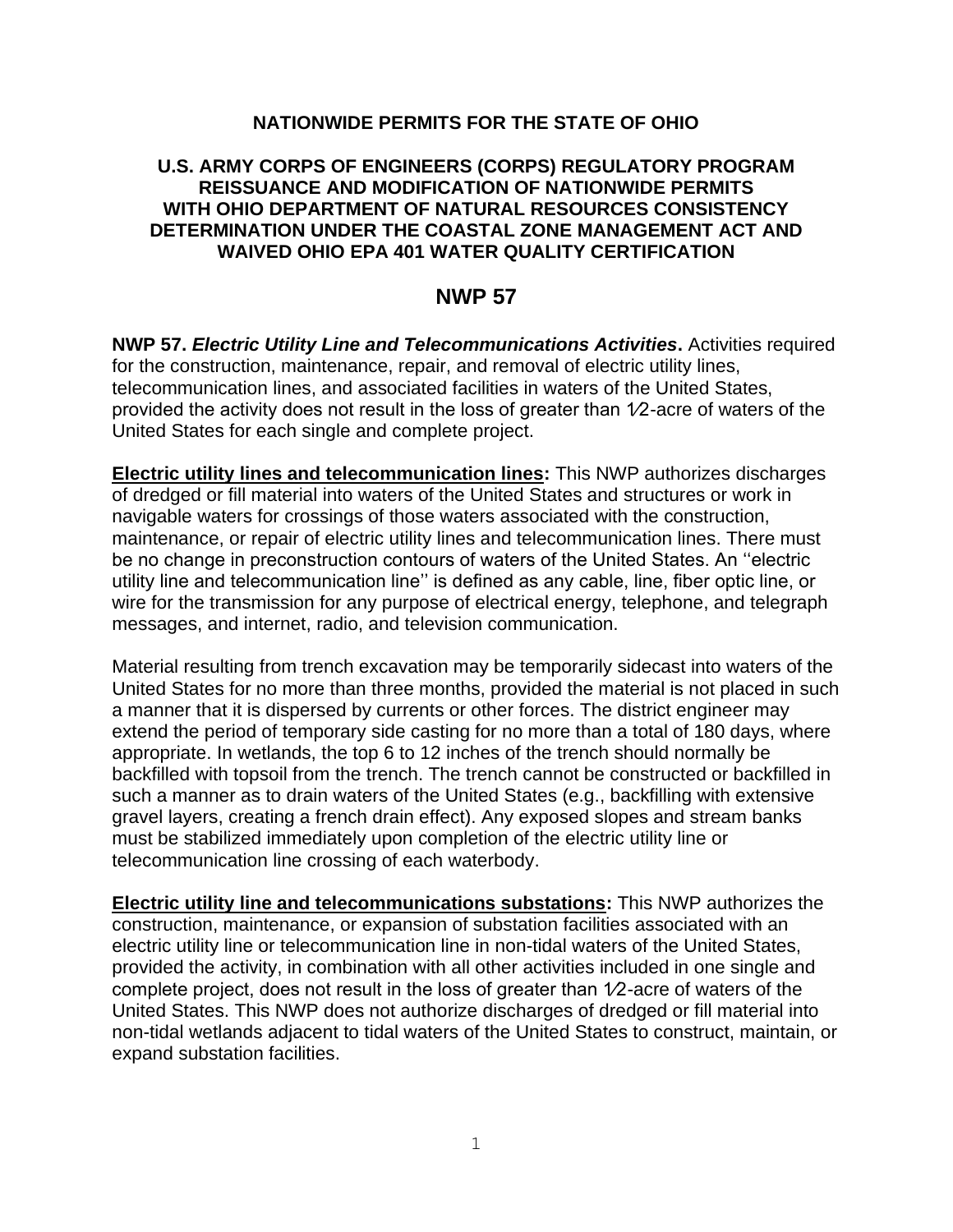**Foundations for overhead electric utility line or telecommunication line towers, poles, and anchors:** This NWP authorizes the construction or maintenance of foundations for overhead electric utility line or telecommunication line towers, poles, and anchors in all waters of the United States, provided the foundations are the minimum size necessary and separate footings for each tower leg (rather than a larger single pad) are used where feasible.

**Access roads:** This NWP authorizes the construction of access roads for the construction and maintenance of electric utility lines or telecommunication lines, including overhead lines and substations, in nontidal waters of the United States, provided the activity, in combination with all other activities included in one single and complete project, does not cause the loss of greater than 1⁄2-acre of non-tidal waters of the United States. This NWP does not authorize discharges of dredged or fill material into non-tidal wetlands adjacent to tidal waters for access roads. Access roads must be the minimum width necessary (see Note 2, below). Access roads must be constructed so that the length of the road minimizes any adverse effects on waters of the United States and must be as near as possible to pre-construction contours and elevations (e.g., at grade corduroy roads or geotextile/gravel roads). Access roads constructed above pre-construction contours and elevations in waters of the United States must be properly bridged or culverted to maintain surface flows.

This NWP may authorize electric utility lines or telecommunication lines in or affecting navigable waters of the United States even if there is no associated discharge of dredged or fill material (see 33 CFR part 322). Electric utility lines or telecommunication lines constructed over section 10 waters and electric utility lines or telecommunication lines that are routed in or under section 10 waters without a discharge of dredged or fill material require a section 10 permit.

This NWP authorizes, to the extent that Department of the Army authorization is required, temporary structures, fills, and work necessary for the remediation of inadvertent returns of drilling fluids to waters of the United States through sub-soil fissures or fractures that might occur during horizontal directional drilling activities conducted for the purpose of installing or replacing electric utility lines or telecommunication lines. These remediation activities must be done as soon as practicable, to restore the affected waterbody. District engineers may add special conditions to this NWP to require a remediation plan for addressing inadvertent returns of drilling fluids to waters of the United States during horizontal directional drilling activities conducted for the purpose of installing or replacing electric utility lines or telecommunication lines.

This NWP also authorizes temporary structures, fills, and work, including the use of temporary mats, necessary to conduct the electric utility line activity. Appropriate measures must be taken to maintain normal downstream flows and minimize flooding to the maximum extent practicable, when temporary structures, work, and discharges of dredged or fill material, including cofferdams, are necessary for construction activities, access fills, or dewatering of construction sites. Temporary fills must consist of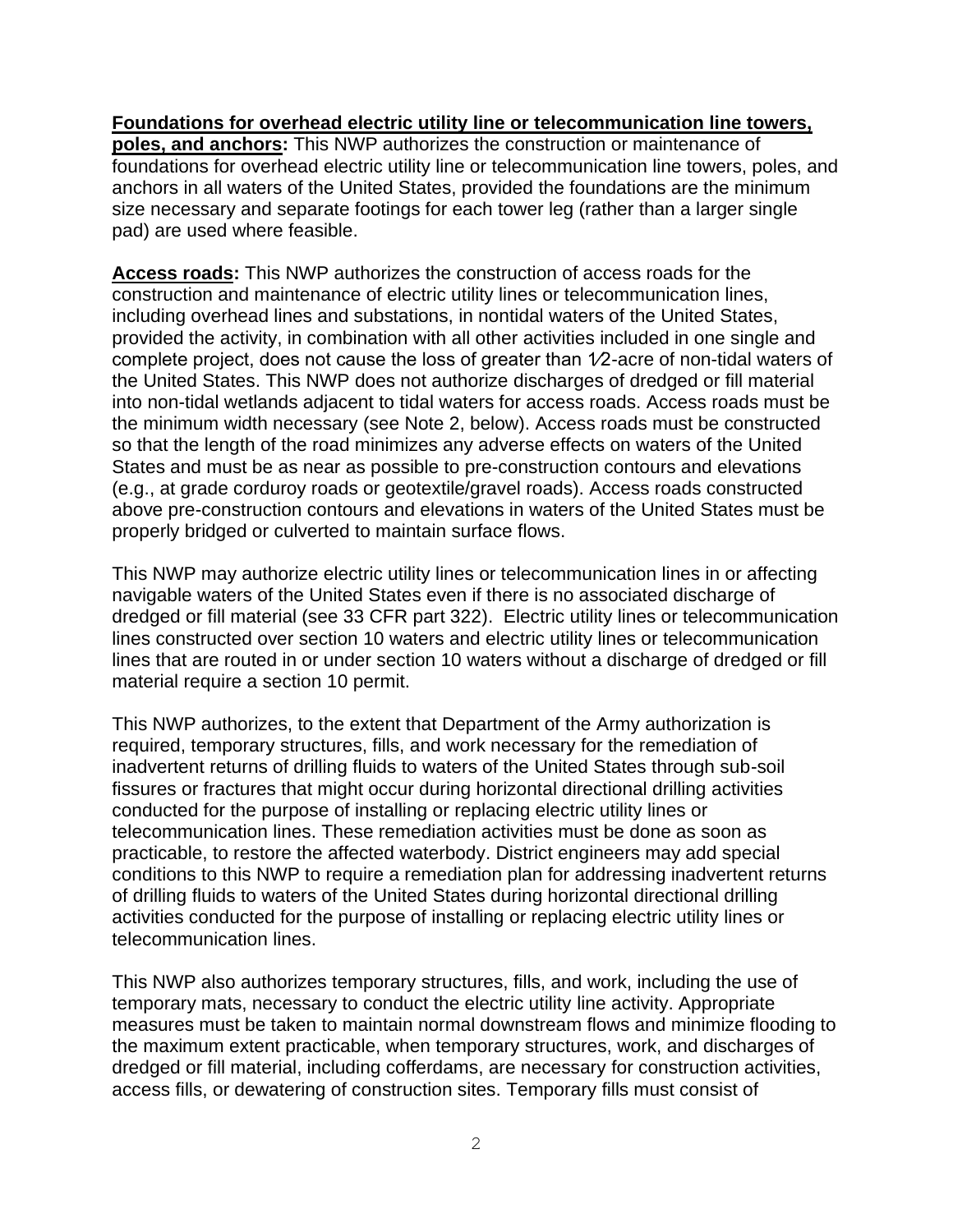materials, and be placed in a manner, that will not be eroded by expected high flows. After construction, temporary fills must be removed in their entirety and the affected areas returned to preconstruction elevations. The areas affected by temporary fills must be revegetated, as appropriate.

*Notification***:** The permittee must submit a pre-construction notification to the district engineer prior to commencing the activity if: (1) A section 10 permit is required; or (2) the discharge will result in the loss of greater than 1⁄10-acre of waters of the United States. (See general condition 32.) (Authorities: Sections 10 and 404)

**Note 1:** Where the electric utility line is constructed, installed, or maintained in navigable waters of the United States (i.e., section 10 waters) within the coastal United States, the Great Lakes, and United States territories, a copy of the NWP verification will be sent by the Corps to the National Oceanic and Atmospheric Administration (NOAA), National Ocean Service (NOS), for charting the electric utility line to protect navigation.

**Note 2:** For electric utility line or telecommunications activities crossing a single waterbody more than one time at separate and distant locations, or multiple waterbodies at separate and distant locations, each crossing is considered a single and complete project for purposes of NWP authorization. Electric utility line and telecommunications activities must comply with 33 CFR 330.6(d).

**Note 3:** Electric utility lines or telecommunication lines consisting of aerial electric power transmission lines crossing navigable waters of the United States (which are defined at 33 CFR part 329) must comply with the applicable minimum clearances specified in 33 CFR 322.5(i).

**Note 4:** Access roads used for both construction and maintenance may be authorized, provided they meet the terms and conditions of this NWP.

Access roads used solely for construction of the electric utility line or telecommunication line must be removed upon completion of the work, in accordance with the requirements for temporary fills.

**Note 5:** This NWP authorizes electric utility line and telecommunication line maintenance and repair activities that do not qualify for the Clean Water Act section 404(f) exemption for maintenance of currently serviceable fills or fill structures.

**Note 6:** For overhead electric utility lines and telecommunication lines authorized by this NWP, a copy of the PCN and NWP verification will be provided by the Corps to the Department of Defense Siting Clearinghouse, which will evaluate potential effects on military activities.

**Note 7:** For activities that require preconstruction notification, the PCN must include any other NWP(s), regional general permit(s), or individual permit(s) used or intended to be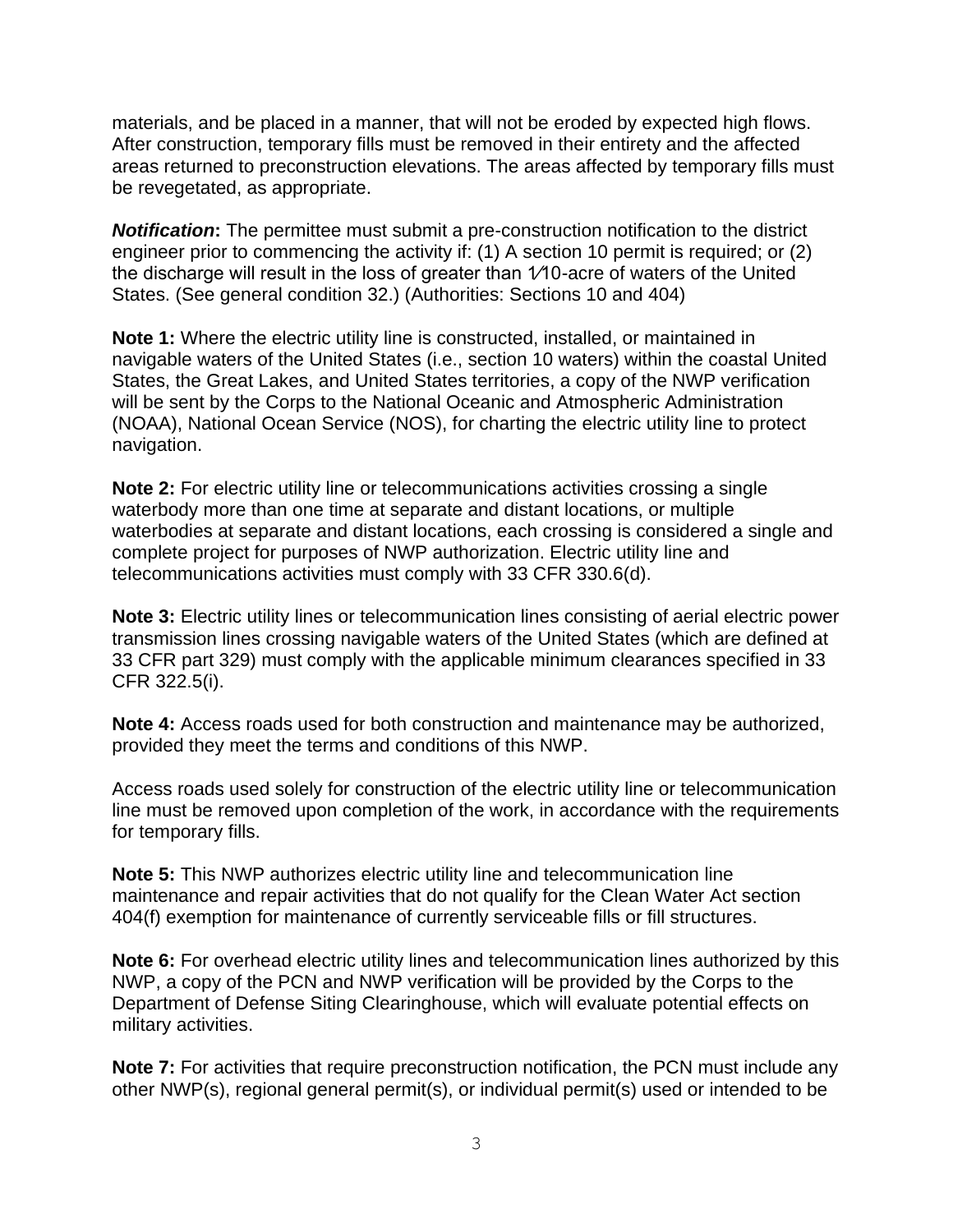used to authorize any part of the proposed project or any related activity, including other separate and distant crossings that require Department of the Army authorization but do not require preconstruction notification (see paragraph (b)(4) of general condition 32). The district engineer will evaluate the PCN in accordance with Section D, ''District Engineer's Decision.'' The district engineer may require mitigation to ensure that the authorized activity results in no more than minimal individual and cumulative adverse environmental effects (see general condition 23).

# **Corps NWP 57 Specific Regional Conditions:**

- PCN in accordance with NWP General Condition 32 and Regional General Condition 6 is required for all permanent conversion of scrub/shrub and forested wetlands of greater than 1/10 of an acre per each single and complete project. Use of conversion in this regional condition relates to the change of a scrub/shrub and forested wetlands to a herbaceous state, but it would not result in a loss of waters of the United States as the wetland would continue to exist in the landscape.
- This NWP does not authorize the placement of manholes in wetlands.

## **Ohio Department of Natural Resources CZMA Federal Consistency Determination Condition:**

• For all activities located within or along the shore of Ohio's portion of Lake Erie, including Maumee Bay and Sandusky Bay, all applicable authorizations under the Ohio Coastal Management Program must be obtained.

# **Nationwide Permit General Conditions**

**Note:** To qualify for NWP authorization, the prospective permittee must comply with the following general conditions, as applicable, in addition to any regional or case-specific conditions imposed by the division engineer or district engineer. Prospective permittees should contact the appropriate Corps district office to determine if regional conditions have been imposed on an NWP. Prospective permittees should also contact the appropriate Corps district office to determine the status of Coastal Zone Management Act consistency for an NWP. Every person who may wish to obtain permit authorization under one or more NWPs, or who is currently relying on an existing or prior permit authorization under one or more NWPs, has been and is on notice that all of the provisions of 33 CFR 330.1 through 330.6 apply to every NWP authorization. Note especially 33 CFR 330.5 relating to the modification, suspension, or revocation of any NWP authorization.

## 1. **Navigation.**

a. No activity may cause more than a minimal adverse effect on navigation.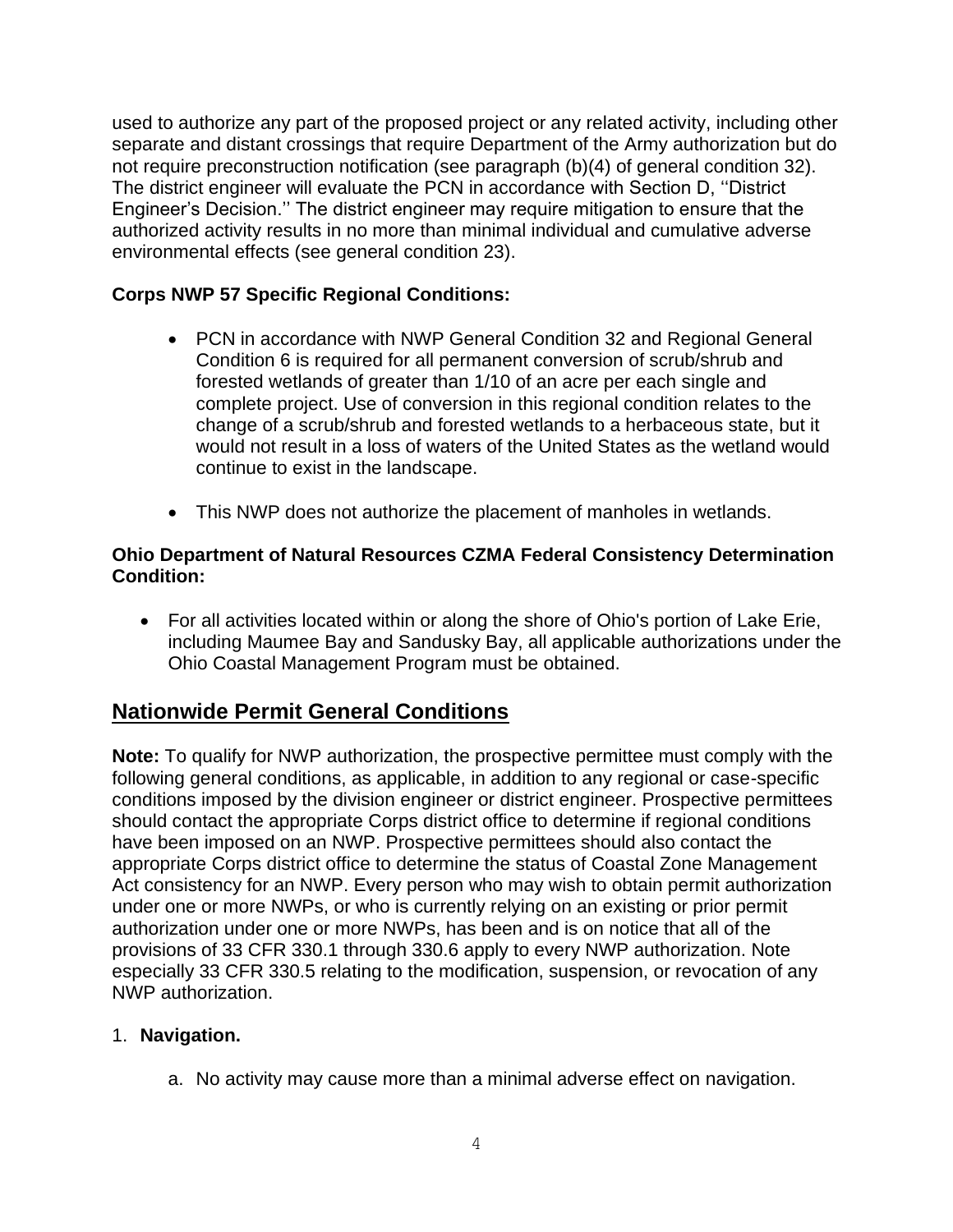- b. Any safety lights and signals prescribed by the U.S. Coast Guard, through regulations or otherwise, must be installed and maintained at the permittee's expense on authorized facilities in navigable waters of the United States.
- c. The permittee understands and agrees that, if future operations by the United States require the removal, relocation, or other alteration, of the structure or work herein authorized, or if, in the opinion of the Secretary of the Army or his or her authorized representative, said structure or work shall cause unreasonable obstruction to the free navigation of the navigable waters, the permittee will be required, upon due notice from the Corps of Engineers, to remove, relocate, or alter the structural work or obstructions caused thereby, without expense to the United States. No claim shall be made against the United States on account of any such removal or alteration.

2. **Aquatic Life Movements.** No activity may substantially disrupt the necessary life cycle movements of those species of aquatic life indigenous to the waterbody, including those species that normally migrate through the area, unless the activity's primary purpose is to impound water. All permanent and temporary crossings of waterbodies shall be suitably culverted, bridged, or otherwise designed and constructed to maintain low flows to sustain the movement of those aquatic species. If a bottomless culvert cannot be used, then the crossing should be designed and constructed to minimize adverse effects to aquatic life movements.

3. **Spawning Areas.** Activities in spawning areas during spawning seasons must be avoided to the maximum extent practicable. Activities that result in the physical destruction (e.g., through excavation, fill, or downstream smothering by substantial turbidity) of an important spawning area are not authorized.

4. **Migratory Bird Breeding Areas.** Activities in waters of the United States that serve as breeding areas for migratory birds must be avoided to the maximum extent practicable.

5. **Shellfish Beds.** No activity may occur in areas of concentrated shellfish populations, unless the activity is directly related to a shellfish harvesting activity authorized by NWPs 4 and 48, or is a shellfish seeding or habitat restoration activity authorized by NWP 27.

6. **Suitable Material.** No activity may use unsuitable material (e.g., trash, debris, car bodies, asphalt, etc.). Material used for construction or discharged must be free from toxic pollutants in toxic amounts (see section 307 of the Clean Water Act).

7. **Water Supply Intakes.** No activity may occur in the proximity of a public water supply intake, except where the activity is for the repair or improvement of public water supply intake structures or adjacent bank stabilization.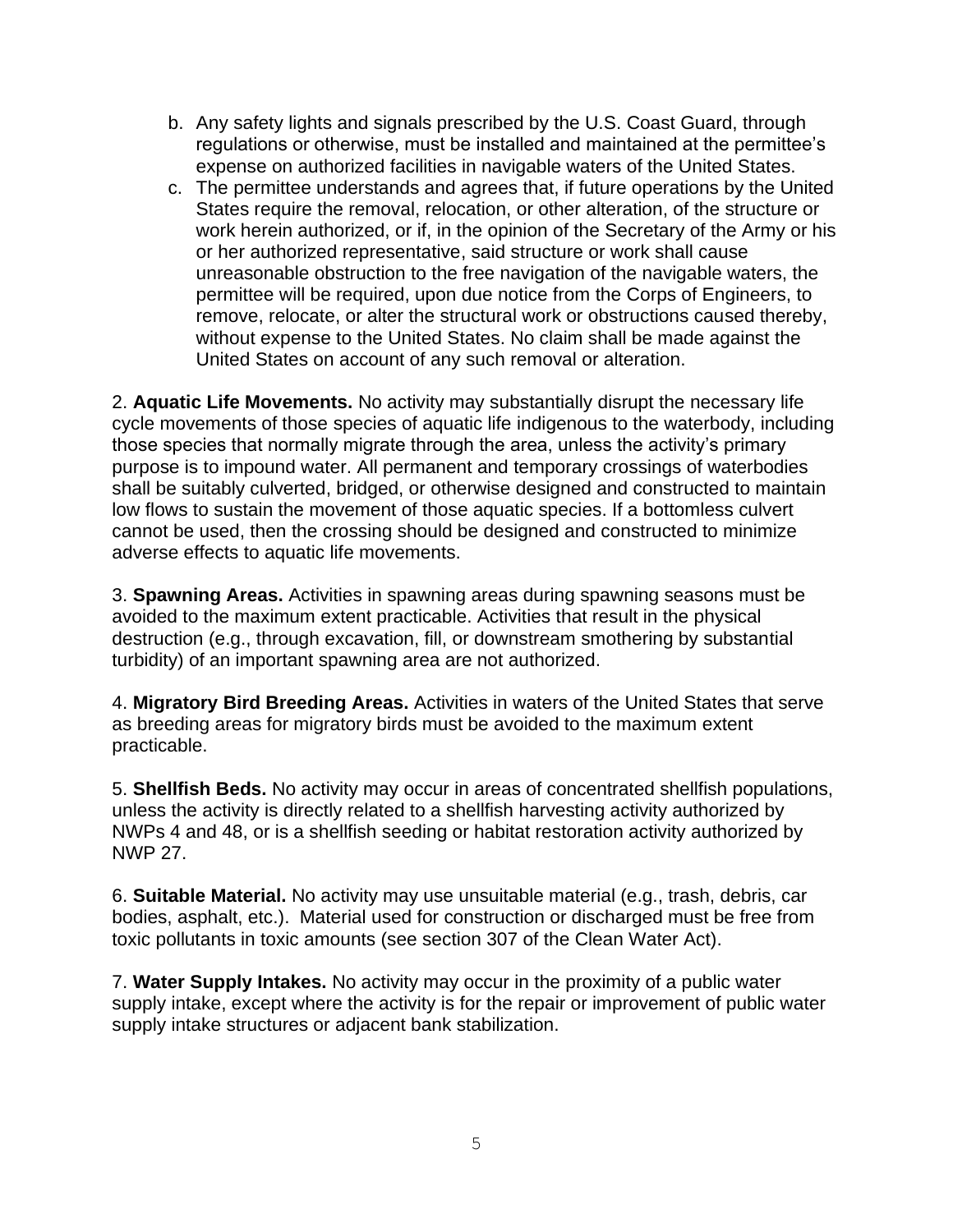8. **Adverse Effects From Impoundments.** If the activity creates an impoundment of water, adverse effects to the aquatic system due to accelerating the passage of water, and/or restricting its flow must be minimized to the maximum extent practicable.

9. **Management of Water Flows.** To the maximum extent practicable, the preconstruction course, condition, capacity, and location of open waters must be maintained for each activity, including stream channelization, storm water management activities, and temporary and permanent road crossings, except as provided below.

The activity must be constructed to withstand expected high flows. The activity must not restrict or impede the passage of normal or high flows, unless the primary purpose of the activity is to impound water or manage high flows. The activity may alter the preconstruction course, condition, capacity, and location of open waters if it benefits the aquatic environment (e.g., stream restoration or relocation activities).

10. **Fills Within 100-Year Floodplains.** The activity must comply with applicable FEMA-approved state or local floodplain management requirements.

11. **Equipment.** Heavy equipment working in wetlands or mudflats must be placed on mats, or other measures must be taken to minimize soil disturbance.

12. **Soil Erosion and Sediment Controls.** Appropriate soil erosion and sediment controls must be used and maintained in effective operating condition during construction, and all exposed soil and other fills, as well as any work below the ordinary high water mark or high tide line, must be permanently stabilized at the earliest practicable date. Permittees are encouraged to perform work within waters of the United States during periods of low-flow or no-flow, or during low tides.

13. **Removal of Temporary Structures and Fills.** Temporary structures must be removed, to the maximum extent practicable, after their use has been discontinued. Temporary fills must be removed in their entirety and the affected areas returned to preconstruction elevations. The affected areas must be revegetated, as appropriate.

14. **Proper Maintenance.** Any authorized structure or fill shall be properly maintained, including maintenance to ensure public safety and compliance with applicable NWP general conditions, as well as any activity-specific conditions added by the district engineer to an NWP authorization.

15. **Single and Complete Project.** The activity must be a single and complete project. The same NWP cannot be used more than once for the same single and complete project.

16. **Wild and Scenic Rivers.**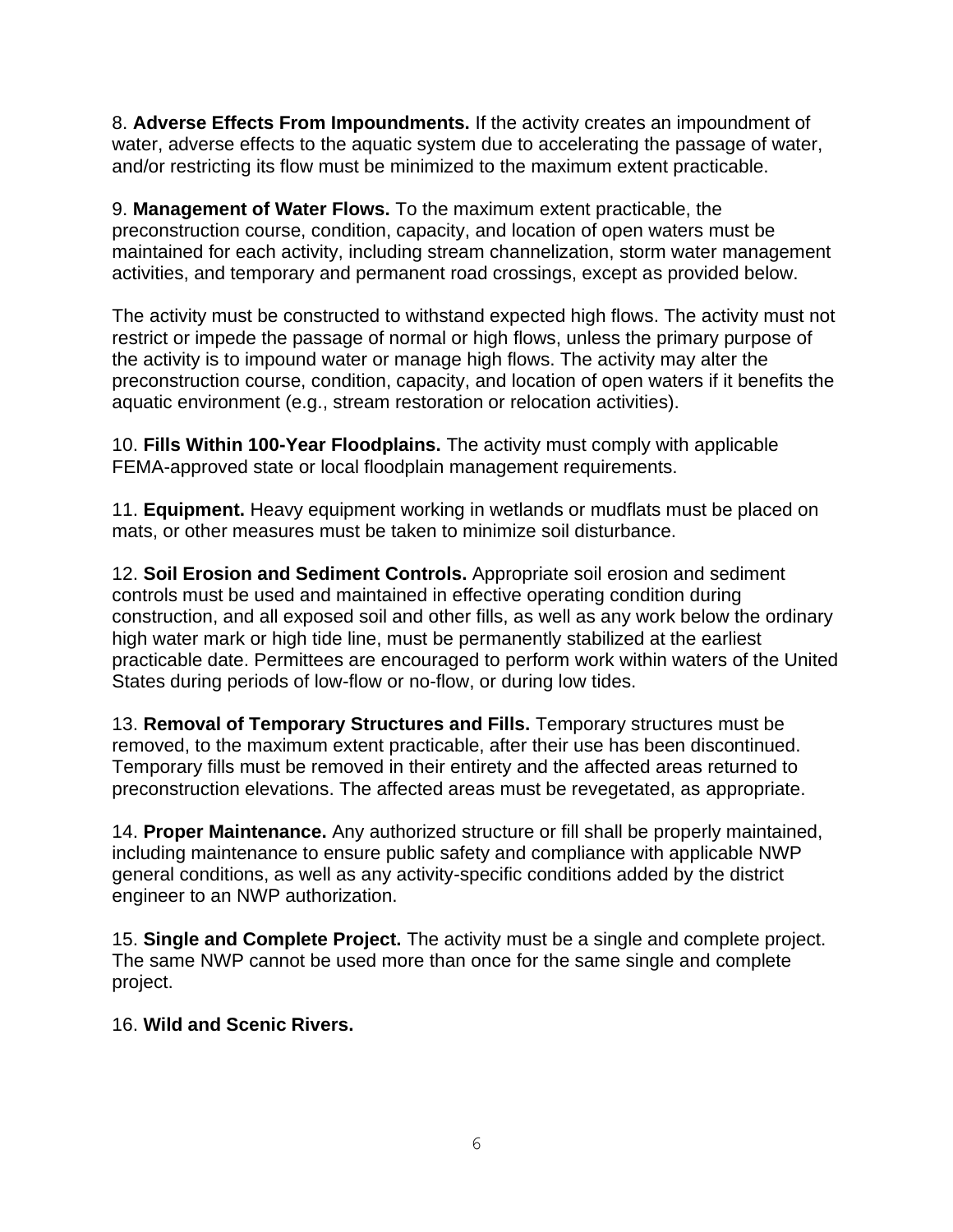- a. No NWP activity may occur in a component of the National Wild and Scenic River System, or in a river officially designated by Congress as a ''study
- b. river'' for possible inclusion in the system while the river is in an official study status, unless the appropriate Federal agency with direct management responsibility for such river, has determined in writing that the proposed activity will not adversely affect the Wild and Scenic River designation or study status.
- c. If a proposed NWP activity will occur in a component of the National Wild and Scenic River System, or in a river officially designated by Congress as a ''study river'' for possible inclusion in the system while the river is in an official study status, the permittee must submit a pre-construction notification (see general condition 32). The district engineer will coordinate the PCN with the Federal agency with direct management responsibility for that river. Permittees shall not begin the NWP activity until notified by the district engineer that the Federal agency with direct management responsibility for that river has determined in writing that the proposed NWP activity will not adversely affect the Wild and Scenic River designation or study status.
- d. Information on Wild and Scenic Rivers may be obtained from the appropriate Federal land management agency responsible for the designated Wild and Scenic River or study river (e.g., National Park Service, U.S. Forest Service, Bureau of Land Management, U.S. Fish and Wildlife Service). Information on these rivers is also available at: [http://www.rivers.gov/.](http://www.rivers.gov/)

17. **Tribal Rights.** No activity or its operation may impair reserved tribal rights, including, but not limited to, reserved water rights and treaty fishing and hunting rights.

## 18. **Endangered Species.**

- a. No activity is authorized under any NWP which is likely to directly or indirectly jeopardize the continued existence of a threatened or endangered species or a
- b. species proposed for such designation, as identified under the Federal Endangered Species Act (ESA), or which will directly or indirectly destroy or adversely modify designated critical habitat or critical habitat proposed for such designation. No activity is authorized under any NWP which ''may affect'' a listed species or critical habitat, unless ESA section 7 consultation addressing the consequences of the proposed activity on listed species or critical habitat has been completed. See 50 CFR 402.02 for the definition of ''effects of the action'' for the purposes of ESA section 7 consultation, as well as 50 CFR 402.17, which provides further explanation under ESA section 7 regarding ''activities that are reasonably certain to occur'' and ''consequences caused by the proposed action.''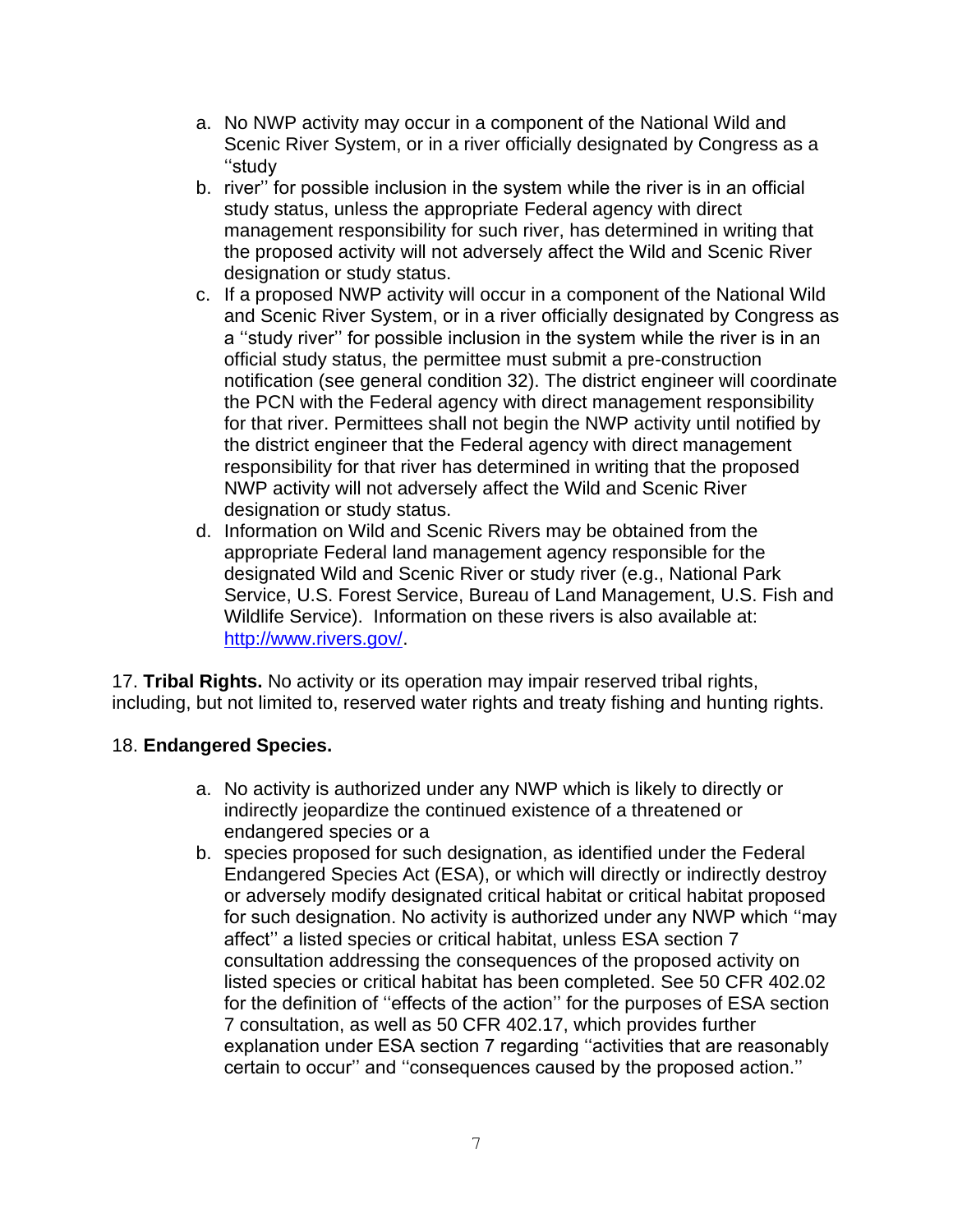- c. Federal agencies should follow their own procedures for complying with the requirements of the ESA (see 33 CFR 330.4(f)(1)). If pre-construction notification is required for the proposed activity, the Federal permittee must provide the district engineer with the appropriate documentation to demonstrate compliance with those requirements. The district engineer will verify that the appropriate documentation has been submitted. If the appropriate documentation has not been submitted, additional ESA section 7 consultation may be necessary for the activity and the respective federal agency would be responsible for fulfilling its obligation under section 7 of the ESA.
- d. Non-federal permittees must submit a pre-construction notification to the district engineer if any listed species (or species proposed for listing) or designated critical habitat (or critical habitat proposed such designation) might be affected or is in the vicinity of the activity, or if the activity is located in designated critical habitat or critical habitat proposed for such designation, and shall not begin work on the activity until notified by the district engineer that the requirements of the ESA have been satisfied and that the activity is authorized. For activities that might affect Federallylisted endangered or threatened species (or species proposed for listing) or designated critical habitat (or critical habitat proposed for such designation), the pre-construction notification must include the name(s) of the endangered or threatened species (or species proposed for listing) that might be affected by the proposed activity or that utilize the designated critical habitat (or critical habitat proposed for such designation) that might be affected by the proposed activity. The district engineer will determine whether the proposed activity ''may affect'' or will have ''no effect'' to listed species and designated critical habitat and will notify the non-Federal applicant of the Corps' determination within 45 days of receipt of a complete pre-construction notification. For activities where the non-Federal applicant has identified listed species (or species proposed for listing) or designated critical habitat (or critical habitat proposed for such designation) that might be affected or is in the vicinity of the activity, and has so notified the Corps, the applicant shall not begin work until the Corps has provided notification that the proposed activity will have ''no effect'' on listed species (or species proposed for listing or designated critical habitat (or critical habitat proposed for such designation), or until ESA section 7 consultation or conference has been completed. If the non-Federal applicant has not heard back from the Corps within 45 days, the applicant must still wait for notification from the Corps.
- e. As a result of formal or informal consultation or conference with the FWS or NMFS the district engineer may add species-specific permit conditions to the NWPs.
- f. Authorization of an activity by an NWP does not authorize the ''take'' of a threatened or endangered species as defined under the ESA. In the absence of separate authorization (e.g., an ESA Section 10 Permit, a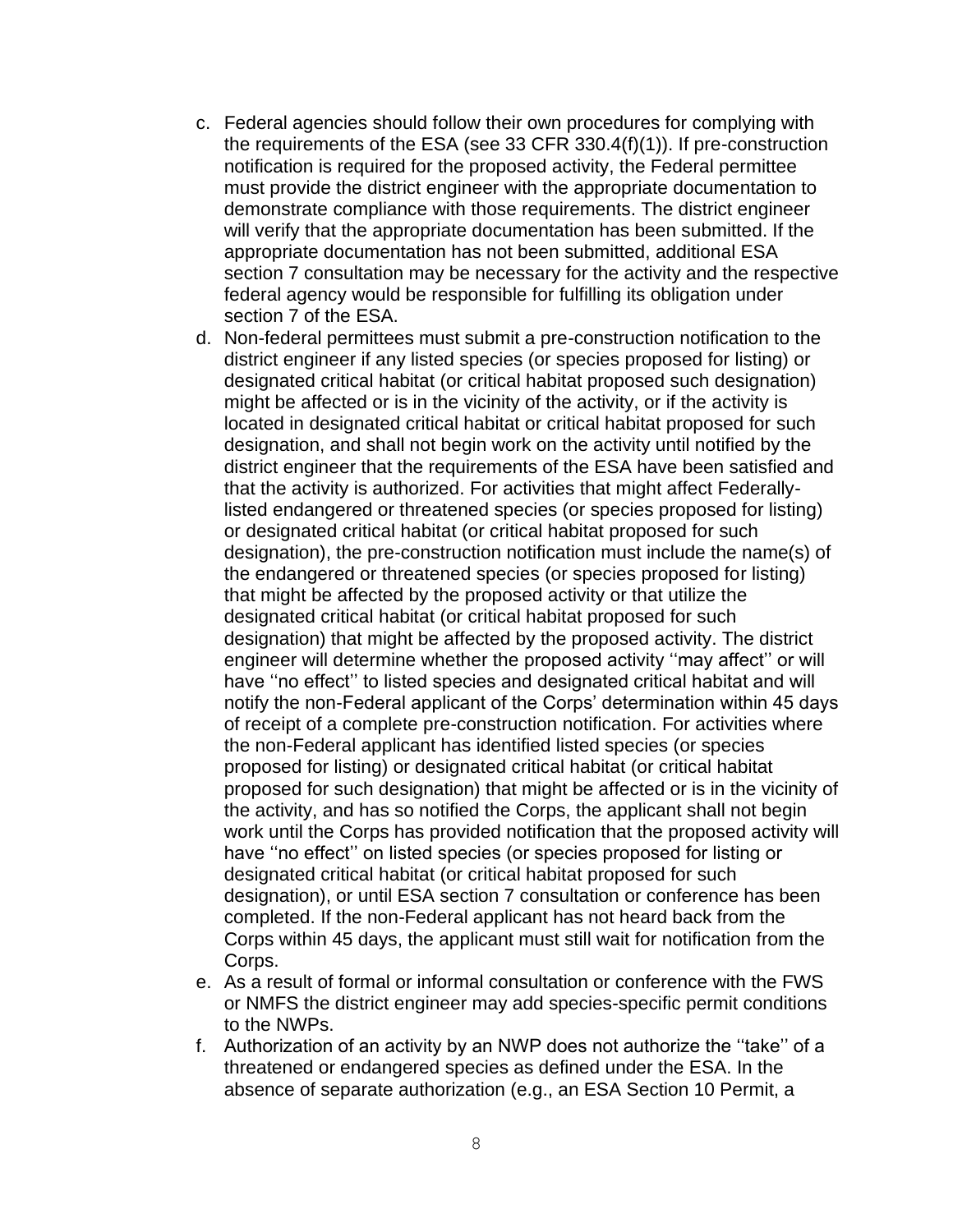Biological Opinion with ''incidental take'' provisions, etc.) from the FWS or the NMFS, the Endangered Species Act prohibits any person subject to the jurisdiction of the United States to take a listed species, where ''take'' means to harass, harm, pursue, hunt, shoot, wound, kill, trap, capture, or collect, or to attempt to engage in any such conduct. The word ''harm'' in the definition of ''take'' means an act which actually kills or injures wildlife. Such an act may include significant habitat modification or degradation where it actually kills or injures wildlife by significantly impairing essential behavioral patterns, including breeding, feeding or sheltering.

- g. If the non-federal permittee has a valid ESA section 10(a)(1)(B) incidental take permit with an approved Habitat Conservation Plan for a project or a group of projects that includes the proposed NWP activity, the non-federal applicant should provide a copy of that ESA section 10(a)(1)(B) permit with the PCN required by paragraph (c) of this general condition. The district engineer will coordinate with the agency that issued the ESA section 10(a)(1)(B) permit to determine whether the proposed NWP activity and the associated incidental take were considered in the internal ESA section 7 consultation conducted for the ESA section 10(a)(1)(B) permit. If that coordination results in concurrence from the agency that the proposed NWP activity and the associated incidental take were considered in the internal ESA section 7 consultation for the ESA section 10(a)(1)(B) permit, the district engineer does not need to conduct a separate ESA section 7 consultation for the proposed NWP activity. The district engineer will notify the non-federal applicant within 45 days of receipt of a complete pre-construction notification whether the ESA section 10(a)(1)(B) permit covers the proposed NWP
- h. activity or whether additional ESA section 7 consultation is required.
- i. Information on the location of threatened and endangered species and their critical habitat can be obtained directly from the offices of the FWS and NMFS or their world wide web pages at http://www.fws.gov/ or <http://www.fws.gov/ipac> and<http://www.nmfs.noaa.gov/pr/species/esa/> respectively.

19. **Migratory Birds and Bald and Golden Eagles.** The permittee is responsible for ensuring that an action authorized by an NWP complies with the Migratory Bird Treaty Act and the Bald and Golden Eagle Protection Act. The permittee is responsible for contacting the appropriate local office of the U.S. Fish and Wildlife Service to determine what measures, if any, are necessary or appropriate to reduce adverse effects to migratory birds or eagles, including whether ''incidental take'' permits are necessary and available under the Migratory Bird Treaty Act or Bald and Golden Eagle Protection Act for a particular activity.

#### 20. **Historic Properties.**

a. No activity is authorized under any NWP which may have the potential to cause effects to properties listed, or eligible for listing, in the National Register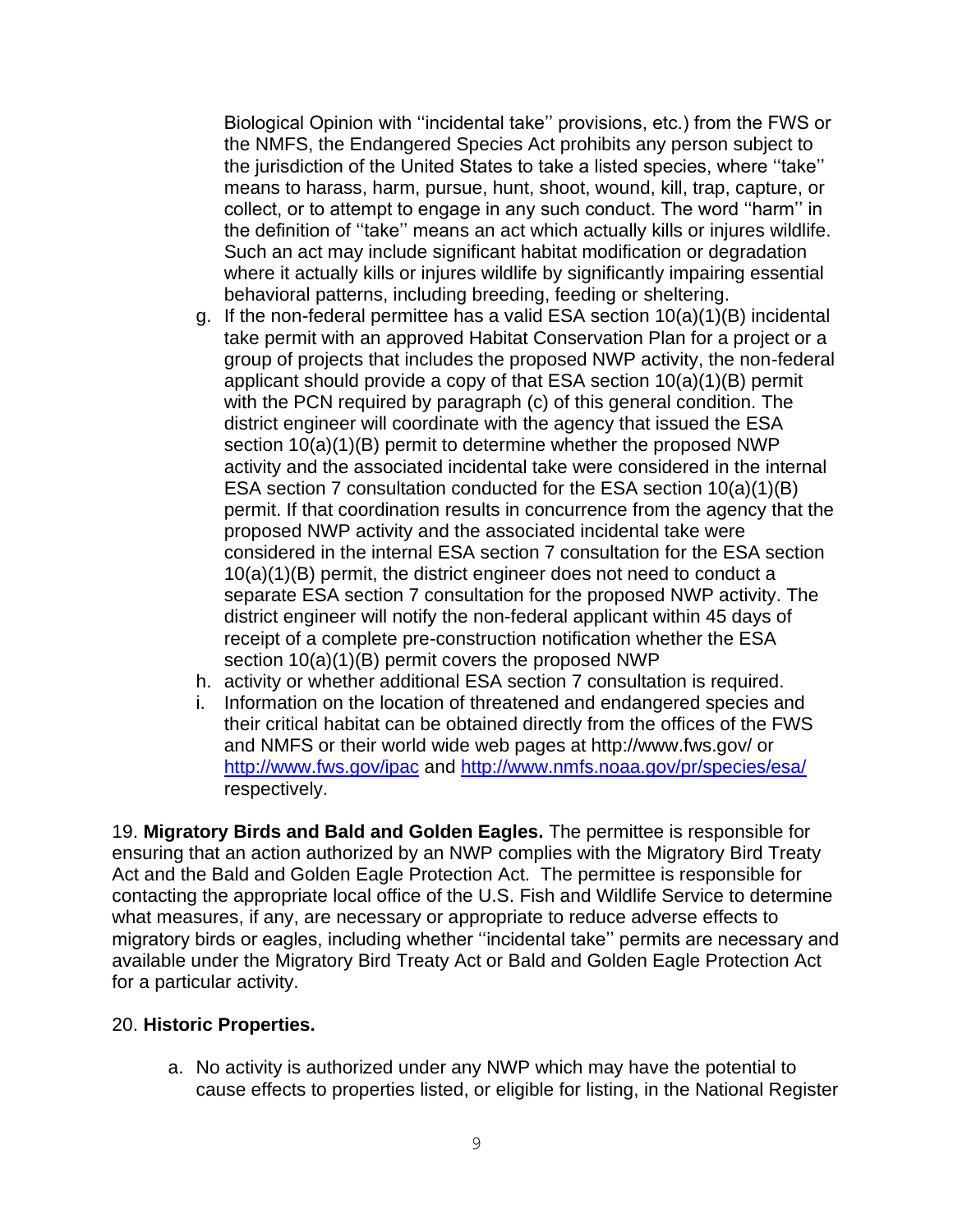of Historic Places until the requirements of Section 106 of the National Historic Preservation Act (NHPA) have been satisfied.

- b. Federal permittees should follow their own procedures for complying with the requirements of section 106 of the National Historic Preservation Act (see 33 CFR  $330.4(g)(1)$ ). If preconstruction notification is required for the proposed NWP activity, the Federal permittee must provide the district engineer with the appropriate documentation to demonstrate compliance with those requirements. The district engineer will verify that the appropriate documentation has been submitted. If the appropriate documentation is not submitted, then additional consultation under section 106 may be necessary. The respective federal agency is responsible for fulfilling its obligation to comply with section 106.
- c. Non-federal permittees must submit a pre-construction notification to the district engineer if the NWP activity might have the potential to cause effects to any historic properties listed on, determined to be eligible for listing on, or potentially eligible for listing on the National Register of Historic Places, including previously unidentified properties. For such activities, the preconstruction notification must state which historic properties might have the potential to be affected by the proposed NWP activity or include a vicinity map indicating the location of the historic properties or the potential for the presence of historic properties. Assistance regarding information on the location of, or potential for, the presence of historic properties can be sought from the State Historic Preservation Officer, Tribal Historic Preservation Officer, or designated tribal representative, as appropriate, and the National Register of Historic Places (see 33 CFR 330.4(g)). When reviewing preconstruction notifications, district engineers will comply with the current procedures for addressing the requirements of section 106 of the National Historic Preservation Act. The district engineer shall make a reasonable and good faith effort to carry out appropriate identification efforts commensurate with potential impacts, which may include background research, consultation, oral history interviews, sample field investigation, and/or field survey. Based on the information submitted in the PCN and these identification efforts, the district engineer shall determine whether the proposed NWP activity has the potential to cause effects on the historic properties. Section 106 consultation is not required when the district engineer determines that the activity does not have the potential to cause effects on historic properties (see 36 CFR 800.3(a)). Section 106 consultation is required when the district engineer determines that the activity has the potential to cause effects on historic properties. The district engineer will conduct consultation with consulting parties identified under 36 CFR 800.2(c) when he or she makes any of the following effect determinations for the purposes of section 106 of the NHPA: No historic properties affected, no adverse effect, or adverse effect.
- d. Where the non-Federal applicant has identified historic properties on which the proposed NWP activity might have the potential to cause effects and has so notified the Corps, the non-Federal applicant shall not begin the activity until notified by the district engineer either that the activity has no potential to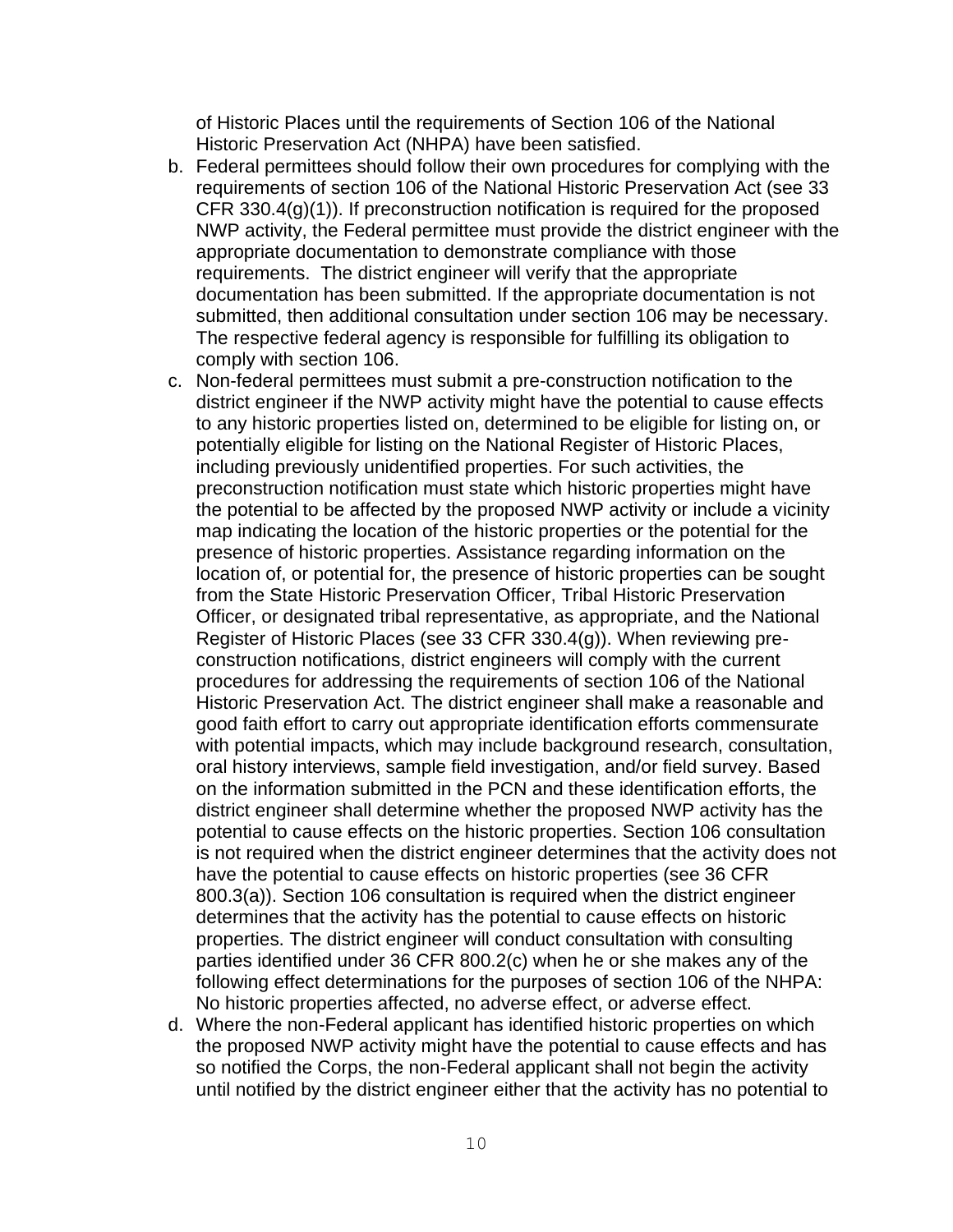cause effects to historic properties or that NHPA section 106 consultation has been completed. For non-federal permittees, the district engineer will notify the prospective permittee within 45 days of receipt of a complete preconstruction notification whether NHPA section 106 consultation is required. If NHPA section 106 consultation is required, the district engineer will notify the non-Federal applicant that he or she cannot begin the activity until section 106 consultation is completed. If the non-Federal applicant has not heard back from the Corps within 45 days, the applicant must still wait for notification from the Corps.

e. Prospective permittees should be aware that section 110k of the NHPA (54 U.S.C. 306113) prevents the Corps from granting a permit or other assistance to an applicant who, with intent to avoid the requirements of section 106 of the NHPA, has intentionally significantly adversely affected a historic property to which the permit would relate, or having legal power to prevent it, allowed such significant adverse effect to occur, unless the Corps, after consultation with the Advisory Council on Historic Preservation (ACHP), determines that circumstances justify granting such assistance despite the adverse effect created or permitted by the applicant. If circumstances justify granting the assistance, the Corps is required to notify the ACHP and provide documentation specifying the circumstances, the degree of damage to the integrity of any historic properties affected, and proposed mitigation. This documentation must include any views obtained from the applicant, SHPO/THPO, appropriate Indian tribes if the undertaking occurs on or affects historic properties on tribal lands or affects properties of interest to those tribes, and other parties known to have a legitimate interest in the impacts to the permitted activity on historic properties.

21. **Discovery of Previously Unknown Remains and Artifacts.** Permittees that discover any previously unknown historic, cultural or archeological remains and artifacts while accomplishing the activity authorized by an NWP, they must immediately notify the district engineer of what they have found, and to the maximum extent practicable, avoid construction activities that may affect the remains and artifacts until the required coordination has been completed. The district engineer will initiate the Federal, Tribal, and state coordination required to determine if the items or remains warrant a recovery effort or if the site is eligible for listing in the National Register of Historic Places.

22. **Designated Critical Resource Waters.** Critical resource waters include, NOAAmanaged marine sanctuaries and marine monuments, and National Estuarine Research Reserves. The district engineer may designate, after notice and opportunity for public comment, additional waters officially designated by a state as having particular environmental or ecological significance, such as outstanding national resource waters or state natural heritage sites. The district engineer may also designate additional critical resource waters after notice and opportunity for public comment.

(a) Discharges of dredged or fill material into waters of the United States are not authorized by NWPs 7, 12, 14, 16, 17, 21, 29, 31, 35, 39, 40, 42, 43, 44, 49, 50,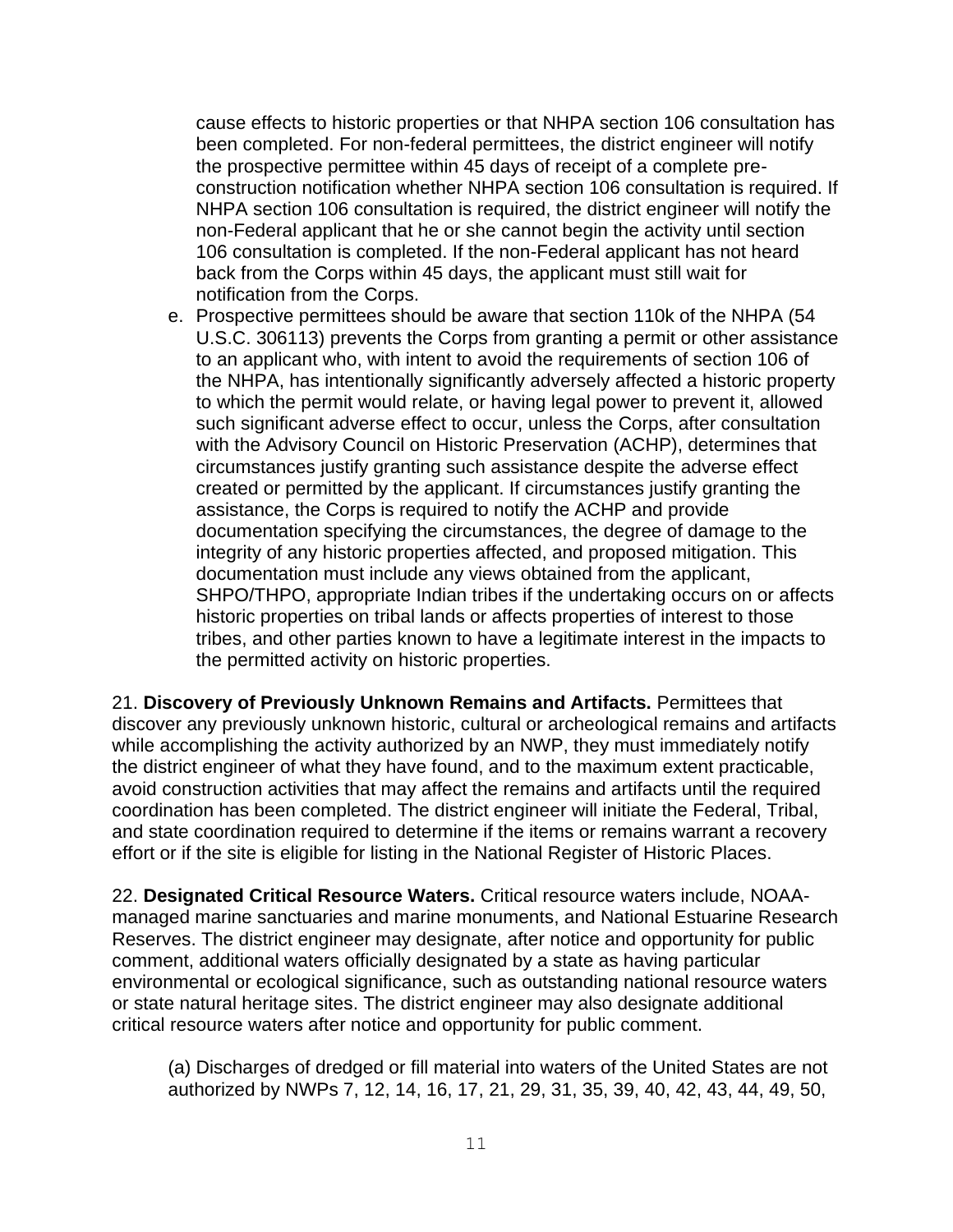51, 52, 57 and 58 for any activity within, or directly affecting, critical resource waters, including wetlands adjacent to such waters.

(b) For NWPs 3, 8, 10, 13, 15, 18, 19, 22, 23, 25, 27, 28, 30, 33, 34, 36, 37, 38, and 54, notification is required in accordance with general condition 32, for any activity proposed by permittees in the designated critical resource waters including wetlands adjacent to those waters. The district engineer may authorize activities under these NWPs only after she or he determines that the impacts to the critical resource waters will be no more than minimal.

23. **Mitigation.** The district engineer will consider the following factors when determining appropriate and practicable mitigation necessary to ensure that the individual and cumulative adverse environmental effects are no more than minimal:

- a. The activity must be designed and constructed to avoid and minimize adverse effects, both temporary and permanent, to waters of the United States to the maximum extent practicable at the project site (i.e., on site).
- b. Mitigation in all its forms (avoiding, minimizing, rectifying, reducing, or compensating for resource losses) will be required to the extent necessary to ensure that the individual and cumulative adverse environmental effects are no more than minimal.
- c. Compensatory mitigation at a minimum one-for-one ratio will be required for all wetland losses that exceed 1/10-acre and require preconstruction notification, unless the district engineer determines in writing that either some other form of mitigation would be more environmentally appropriate or the adverse environmental effects of the proposed activity are no more than minimal, and provides an activity-specific waiver of this requirement. For wetland losses of 1/10-acre or less that require preconstruction notification, the district engineer may determine on a case-by-case basis that compensatory mitigation is required to ensure that the activity results in only minimal adverse environmental effects.
- d. Compensatory mitigation at a minimum one-for-one ratio will be required for all losses of stream bed that exceed 3⁄100-acre and require preconstruction notification, unless the district engineer determines in writing that either some other form of mitigation would be more environmentally appropriate or the adverse environmental effects of the proposed activity are no more than minimal, and provides an activity-specific waiver of this requirement. This compensatory mitigation requirement may be satisfied through the restoration or enhancement of riparian areas next to streams in accordance with paragraph (e) of this general condition. For losses of stream bed of 3⁄100 acre or less that require preconstruction notification, the district engineer may determine on a case-by-case basis that compensatory mitigation is required to ensure that the activity results in only minimal adverse environmental effects. Compensatory mitigation for losses of streams should be provided, if practicable, through stream rehabilitation, enhancement, or preservation, since streams are difficult to-replace resources (see 33 CFR 332.3(e)(3)).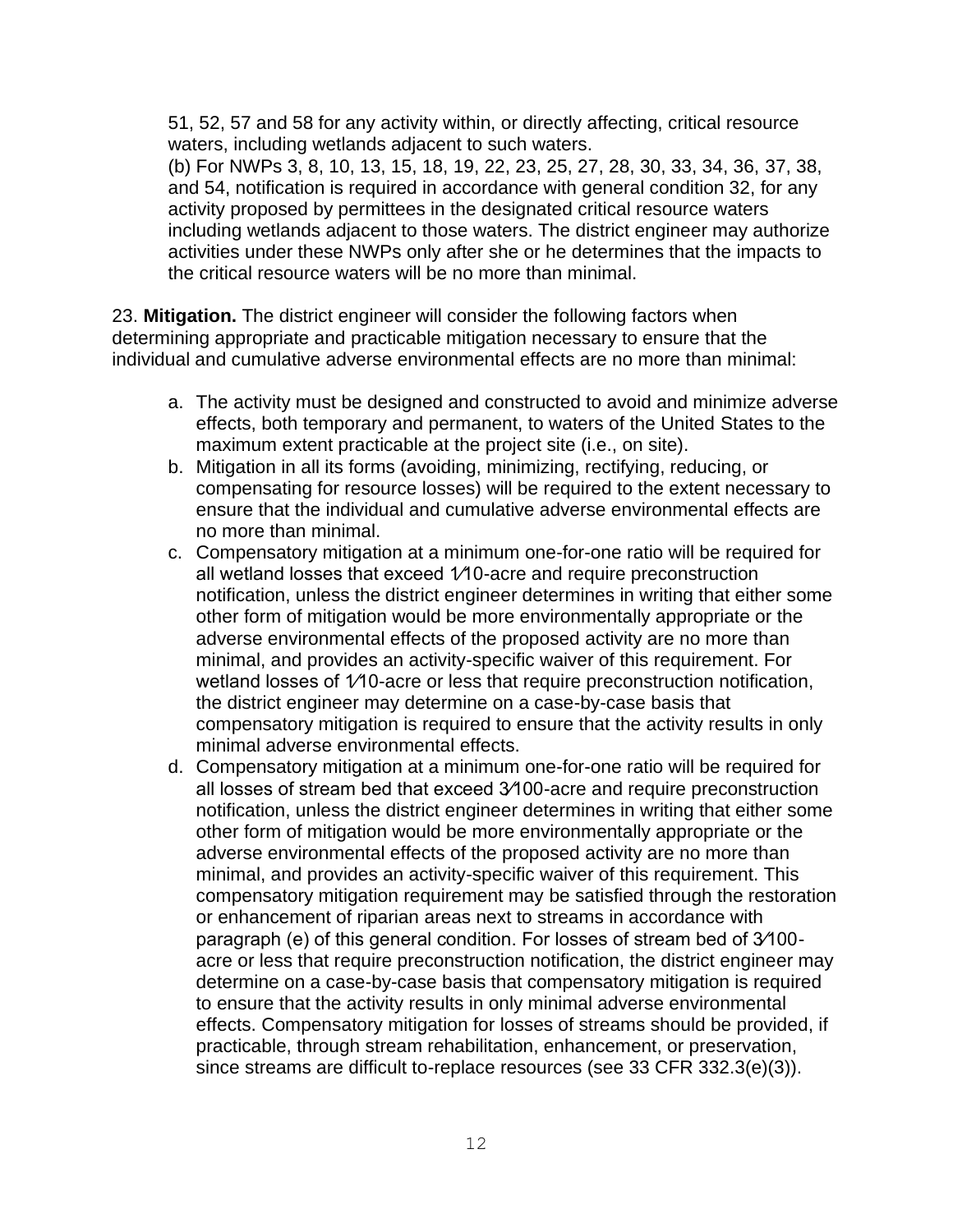- e. Compensatory mitigation plans for NWP activities in or near streams or other open waters will normally include a requirement for the restoration or enhancement, maintenance, and legal protection (e.g., conservation easements) of riparian areas next to open waters. In some cases, the restoration or maintenance/protection of riparian areas may be the only compensatory mitigation required. If restoring riparian areas involves planting vegetation, only native species should be planted. The width of the required riparian area will address documented water quality or aquatic habitat loss concerns. Normally, the riparian area will be 25 to 50 feet wide on each side of the stream, but the district engineer may require slightly wider riparian areas to address documented water quality or habitat loss concerns. If it is not possible to restore or maintain/protect a riparian area on both sides of a stream, or if the waterbody is a lake or coastal waters, then restoring or maintaining/protecting a riparian area along a single bank or shoreline may be sufficient. Where both wetlands and open waters exist on the project site, the district engineer will determine the appropriate compensatory mitigation (e.g., riparian areas and/or wetlands compensation) based on what is best for the aquatic environment on a watershed basis. In cases where riparian areas are determined to be the most appropriate form of minimization or compensatory mitigation, the district engineer may waive or reduce the requirement to provide wetland compensatory mitigation for wetland losses.
- f. Compensatory mitigation projects provided to offset losses of aquatic resources must comply with the applicable provisions of 33 CFR part 332.
	- 1. The prospective permittee is responsible for proposing an appropriate compensatory mitigation option if compensatory mitigation is necessary to ensure that the activity results in no more than minimal adverse environmental effects. For the NWPs, the preferred mechanism for providing compensatory mitigation is mitigation bank credits or in-lieu fee program credits (see 33 CFR 332.3(b)(2) and (3)). However, if an appropriate number and type of mitigation bank or inlieu credits are not available at the time the PCN is submitted to the district engineer, the
	- 2. district engineer may approve the use of permittee-responsible mitigation.
	- 3. The amount of compensatory mitigation required by the district engineer must be sufficient to ensure that the authorized activity results in no more than minimal individual and cumulative adverse environmental effects (see 33 CFR 330.1(e)(3)). (See also 33 CFR 332.3(f).)
	- 4. Since the likelihood of success is greater and the impacts to potentially valuable uplands are reduced, aquatic resource restoration should be the first compensatory mitigation option
	- 5. considered for permittee-responsible mitigation.
	- 6. If permittee-responsible mitigation is the proposed option, the prospective permittee is responsible for submitting a mitigation plan. A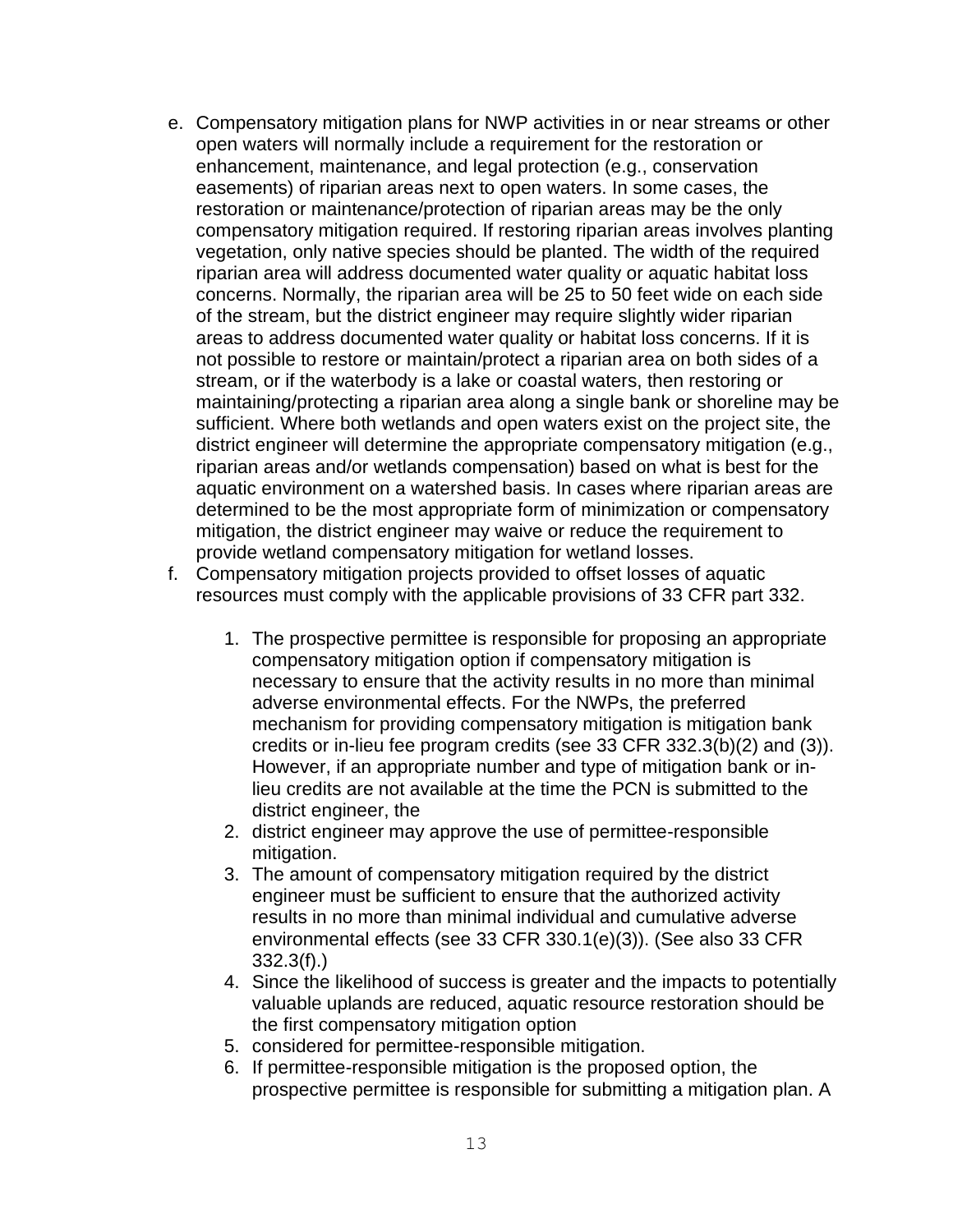conceptual or detailed mitigation plan may be used by the district engineer to make the decision on the NWP verification request, but a final mitigation plan that addresses the applicable requirements of 33 CFR 332.4(c)(2) through (14) must be approved by the district engineer before the permittee begins work in waters of the United States, unless the district engineer determines that prior approval of the final mitigation plan is not practicable or not necessary to ensure timely completion of the required compensatory mitigation (see 33 CFR 332.3(k)(3)). If permittee responsible mitigation is the proposed option, and the proposed compensatory mitigation site is located on land in which another federal agency holds an easement, the district engineer will coordinate with that federal agency to determine if proposed compensatory mitigation project is compatible with the terms of the easement.

- 7. If mitigation bank or in-lieu fee program credits are the proposed option, the mitigation plan needs to address only the baseline conditions at the impact site and the number of credits to be provided (see 33 CFR 332.4(c)(1)(ii)).
- 8. Compensatory mitigation requirements (e.g., resource type and amount to be provided as compensatory mitigation, site protection, ecological performance standards, monitoring requirements) may be addressed through conditions added to the NWP authorization, instead of components of a compensatory mitigation plan (see 33 CFR 332.4(c)(1)(ii)).
- g. Compensatory mitigation will not be used to increase the acreage losses allowed by the acreage limits of the NWPs. For example, if an NWP has an acreage limit of 1/2-acre, it cannot be used to authorize any NWP activity resulting in the loss of greater than 1⁄2-acre of waters of the United States, even if compensatory mitigation is provided that replaces or restores some of the lost waters. However, compensatory mitigation can and should be used, as necessary, to ensure that an NWP activity already meeting the established acreage limits also satisfies the no more than minimal impact requirement for the NWPs.
- h. (h) Permittees may propose the use of mitigation banks, in-lieu fee programs, or permittee-responsible mitigation. When developing a compensatory mitigation proposal, the permittee must consider appropriate and practicable options consistent with the framework at 33 CFR 332.3(b). For activities resulting in the loss of marine or estuarine resources, permittee responsible mitigation may be environmentally preferable if there are no mitigation banks or in-lieu fee programs in the area that have marine or estuarine credits available for sale or transfer to the permittee. For permittee responsible mitigation, the special conditions of the NWP verification must clearly indicate the party or parties responsible for the implementation and performance of the compensatory mitigation project, and, if required, its long-term management.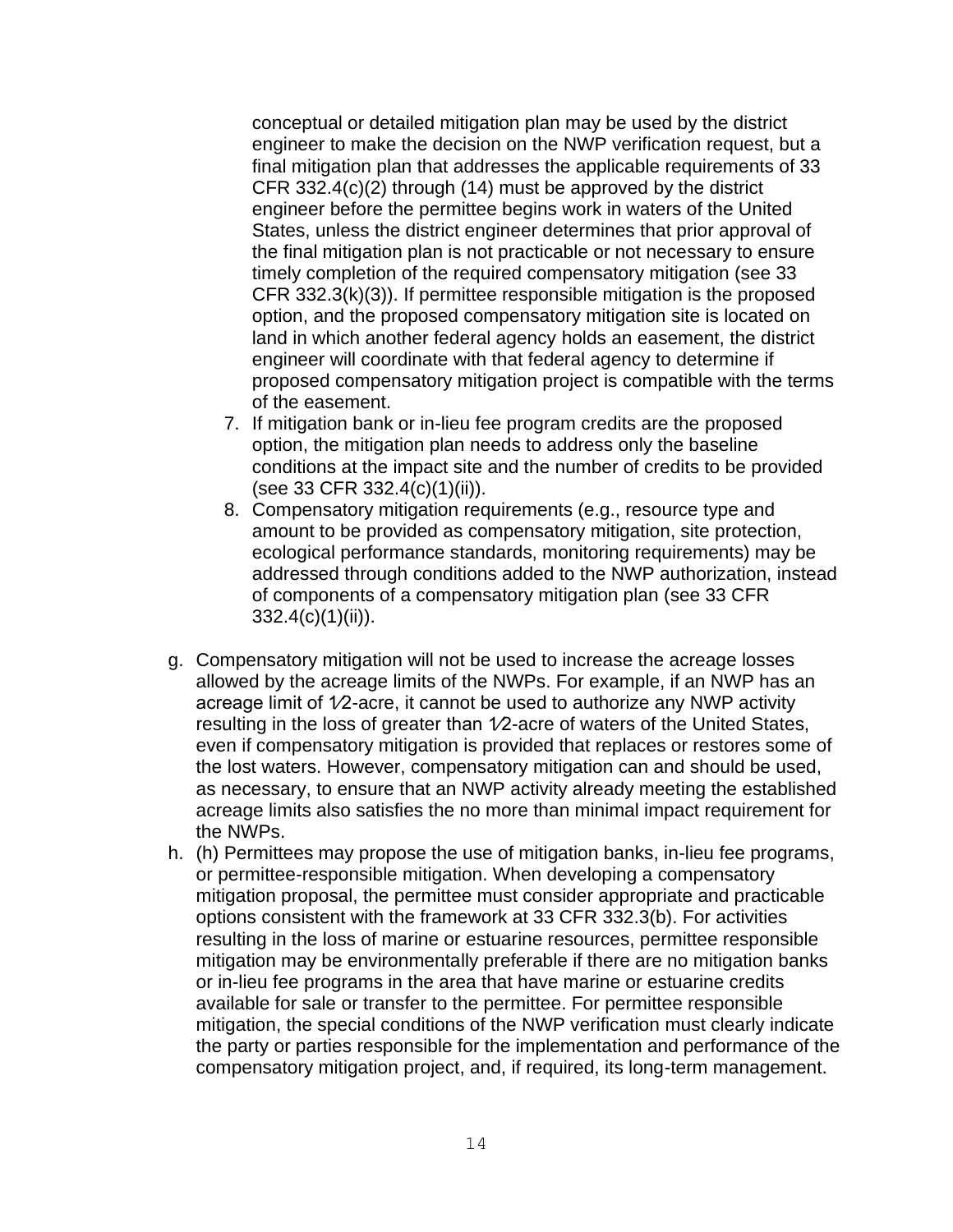i. Where certain functions and services of waters of the United States are permanently adversely affected by a regulated activity, such as discharges of dredged or fill material into waters of the United States that will convert a forested or scrub-shrub wetland to a herbaceous wetland in a permanently maintained utility line right-of-way, mitigation may be required to reduce the adverse environmental effects of the activity to the no more than minimal level.

24. **Safety of Impoundment Structures.** To ensure that all impoundment structures are safely designed, the district engineer may require non-Federal applicants to demonstrate that the structures comply with established state or federal, dam safety criteria or have been designed by qualified persons. The district engineer may also require documentation that the design has been independently reviewed by similarly qualified persons, and appropriate modifications made to ensure safety.

#### 25. **Water Quality.**

- a. Where the certifying authority (state, authorized tribe, or EPA, as appropriate) has not previously certified compliance of an NWP with CWA section 401, a CWA section 401 water quality certification for the proposed discharge must be obtained or waived (see 33 CFR 330.4(c)). If the permittee cannot comply with all of the conditions of a water quality certification previously issued by certifying authority for the issuance of the NWP, then the permittee must obtain a water quality certification or waiver for the proposed discharge in order for the activity to be authorized by an NWP.
- b. If the NWP activity requires preconstruction notification and the certifying authority has not previously certified compliance of an NWP with CWA section 401, the proposed discharge is not authorized by an NWP until water quality certification is obtained or waived. If the certifying authority issues a water quality certification for the proposed discharge, the permittee must submit a copy of the certification to the district engineer. The discharge is not authorized by an NWP until the district engineer has notified the permittee that the water quality certification requirement has been satisfied by the issuance of a water quality certification or a waiver.
- c. The district engineer or certifying authority may require additional water quality management measures to ensure that the authorized activity does not result in more than minimal degradation of water quality.

26. **Coastal Zone Management.** In coastal states where an NWP has not previously received a state coastal zone management consistency concurrence, an individual state coastal zone management consistency concurrence must be obtained, or a presumption of concurrence must occur (see 33 CFR 330.4(d)). If the permittee cannot comply with all of the conditions of a coastal zone management consistency concurrence previously issued by the state, then the permittee must obtain an individual coastal zone management consistency concurrence or presumption of concurrence in order for the activity to be authorized by an NWP. The district engineer or a state may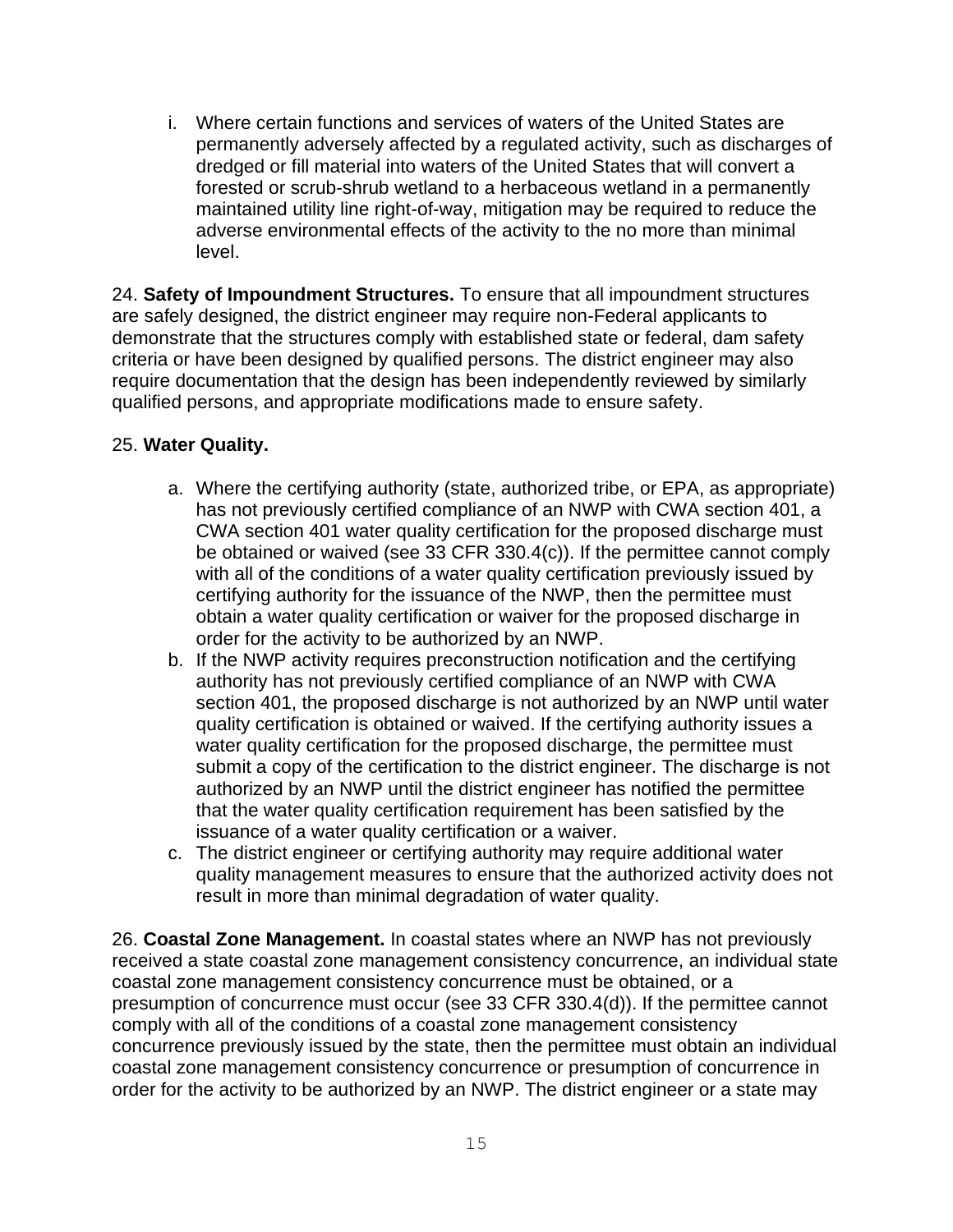require additional measures to ensure that the authorized activity is consistent with state coastal zone management requirements.

27. **Regional and Case-By-Case Conditions.** The activity must comply with any regional conditions that may have been added by the Division Engineer (see 33 CFR 330.4(e)) and with any case specific conditions added by the Corps or by the state, Indian Tribe, or U.S. EPA in its CWA section 401 Water Quality Certification, or by the state in its Coastal Zone Management Act consistency determination.

28. **Use of Multiple Nationwide Permits.** The use of more than one NWP for a single and complete project is authorized, subject to the following restrictions:

- a. If only one of the NWPs used to authorize the single and complete project has a specified acreage limit, the acreage loss of waters of the United States cannot exceed the acreage limit of the NWP with the highest specified acreage limit. For example, if a road crossing over tidal waters is constructed under NWP 14, with associated bank stabilization authorized by NWP 13, the maximum acreage loss of waters of the United States for the total project cannot exceed  $1/3$ -acre.
- b. If one or more of the NWPs used to authorize the single and complete project has specified acreage limits, the acreage loss of waters of the United States authorized by those NWPs cannot exceed their respective specified acreage limits. For example, if a commercial development is constructed under NWP 39, and the single and complete project includes the filling of an upland ditch authorized by NWP 46, the maximum acreage loss of waters of the United States for the commercial development under NWP 39 cannot exceed 1/2-acre, and the total acreage loss of waters of United States due to the NWP 39 and 46 activities cannot exceed 1 acre.

29. **Transfer of Nationwide Permit Verifications.** If the permittee sells the property associated with a nationwide permit verification, the permittee may transfer the nationwide permit verification to the new owner by submitting a letter to the appropriate Corps district office to validate the transfer. A copy of the nationwide permit verification must be attached to the letter, and the letter must contain the following statement and signature:

''When the structures or work authorized by this nationwide permit are still in existence at the time the property is transferred, the terms and conditions of this nationwide permit, including any special conditions, will continue to be binding on the new owner(s) of the property. To validate the transfer of this nationwide permit and the associated liabilities associated with compliance with its terms and conditions, have the transferee sign and date below.''

\_\_\_\_\_\_\_\_\_\_\_\_\_\_\_\_\_\_\_\_\_\_\_\_\_\_\_\_ (Transferee)

\_\_\_\_\_\_\_\_\_\_\_\_\_\_\_\_\_\_\_\_\_\_\_\_\_\_\_\_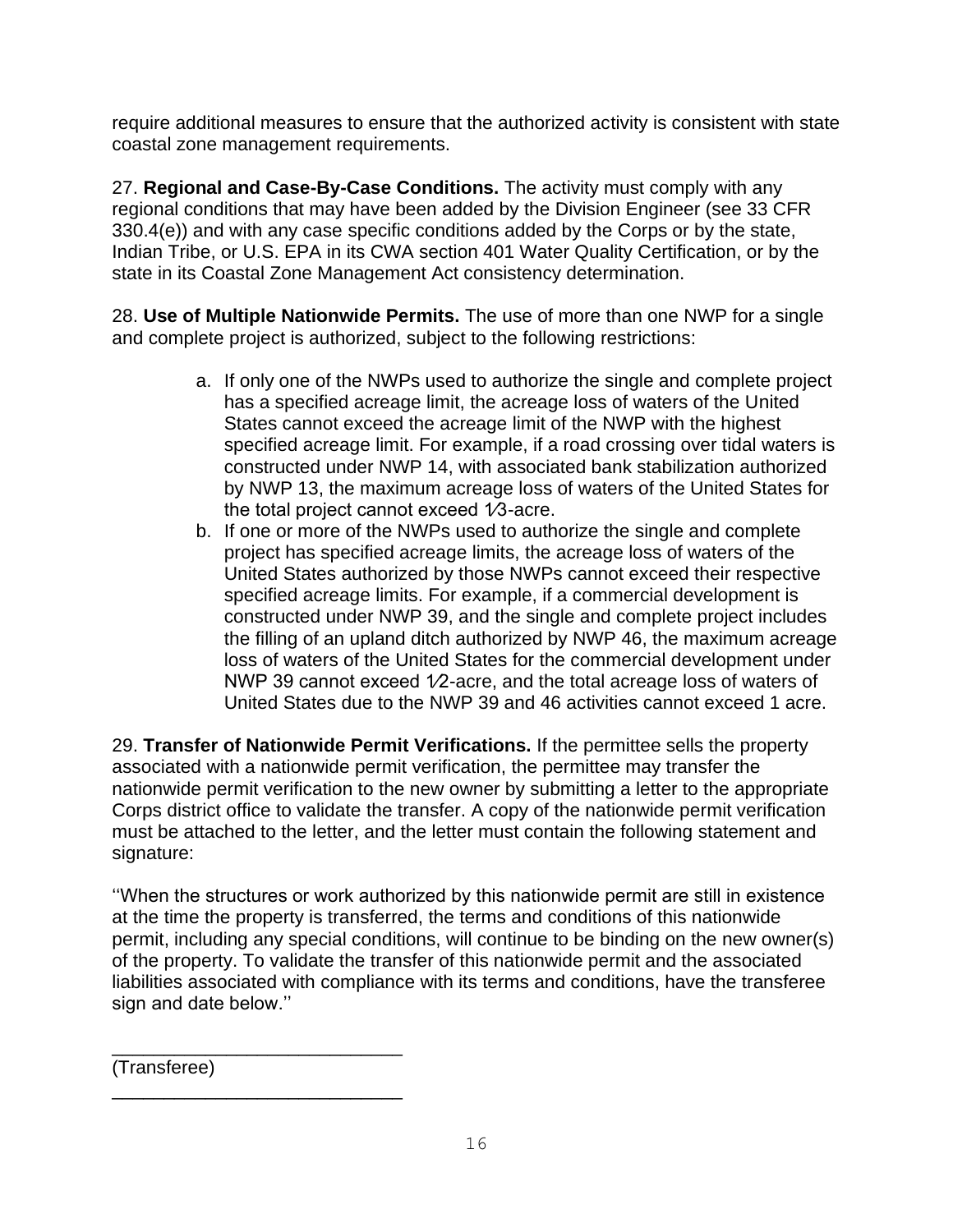# (Date)

30. **Compliance Certification.** Each permittee who receives an NWP verification letter from the Corps must provide a signed certification documenting completion of the authorized activity and implementation of any required compensatory mitigation. The success of any required permittee-responsible mitigation, including the achievement of ecological performance standards, will be addressed separately by the district engineer. The Corps will provide the permittee the certification document with the NWP verification letter. The certification document will include:

- a. A statement that the authorized activity was done in accordance with the NWP authorization, including any general, regional, or activity-specific conditions;
- b. A statement that the implementation of any required compensatory mitigation was completed in accordance with the permit conditions. If credits from a mitigation bank or in-lieu fee program are used to satisfy the compensatory mitigation requirements, the certification must include the documentation required by 33 CFR 332.3(l)(3) to confirm that the permittee secured the appropriate number and resource type of credits; and
- c. The signature of the permittee certifying the completion of the activity and mitigation. The completed certification document must be submitted to the district engineer within 30 days of completion of the authorized activity or the implementation of any required compensatory mitigation, whichever occurs later.

31. **Activities Affecting Structures or Works Built by the United States.** If an NWP activity also requires review by, or permission from, the Corps pursuant to 33 U.S.C. 408 because it will alter or temporarily or permanently occupy or use a U.S. Army Corps of Engineers (USACE) federally authorized Civil Works project (a ''USACE project''), the prospective permittee must submit a pre-construction notification. See paragraph (b)(10) of general condition 32. An activity that requires section 408 permission and/or review is not authorized by an NWP until the appropriate Corps office issues the section 408 permission or completes its review to alter, occupy, or use the USACE project, and the district engineer issues a written NWP verification.

## 32. **Pre-Construction Notification.**

a. **Timing.** Where required by the terms of the NWP, the prospective permittee must notify the district engineer by submitting a pre-construction notification (PCN) as early as possible. The district engineer must determine if the PCN is complete within 30 calendar days of the date of receipt and, if the PCN is determined to be incomplete, notify the prospective permittee within that 30 day period to request the additional information necessary to make the PCN complete. The request must specify the information needed to make the PCN complete. As a general rule, district engineers will request additional information necessary to make the PCN complete only once. However, if the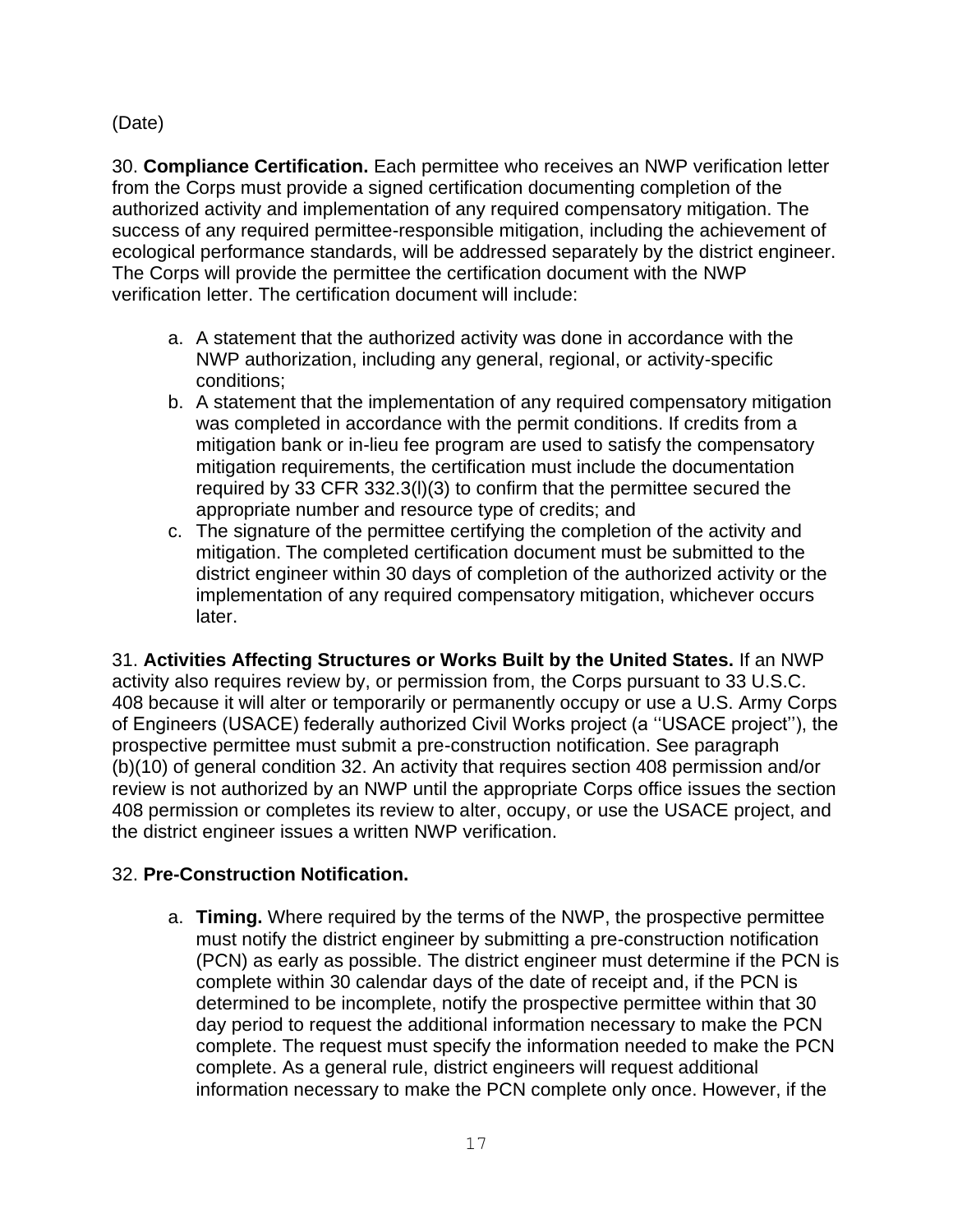prospective permittee does not provide all of the requested information, then the district engineer will notify the prospective permittee that the PCN is still incomplete and the PCN review process will not commence until all of the requested information has been received by the district engineer. The prospective permittee shall not begin the activity until either:

- 1. He or she is notified in writing by the district engineer that the activity may proceed under the NWP with any special conditions imposed by the district or division engineer; or
- 2. 45 calendar days have passed from the district engineer's receipt of the complete PCN and the prospective permittee has not received written notice from the district or division engineer. However, if the permittee was required to notify the Corps pursuant to general condition 18 that listed species or critical habitat might be affected or are in the vicinity of the activity, or to notify the Corps pursuant to general condition 20 that the activity might have the potential to cause effects to historic properties, the permittee cannot begin the activity until receiving written notification from the Corps that there is ''no effect'' on listed species or ''no potential to cause effects'' on historic properties, or that any consultation required under Section 7 of the Endangered Species Act (see 33 CFR 330.4(f)) and/or section 106 of the National Historic Preservation Act (see 33 CFR 330.4(g)) has been completed. If the proposed activity requires a written waiver to exceed specified limits of an NWP, the permittee may not begin the activity until the district engineer issues the waiver. If the district or division engineer notifies the permittee in writing that an individual permit is required within 45 calendar days of receipt of a complete PCN, the permittee cannot begin the activity until an individual permit has been obtained. Subsequently, the permittee's right to proceed under the NWP may be modified, suspended, or revoked only in accordance with the procedure set forth in 33 CFR 330.5(d)(2).
- b. **Contents of Pre-Construction Notification:** The PCN must be in writing and include the following information:
	- 1. Name, address and telephone numbers of the prospective permittee;
	- 2. Location of the proposed activity;
	- 3. Identify the specific NWP or NWP(s) the prospective permittee wants to use to authorize the proposed activity;
	- 4.
- i. A description of the proposed activity; the activity's purpose; direct and indirect adverse environmental effects the activity would cause, including the anticipated amount of loss of wetlands, other special aquatic sites, and other waters expected to result from the NWP activity, in acres, linear feet, or other appropriate unit of measure; a description of any proposed mitigation measures intended to reduce the adverse environmental effects caused by the proposed activity; and any other NWP(s), regional general permit(s), or individual permit(s)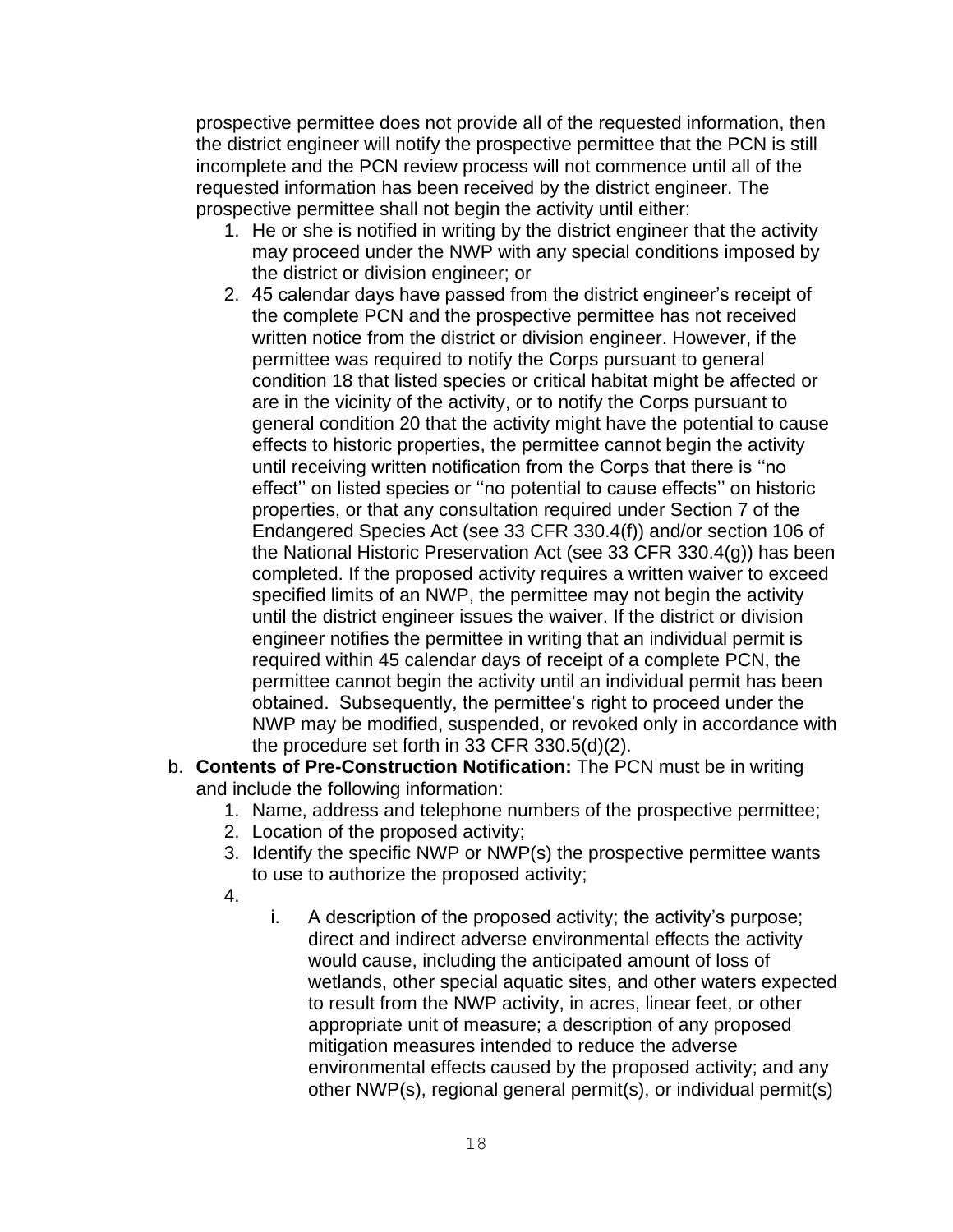used or intended to be used to authorize any part of the proposed project or any related activity, including other separate and distant crossings for linear projects that require Department of the Army authorization but do not require pre-construction notification. The description of the proposed activity and any proposed mitigation measures should be sufficiently detailed to allow the district engineer to determine that the adverse environmental effects of the activity will be no more than minimal and to determine the need for compensatory mitigation or other mitigation measures.

- ii. For linear projects where one or more single and complete crossings require pre-construction notification, the PCN must include the quantity of anticipated losses of wetlands, other special aquatic sites, and other waters for each single and complete crossing of those wetlands, other special aquatic sites, and other waters (including those single and complete crossings authorized by an NWP but do not require PCNs). This information will be used by the district engineer to evaluate the cumulative adverse environmental effects of the proposed linear project, and does not change those non-PCN NWP activities into NWP PCNs.
- iii. Sketches should be provided when necessary to show that the activity complies with the terms of the NWP. (Sketches usually clarify the activity and when provided results in a quicker
- iv. decision. Sketches should contain sufficient detail to provide an illustrative description of the proposed activity (e.g., a conceptual plan), but do not need to be detailed engineering plans);
- 5. The PCN must include a delineation of wetlands, other special aquatic sites, and other waters, such as lakes and ponds, and perennial and intermittent streams, on the project site. Wetland delineations must be prepared in accordance with the current method required by the Corps. The permittee may ask the Corps to delineate the special aquatic sites and other waters on the project site, but there may be a delay if the Corps does the delineation, especially if the project site is large or contains many wetlands, other special aquatic sites, and other waters. Furthermore, the 45-day period will not start until the delineation has been submitted to or completed by the Corps, as appropriate;
- 6. If the proposed activity will result in the loss of greater than 1⁄10-acre of wetlands or 3/100-acre of stream bed and a PCN is required, the prospective permittee must submit a statement describing how the mitigation requirement will be satisfied, or explaining why the adverse environmental effects are no more than minimal and why compensatory mitigation should not be required. As an alternative, the prospective permittee may submit a conceptual or detailed mitigation plan.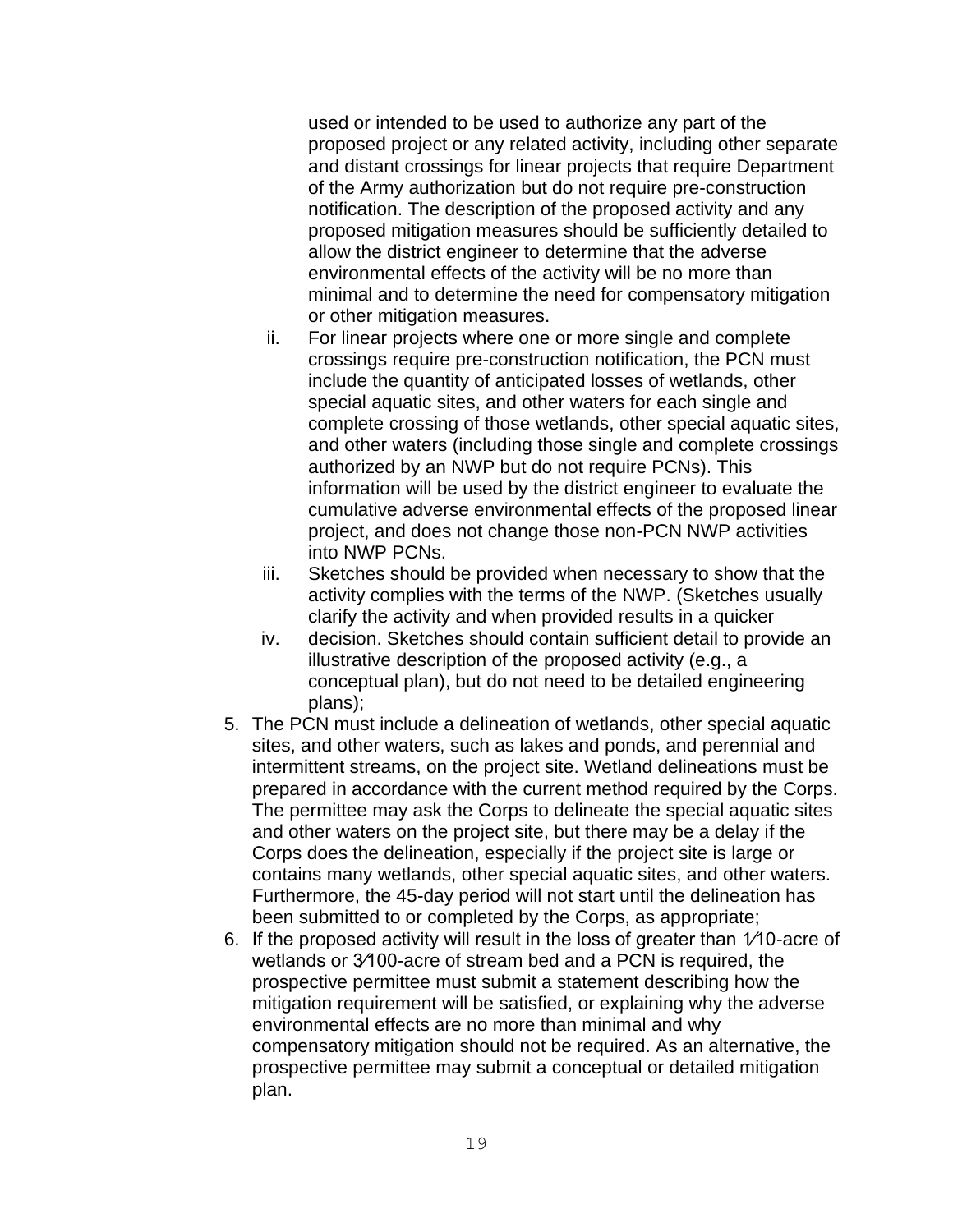- 7. For non-federal permittees, if any listed species (or species proposed for listing) or designated critical habitat (or critical habitat proposed for such designation) might be affected or is in the vicinity of the activity, or if the activity is located in designated critical habitat (or critical habitat proposed for such designation), the PCN must include the name(s) of those endangered or threatened species (or species proposed for listing) that might be affected by the proposed activity or utilize the designated critical habitat (or critical habitat proposed for such designation) that might be affected by the proposed activity. For NWP activities that require pre-construction notification, Federal permittees must provide documentation demonstrating compliance with the Endangered Species Act;
- 8. For non-federal permittees, if the NWP activity might have the potential to cause effects to a historic property listed on, determined to be eligible for listing on, or potentially eligible for listing on, the National Register of Historic Places, the PCN must state which historic property might have the potential to be affected by the proposed activity or include a vicinity map indicating the location of the historic property. For NWP activities that require pre-construction notification, Federal permittees must provide documentation demonstrating compliance with section 106 of the National Historic Preservation Act;
- 9. For an activity that will occur in a component of the National Wild and Scenic River System, or in a river officially designated by Congress as a ''study river'' for possible inclusion in the system while the river is in an official study status, the PCN must identify the Wild and Scenic River or the ''study river'' (see general condition 16); and
- 10.For an NWP activity that requires permission from, or review by, the Corps pursuant to 33 U.S.C. 408 because it will alter or temporarily or permanently occupy or use a U.S. Army Corps of Engineers federally authorized civil works project, the pre-construction notification must include a statement confirming that the project proponent has submitted a written request for section 408 permission from, or review by, the Corps office having jurisdiction over that USACE project.
- c. **Form of Pre-Construction Notification:** The nationwide permit preconstruction notification form (Form ENG 6082) should be used for NWP PCNs. A letter containing the required information may also be used. Applicants may provide electronic files of PCNs and supporting materials if the district engineer has established tools and procedures for electronic submittals.

#### d. **Agency Coordination:**

- 1. The district engineer will consider any comments from Federal and state agencies concerning the proposed activity's compliance with the terms and conditions of the NWPs and the need for mitigation to reduce the activity's adverse environmental effects so that they are no more than minimal.
- 2. Agency coordination is required for: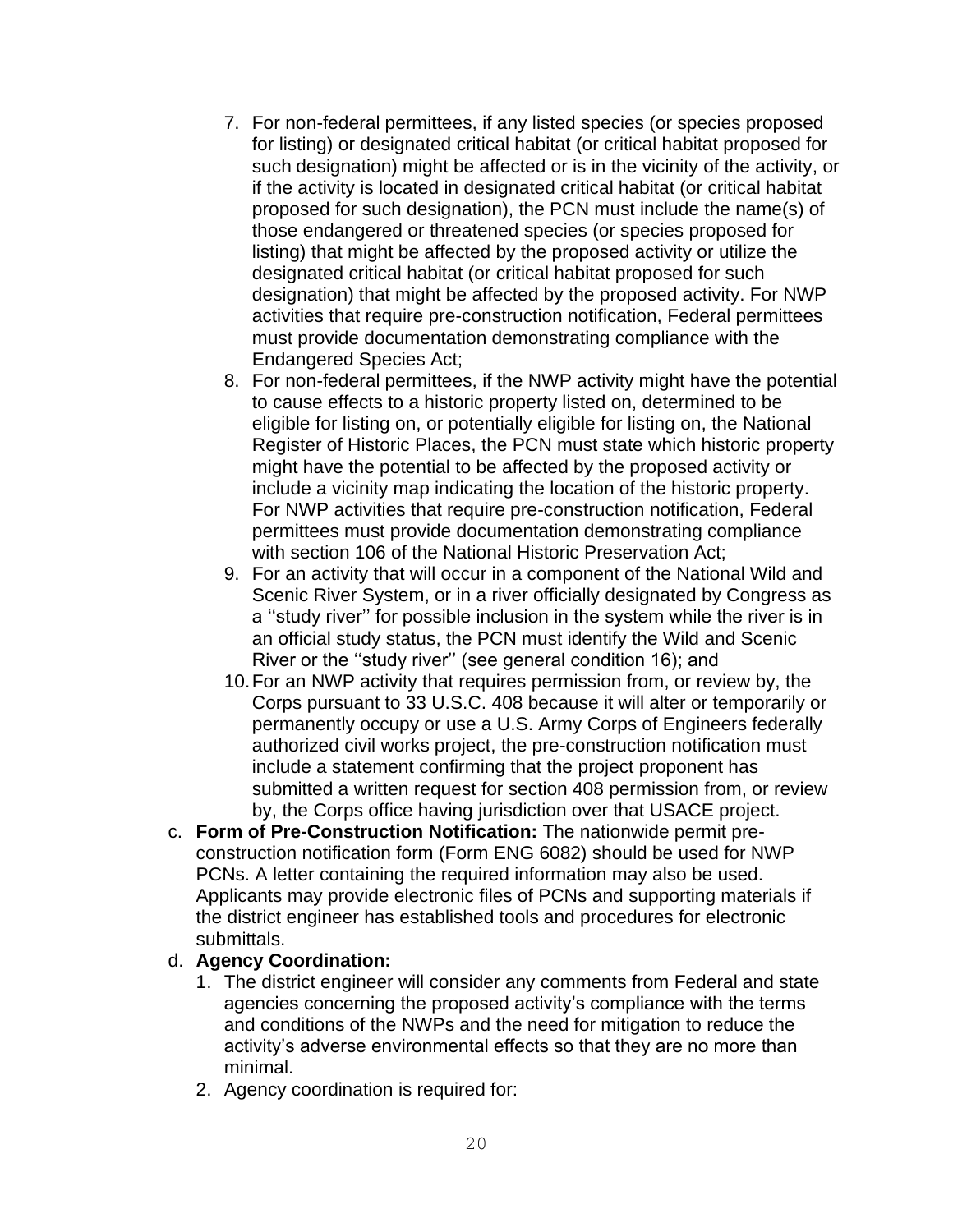- i. All NWP activities that require pre-construction notification and result in the loss of greater than 1⁄2-acre of waters of the United States:
- ii. NWP 13 activities in excess of 500 linear feet, fills greater than one cubic yard per running foot, or involve discharges of dredged or fill material into special aquatic sites; and
- iii. NWP 54 activities in excess of 500 linear feet, or that extend into the waterbody more than 30 feet from the mean low water line in tidal waters or the ordinary high water mark in the Great Lakes.
- 3. When agency coordination is required, the district engineer will immediately provide (e.g., via email, facsimile transmission, overnight mail, or other expeditious manner) a copy of the complete PCN to the appropriate Federal or state offices (FWS, state natural resource or water quality agency, EPA, and, if appropriate, the NMFS). With the exception of NWP 37, these agencies will have 10 calendar days from the date the material is transmitted to notify the district engineer via telephone, facsimile transmission, or email that they intend to provide substantive, site-specific comments. The comments must explain why the agency believes the adverse environmental effects will be more than minimal. If so contacted by an agency, the district engineer will wait an additional 15 calendar days before making a decision on the preconstruction notification. The district engineer will fully consider agency comments received within the specified time frame concerning the proposed activity's compliance with the terms and conditions of the NWPs, including the need for mitigation to ensure that the net adverse environmental effects of the proposed activity are no more than minimal. The district engineer will provide no response to the resource agency, except as provided below. The district engineer will indicate in the administrative record associated with each pre-construction notification that the resource agencies' concerns were considered. For NWP 37, the emergency watershed protection and rehabilitation activity may proceed immediately in cases where there is an unacceptable hazard to life or a significant loss of property or economic hardship will occur. The district engineer will consider any comments received to decide whether the NWP 37 authorization should be modified, suspended, or revoked in accordance with the procedures at 33 CFR 330.5.
- 4. In cases of where the prospective permittee is not a Federal agency, the district engineer will provide a response to NMFS within 30 calendar days of receipt of any Essential Fish Habitat conservation recommendations, as required by section 305(b)(4)(B) of the Magnuson-Stevens Fishery Conservation and Management Act.
- 5. Applicants are encouraged to provide the Corps with either electronic files or multiple copies of preconstruction notifications to expedite agency coordination.

## **District Engineer's Decision**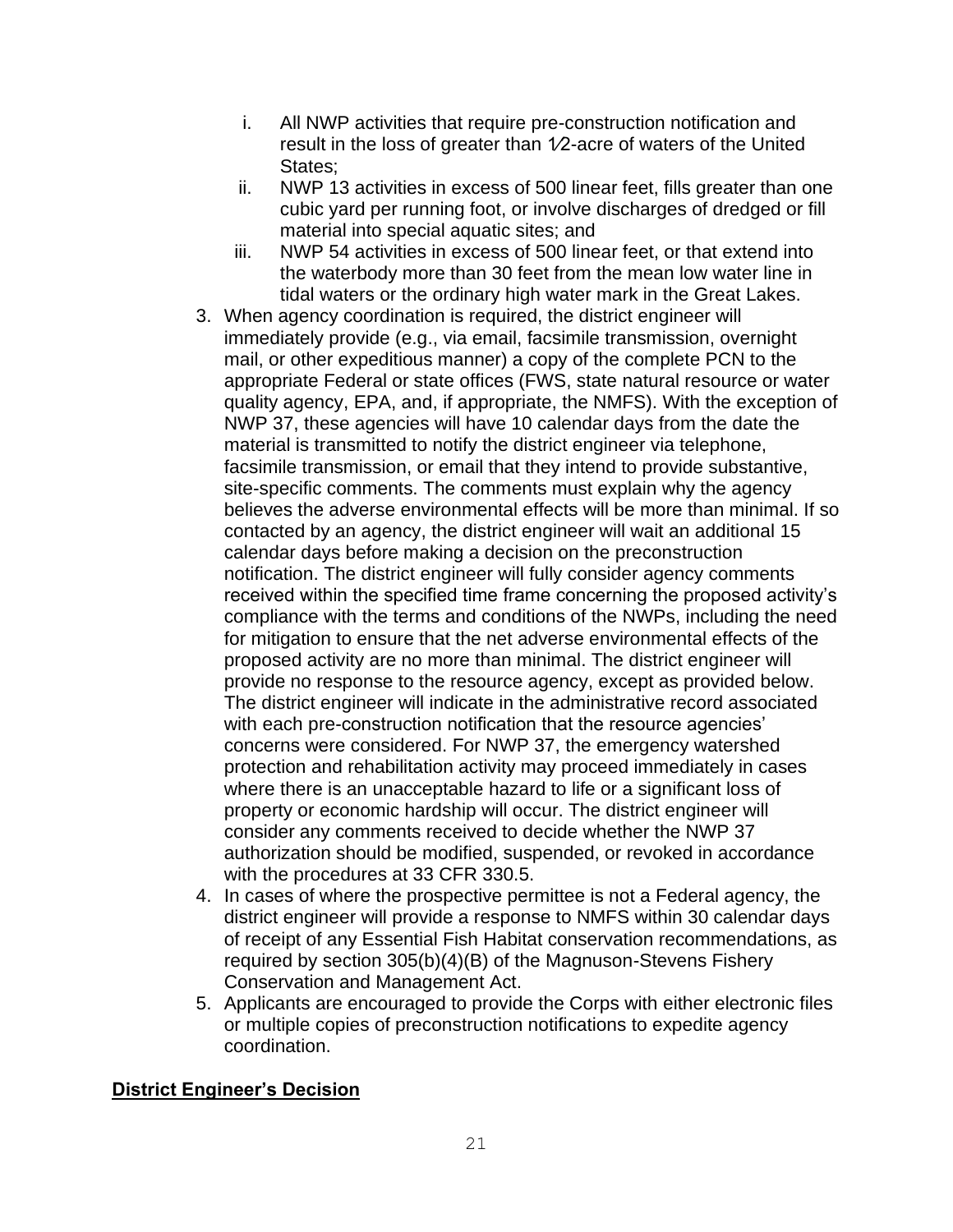- 1. In reviewing the PCN for the proposed activity, the district engineer will determine whether the activity authorized by the NWP will result in more than minimal individual or cumulative adverse environmental effects or may be contrary to the public interest. If a project proponent requests authorization by a specific NWP, the district engineer should issue the NWP verification for that activity if it meets the terms and conditions of that NWP, unless he or she determines, after considering mitigation, that the proposed activity will result in more than minimal individual and cumulative adverse effects on the aquatic environment and other aspects of the public interest and exercises discretionary authority to require an individual permit for the proposed activity. For a linear project, this determination will include an evaluation of the single and complete crossings of waters of the United States that require PCNs to determine whether they individually satisfy the terms and conditions of the NWP(s), as well as the cumulative effects caused by all of the crossings of waters of the United States authorized by an NWP. If an applicant requests a waiver of an applicable limit, as provided for in NWPs 13, 36, or 54, the district engineer will only grant the waiver upon a written determination that the NWP activity will result in only minimal individual and cumulative adverse environmental effects.
- 2. When making minimal adverse environmental effects determinations the district engineer will consider the direct and indirect effects caused by the NWP activity. He or she will also consider the cumulative adverse environmental effects caused by activities authorized by an NWP and whether those cumulative adverse environmental effects are no more than minimal. The district engineer will also consider site specific factors, such as the environmental setting in the vicinity of the NWP activity, the type of resource that will be affected by the NWP activity, the functions provided by the aquatic resources that will be affected by the NWP activity, the degree or magnitude to which the aquatic resources perform those functions, the extent that aquatic resource functions will be lost as a result of the NWP activity (e.g., partial or complete loss), the duration of the adverse effects (temporary or permanent), the importance of the aquatic resource functions to the region (e.g., watershed or ecoregion), and mitigation required by the district engineer. If an appropriate functional or condition assessment method is available and practicable to use, that assessment method may be used by the district engineer to assist in the minimal adverse environmental effects determination. The district engineer may add case-specific special conditions to the NWP authorization to address site-specific environmental concerns.
- 3. If the proposed activity requires a PCN and will result in a loss of greater than 1⁄10-acre of wetlands or 3⁄100-acre of stream bed, the prospective permittee should submit a mitigation proposal with the PCN. Applicants may also propose compensatory mitigation for NWP activities with smaller impacts, or for impacts to other types of waters. The district engineer will consider any proposed compensatory mitigation or other mitigation measures the applicant has included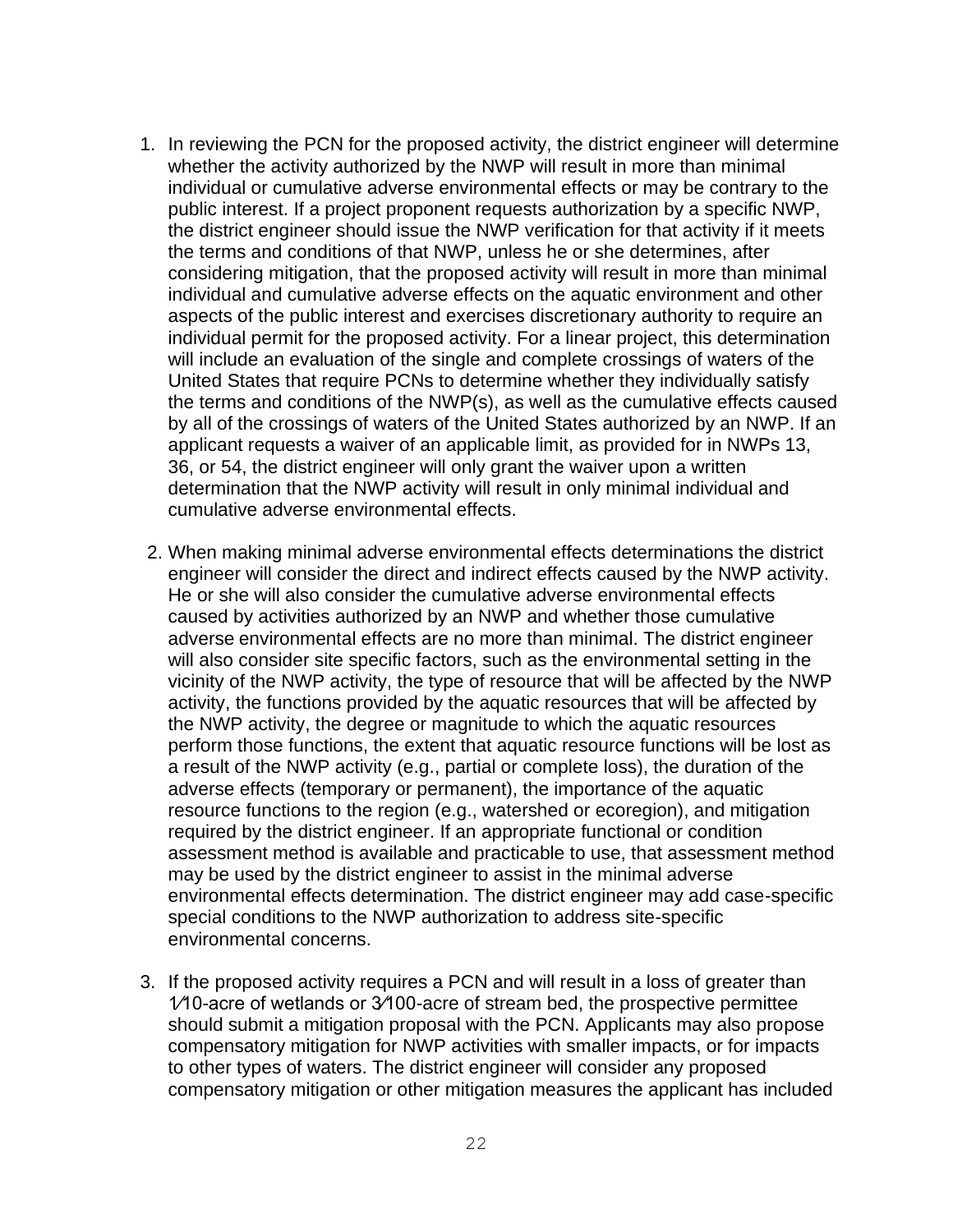in the proposal in determining whether the net adverse environmental effects of the proposed activity are no more than minimal. The compensatory mitigation proposal may be either conceptual or detailed. If the district engineer determines that the activity complies with the terms and conditions of the NWP and that the adverse environmental effects are no more than minimal, after considering mitigation, the district engineer will notify the permittee and include any activityspecific conditions in the NWP verification the district engineer deems necessary. Conditions for compensatory mitigation requirements must comply with the appropriate provisions at 33 CFR 332.3(k). The district engineer must approve the final mitigation plan before the permittee commences work in waters of the United States, unless the district engineer determines that prior approval of the final mitigation plan is not practicable or not necessary to ensure timely completion of the required compensatory mitigation. If the prospective permittee elects to submit a compensatory mitigation plan with the PCN, the district engineer will expeditiously review the proposed compensatory mitigation plan. The district engineer must review the proposed compensatory mitigation plan within 45 calendar days of receiving a complete PCN and determine whether the proposed mitigation would ensure that the NWP activity results in no more than minimal adverse environmental effects. If the net adverse environmental effects of the NWP activity (after consideration of the mitigation proposal) are determined by the district engineer to be no more than minimal, the district engineer will provide a timely written response to the applicant. The response will state that the NWP activity can proceed under the terms and conditions of the NWP, including any activity-specific conditions added to the NWP authorization by the district engineer.

4. If the district engineer determines that the adverse environmental effects of the proposed activity are more than minimal, then the district engineer will notify the applicant either: (a) That the activity does not qualify for authorization under the NWP and instruct the applicant on the procedures to seek authorization under an individual permit; (b) that the activity is authorized under the NWP subject to the applicant's submission of a mitigation plan that would reduce the adverse environmental effects so that they are no more than minimal; or (c) that the activity is authorized under the NWP with specific modifications or conditions. Where the district engineer determines that mitigation is required to ensure no more than minimal adverse environmental effects, the activity will be authorized within the 45-day PCN period (unless additional time is required to comply with general conditions 18, 20, and/or 31), with activity-specific conditions that state the mitigation requirements. The authorization will include the necessary conceptual or detailed mitigation plan or a requirement that the applicant submit a mitigation plan that would reduce the adverse environmental effects so that they are no more than minimal. When compensatory mitigation is required, no work in waters of the United States may occur until the district engineer has approved a specific mitigation plan or has determined that prior approval of a final mitigation plan is not practicable or not necessary to ensure timely completion of the required compensatory mitigation.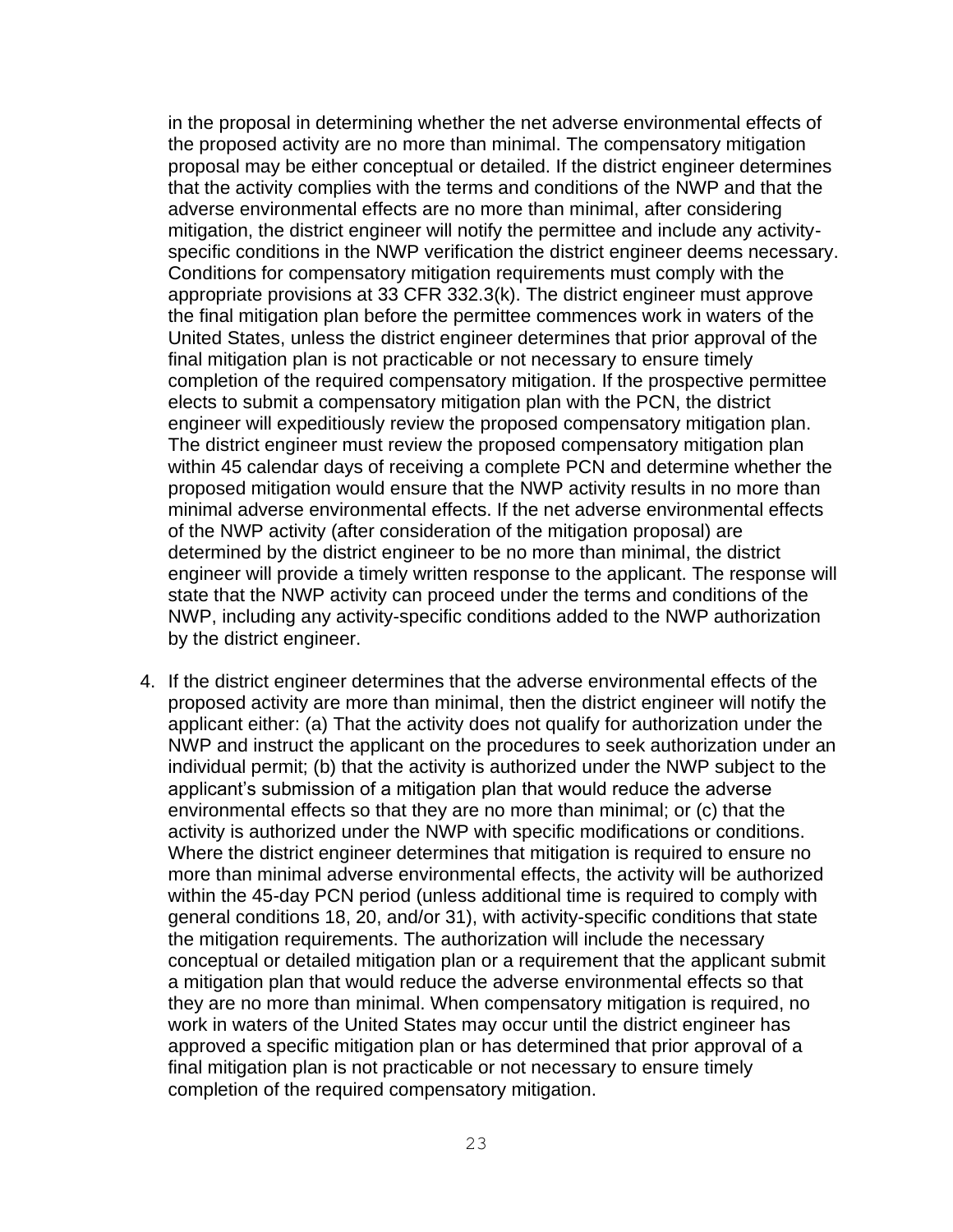## **Further Information**

- 1. District Engineers have authority to determine if an activity complies with the terms and conditions of an NWP.
- 2. NWPs do not obviate the need to obtain other federal, state, or local permits, approvals, or authorizations required by law.
- 3. NWPs do not grant any property rights or exclusive privileges.
- 4. NWPs do not authorize any injury to the property or rights of others.
- 5. NWPs do not authorize interference with any existing or proposed Federal project (see general condition 31).

#### **Nationwide Permit Definitions**

**Best management practices (BMPs):** Policies, practices, procedures, or structures implemented to mitigate the adverse environmental effects on surface water quality resulting from development. BMPs are categorized as structural or non-structural. Compensatory mitigation: The restoration (re-establishment or rehabilitation), establishment (creation), enhancement, and/or in certain circumstances preservation of aquatic resources for the purposes of offsetting unavoidable adverse impacts which remain after all appropriate and practicable avoidance and minimization has been achieved.

**Currently serviceable:** Useable as is or with some maintenance, but not so degraded as to essentially require reconstruction.

**Direct effects:** Effects that are caused by the activity and occur at the same time and place.

**Discharge:** The term ''discharge'' means any discharge of dredged or fill material into waters of the United States.

**Ecological reference:** A model used to plan and design an aquatic habitat and riparian area restoration, enhancement, or establishment activity under NWP 27. An ecological reference may be based on the structure, functions, and dynamics of an aquatic habitat type or a riparian area type that currently exists in the region where the proposed NWP 27 activity is located. Alternatively, an ecological reference may be based on a conceptual model for the aquatic habitat type or riparian area type to be restored, enhanced, or established as a result of the proposed NWP 27 activity. An ecological reference takes into account the range of variation of the aquatic habitat type or riparian area type in the region.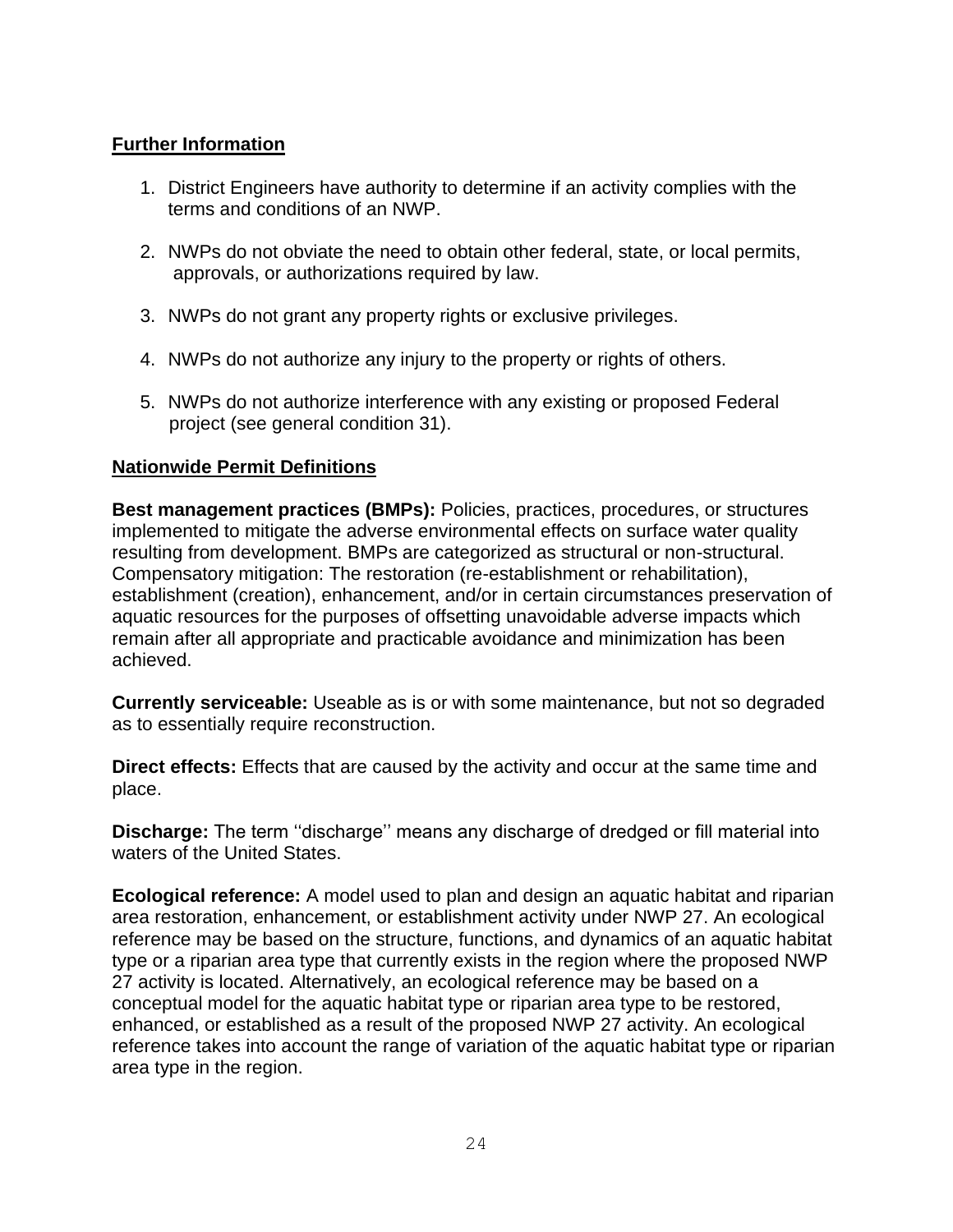**Enhancement:** The manipulation of the physical, chemical, or biological characteristics of an aquatic resource to heighten, intensify, or improve a specific aquatic resource function(s). Enhancement results in the gain of selected aquatic resource function(s), but may also lead to a decline in other aquatic resource function(s). Enhancement does not result in a gain in aquatic resource area.

**Establishment (creation):** The manipulation of the physical, chemical, or biological characteristics present to develop an aquatic resource that did not previously exist at an upland site. Establishment results in a gain in aquatic resource area.

**High Tide Line:** The line of intersection of the land with the water's surface at the maximum height reached by a rising tide. The high tide line may be determined, in the absence of actual data, by a line of oil or scum along shore objects, a more or less continuous deposit of fine shell or debris on the foreshore or berm, other physical markings or characteristics, vegetation lines, tidal gages, or other suitable means that delineate the general height reached by a rising tide. The line encompasses spring high tides and other high tides that occur with periodic frequency but does not include storm surges in which there is a departure from the normal or predicted reach of the tide due to the piling up of water against a coast by strong winds such as those accompanying a hurricane or other intense storm.

**Historic Property:** Any prehistoric or historic district, site (including archaeological site), building, structure, or other object included in, or eligible for inclusion in, the National Register of Historic Places maintained by the Secretary of the Interior. This term includes artifacts, records, and remains that are related to and located within such properties. The term includes properties of traditional religious and cultural importance to an Indian tribe or Native Hawaiian organization and that meet the National Register criteria (36 CFR part 60).

**Independent utility:** A test to determine what constitutes a single and complete nonlinear project in the Corps Regulatory Program. A project is considered to have independent utility if it would be constructed absent the construction of other projects in the project area. Portions of a multi-phase project that depend upon other phases of the project do not have independent utility. Phases of a project that would be constructed even if the other phases were not built can be considered as separate single and complete projects with independent utility.

**Indirect effects:** Effects that are caused by the activity and are later in time or farther removed in distance, but are still reasonably foreseeable.

**Loss of waters of the United States:** Waters of the United States that are permanently adversely affected by filling, flooding, excavation, or drainage because of the regulated activity. The loss of stream bed includes the acres of stream bed that are permanently adversely affected by filling or excavation because of the regulated activity. Permanent adverse effects include permanent discharges of dredged or fill material that change an aquatic area to dry land, increase the bottom elevation of a waterbody, or change the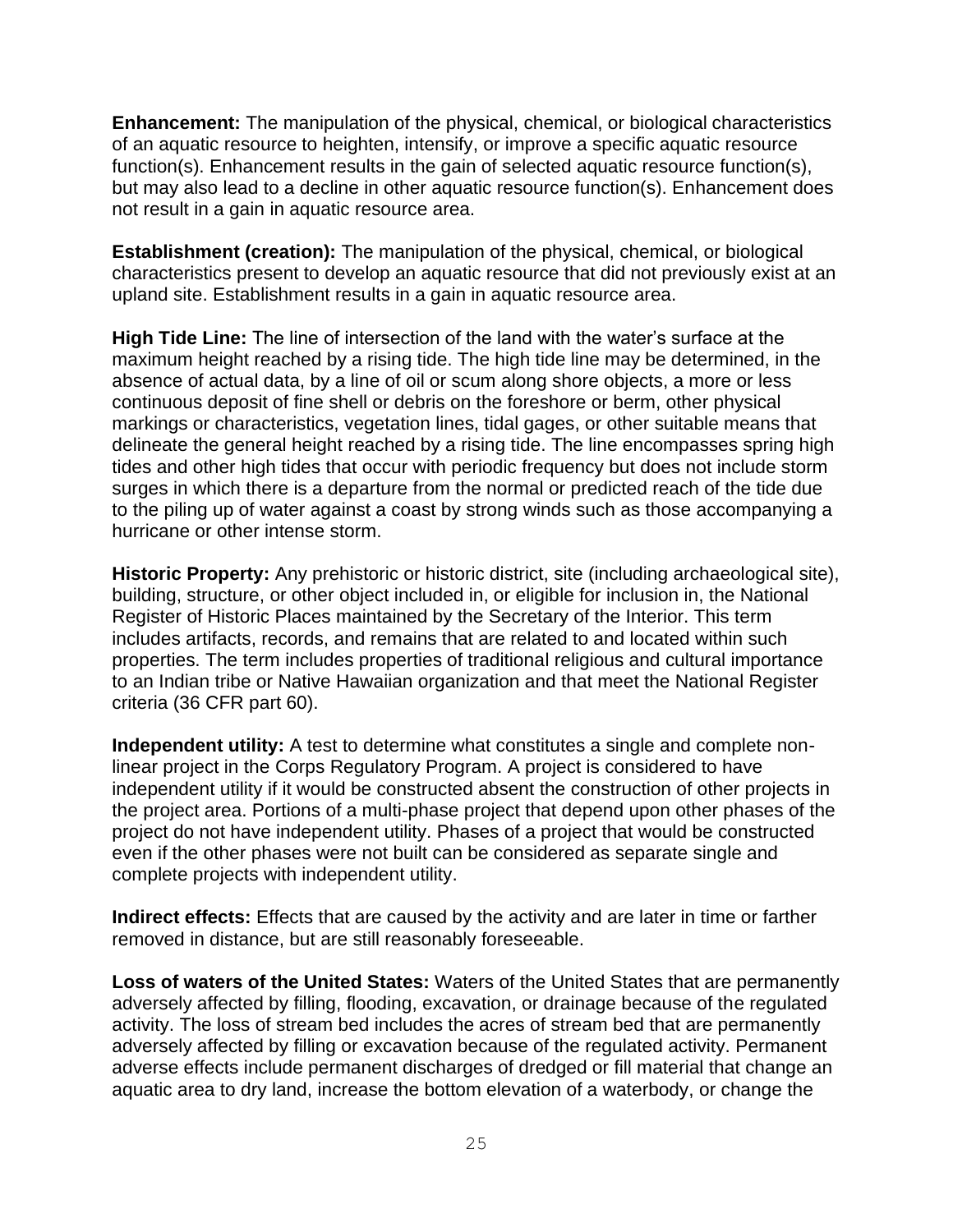use of a waterbody. The acreage of loss of waters of the United States is a threshold measurement of the impact to jurisdictional waters or wetlands for determining whether a project may qualify for an NWP; it is not a net threshold that is calculated after considering compensatory mitigation that may be used to offset losses of aquatic functions and services. Waters of the United States temporarily filled, flooded, excavated, or drained, but restored to pre-construction contours and elevations after construction, are not included in the measurement of loss of waters of the United States. Impacts resulting from activities that do not require Department of the Army authorization, such as activities eligible for exemptions under section 404(f) of the Clean Water Act, are not considered when calculating the loss of waters of the United States.

**Navigable waters:** Waters subject to section 10 of the Rivers and Harbors Act of 1899. These waters are defined at 33 CFR part 329.

**Non-tidal wetland:** A non-tidal wetland is a wetland that is not subject to the ebb and flow of tidal waters. Nontidal wetlands contiguous to tidal waters are located landward of the high tide line (i.e., spring high tide line).

**Open water:** For purposes of the NWPs, an open water is any area that in a year with normal patterns of precipitation has water flowing or standing above ground to the extent that an ordinary high water mark can be determined. Aquatic vegetation within the area of flowing or standing water is either non-emergent, sparse, or absent. Vegetated shallows are considered to be open waters. Examples of ''open waters'' include rivers, streams, lakes, and ponds.

**Ordinary High Water Mark:** The term ordinary high water mark means that line on the shore established by the fluctuations of water and indicated by physical characteristics such as a clear, natural line impressed on the bank, shelving, changes in the character of soil, destruction of terrestrial vegetation, the presence of litter and debris, or other appropriate means that consider the characteristics of the surrounding areas.

**Perennial stream:** A perennial stream has surface water flowing continuously yearround during a typical year.

**Practicable:** Available and capable of being done after taking into consideration cost, existing technology, and logistics in light of overall project purposes.

**Pre-construction notification:** A request submitted by the project proponent to the Corps for confirmation that a particular activity is authorized by nationwide permit. The request may be a permit application, letter, or similar document that includes information about the proposed work and its anticipated environmental effects. Preconstruction notification may be required by the terms and conditions of a nationwide permit, or by regional conditions. A pre-construction notification may be voluntarily submitted in cases where preconstruction notification is not required and the project proponent wants confirmation that the activity is authorized by nationwide permit.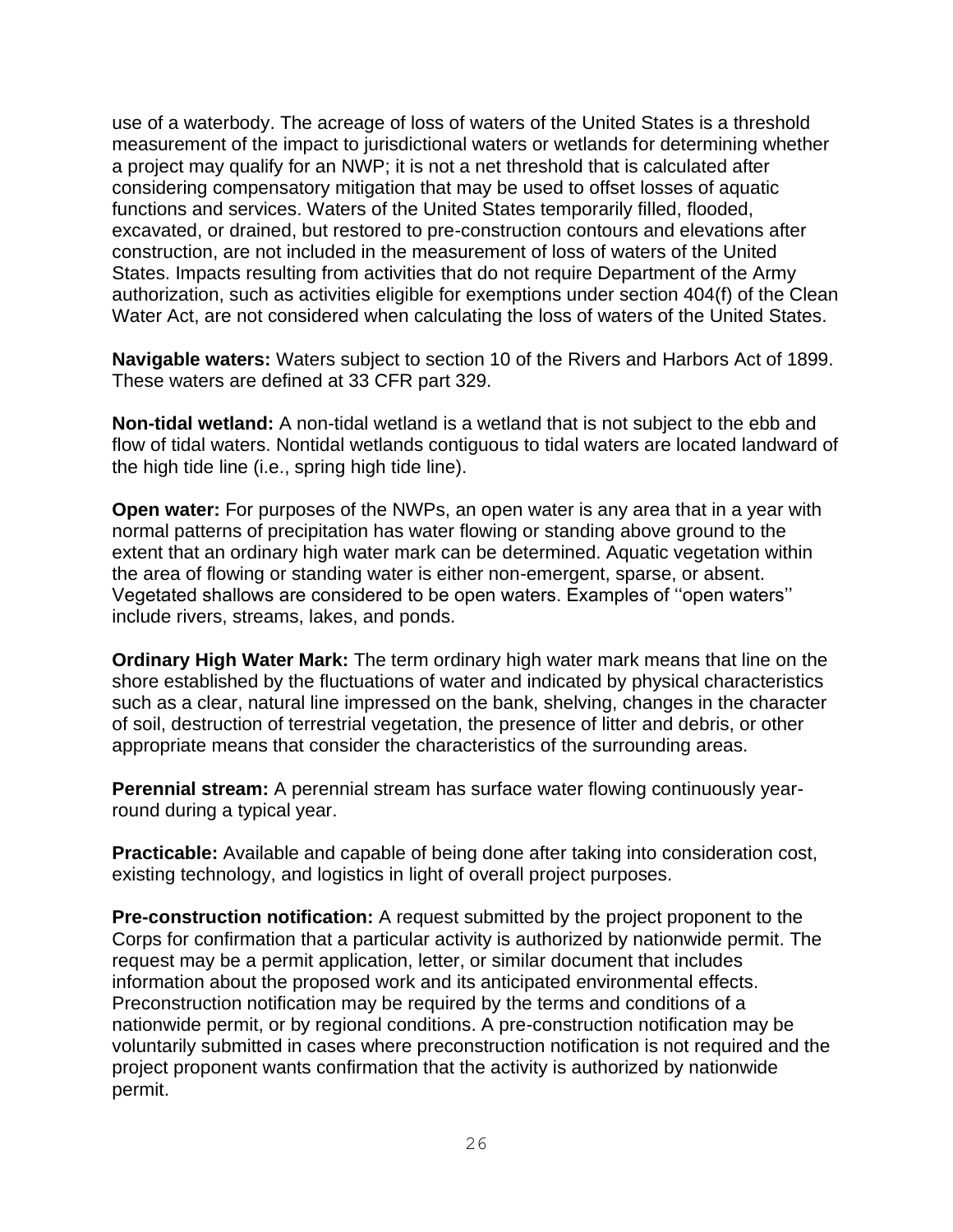**Preservation:** The removal of a threat to, or preventing the decline of, aquatic resources by an action in or near those aquatic resources. This term includes activities commonly associated with the protection and maintenance of aquatic resources through the implementation of appropriate legal and physical mechanisms. Preservation does not result in a gain of aquatic resource area or functions.

**Re-establishment:** The manipulation of the physical, chemical, or biological characteristics of a site with the goal of returning natural/historic functions to a former aquatic resource. Reestablishment results in rebuilding a former aquatic resource and results in a gain in aquatic resource area and functions.

**Rehabilitation:** The manipulation of the physical, chemical, or biological characteristics of a site with the goal of repairing natural/historic functions to a degraded aquatic resource. Rehabilitation results in a gain in aquatic resource function, but does not result in a gain in aquatic resource area.

**Restoration:** The manipulation of the physical, chemical, or biological characteristics of a site with the goal of returning natural/historic functions to a former or degraded aquatic resource. For the purpose of tracking net gains in aquatic resource area, restoration is divided into two categories: Reestablishment and rehabilitation.

**Riffle and pool complex:** Riffle and pool complexes are special aquatic sites under the 404(b)(1) Guidelines. Riffle and pool complexes sometimes characterize steep gradient sections of streams. Such stream sections are recognizable by their hydraulic characteristics. The rapid movement of water over a course substrate in riffles results in a rough flow, a turbulent surface, and high dissolved oxygen levels in the water. Pools are deeper areas associated with riffles. A slower stream velocity, a streaming flow, a smooth surface, and a finer substrate characterize pools.

**Riparian areas:** Riparian areas are lands next to streams, lakes, and estuarine-marine shorelines. Riparian areas are transitional between terrestrial and aquatic ecosystems, through which surface and subsurface hydrology connects riverine, lacustrine, estuarine, and marine waters with their adjacent wetlands, non-wetland waters, or uplands. Riparian areas provide a variety of ecological functions and services and help improve or maintain local water quality. (See general condition 23.)

**Shellfish seeding:** The placement of shellfish seed and/or suitable substrate to increase shellfish production. Shellfish seed consists of immature individual shellfish or individual shellfish attached to shells or shell fragments (i.e., spat on shell). Suitable substrate may consist of shellfish shells, shell fragments, or other appropriate materials placed into waters for shellfish habitat.

**Single and complete linear project:** A linear project is a project constructed for the purpose of getting people, goods, or services from a point of origin to a terminal point, which often involves multiple crossings of one or more waterbodies at separate and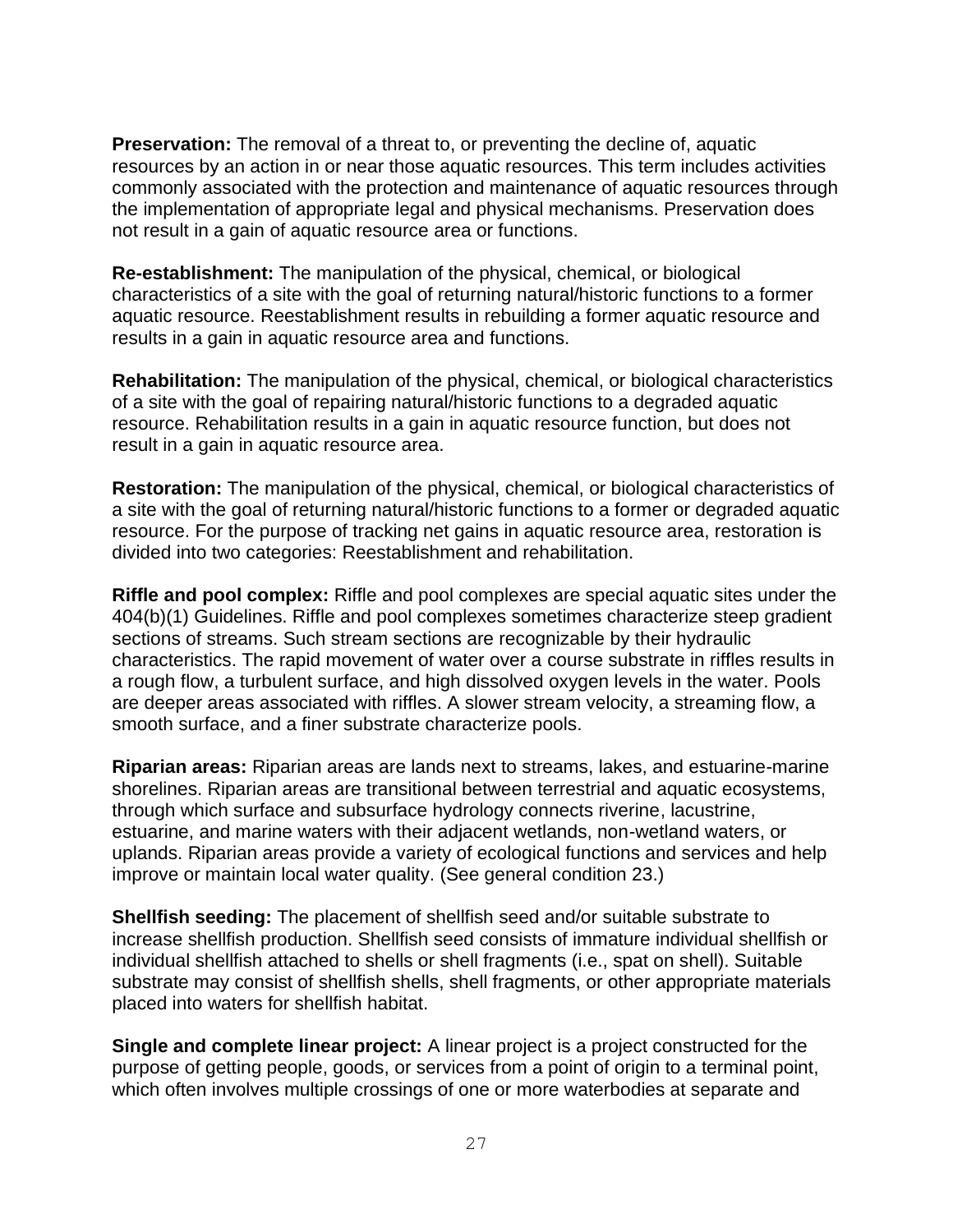distant locations. The term ''single and complete project'' is defined as that portion of the total linear project proposed or accomplished by one owner/developer or partnership or other association of owners/developers that includes all crossings of a single water of the United States (i.e., a single waterbody) at a specific location. For linear projects crossing a single or multiple waterbodies several times at separate and distant locations, each crossing is considered a single and complete project for purposes of NWP authorization. However, individual channels in a braided stream or river, or individual arms of a large, irregularly shaped wetland or lake, etc., are not separate waterbodies, and crossings of such features cannot be considered separately.

**Single and complete non-linear project:** For non-linear projects, the term ''single and complete project'' is defined at 33 CFR 330.2(i) as the total project proposed or accomplished by one owner/developer or partnership or other association of owners/developers. A single and complete non-linear project must have independent utility (see definition of ''independent utility''). Single and complete non-linear projects may not be ''piecemealed'' to avoid the limits in an NWP authorization.

**Stormwater management:** Stormwater management is the mechanism for controlling stormwater runoff for the purposes of reducing downstream erosion, water quality degradation, and flooding and mitigating the adverse effects of changes in land use on the aquatic environment.

**Stormwater management facilities:** Stormwater management facilities are those facilities, including but not limited to, stormwater retention and detention ponds and best management practices, which retain water for a period of time to control runoff and/or improve the quality (i.e., by reducing the concentration of nutrients, sediments, hazardous substances and other pollutants) of stormwater runoff.

**Stream bed:** The substrate of the stream channel between the ordinary high water marks. The substrate may be bedrock or inorganic particles that range in size from clay to boulders. Wetlands contiguous to the stream bed, but outside of the ordinary high water marks, are not considered part of the stream bed.

**Stream channelization:** The manipulation of a stream's course, condition, capacity, or location that causes more than minimal interruption of normal stream processes. A channelized jurisdictional stream remains a water of the United States.

**Structure:** An object that is arranged in a definite pattern of organization. Examples of structures include, without limitation, any pier, boat dock, boat ramp, wharf, dolphin, weir, boom, breakwater, bulkhead, revetment, riprap, jetty, artificial island, artificial reef, permanent mooring structure, power transmission line, permanently moored floating vessel, piling, aid to navigation, or any other manmade obstacle or obstruction.

**Tidal wetland:** A tidal wetland is a jurisdictional wetland that is inundated by tidal waters. Tidal waters rise and fall in a predictable and measurable rhythm or cycle due to the gravitational pulls of the moon and sun. Tidal waters end where the rise and fall of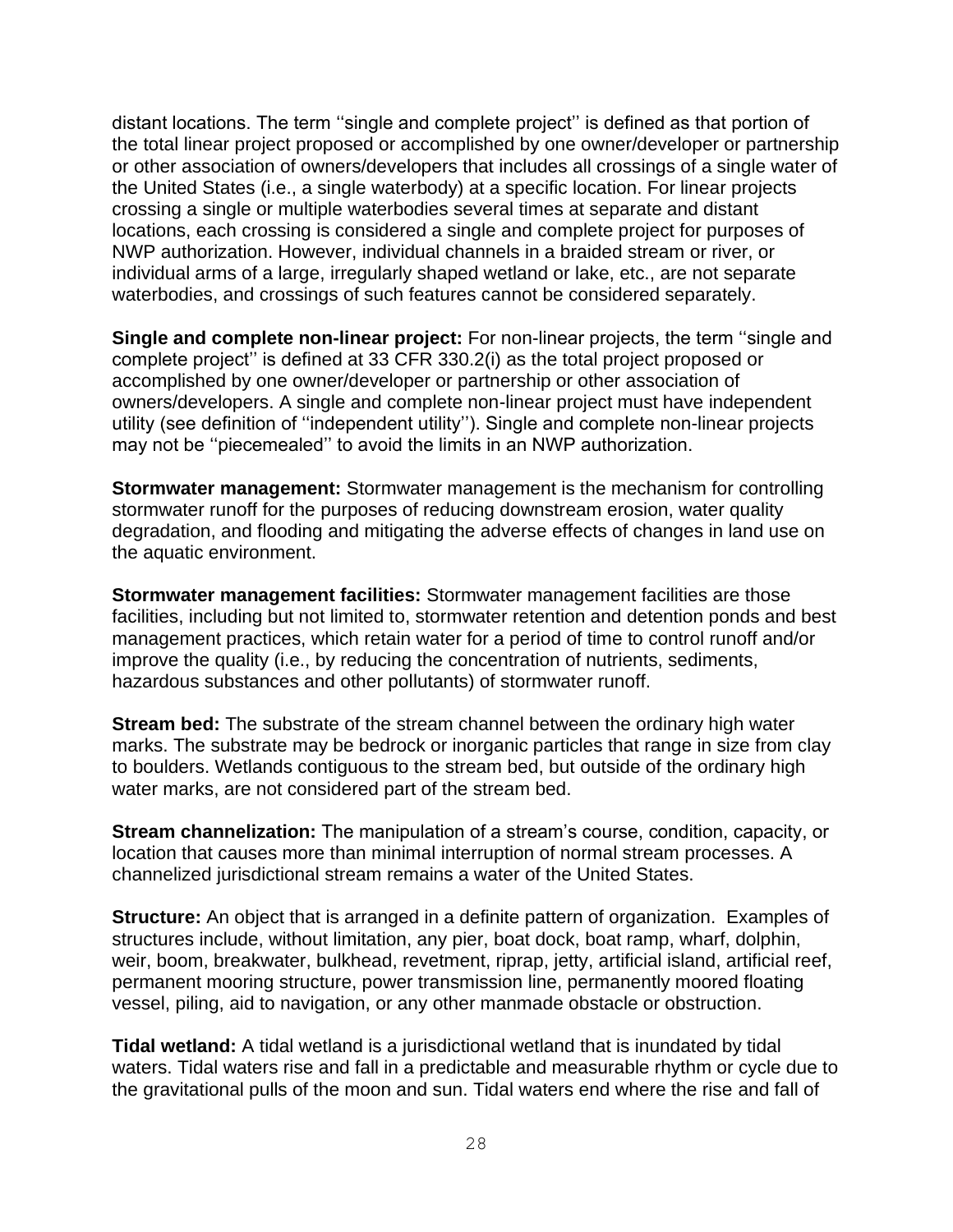the water surface can no longer be practically measured in a predictable rhythm due to masking by other waters, wind, or other effects. Tidal wetlands are located channelward of the high tide line.

**Tribal lands:** Any lands title to which is either: (1) Held in trust by the United States for the benefit of any Indian tribe or individual; or (2) held by any Indian tribe or individual subject to restrictions by the United States against alienation.

**Tribal rights:** Those rights legally accruing to a tribe or tribes by virtue of inherent sovereign authority, unextinguished aboriginal title, treaty, statute, judicial decisions, executive order or agreement, and that give rise to legally enforceable remedies.

**Vegetated shallows:** Vegetated shallows are special aquatic sites under the 404(b)(1) Guidelines. They are areas that are permanently inundated and under normal circumstances have rooted aquatic vegetation, such as seagrasses in marine and estuarine systems and a variety of vascular rooted plants in freshwater systems.

**Waterbody:** For purposes of the NWPs, a waterbody is a ''water of the United States.'' If a wetland is adjacent to a waterbody determined to be a water of the United States, that waterbody and any adjacent wetlands are considered together as a single aquatic unit (see 33 CFR 328.4(c)(2)).

# **Further Information**

1. District Engineers have authority to determine if an activity complies with the terms and conditions of an NWP.

2. NWPs do not obviate the need to obtain other federal, state, or local permits, approvals, or authorizations required by law.

3. NWPs do not grant any property rights or exclusive privileges.

4. NWPs do not authorize any injury to the property or rights of others.

5. NWPs do not authorize interference with any existing or proposed Federal project (see general condition 31).

# **Nationwide Permits Regional General Conditions For the State of Ohio**

1. NWPs shall not authorize any regulated activity which negatively impacts bogs and/or fens.

2. NWPs shall not authorize any requlated activity in Lake Erie which would result in diversion of water from the Great Lakes.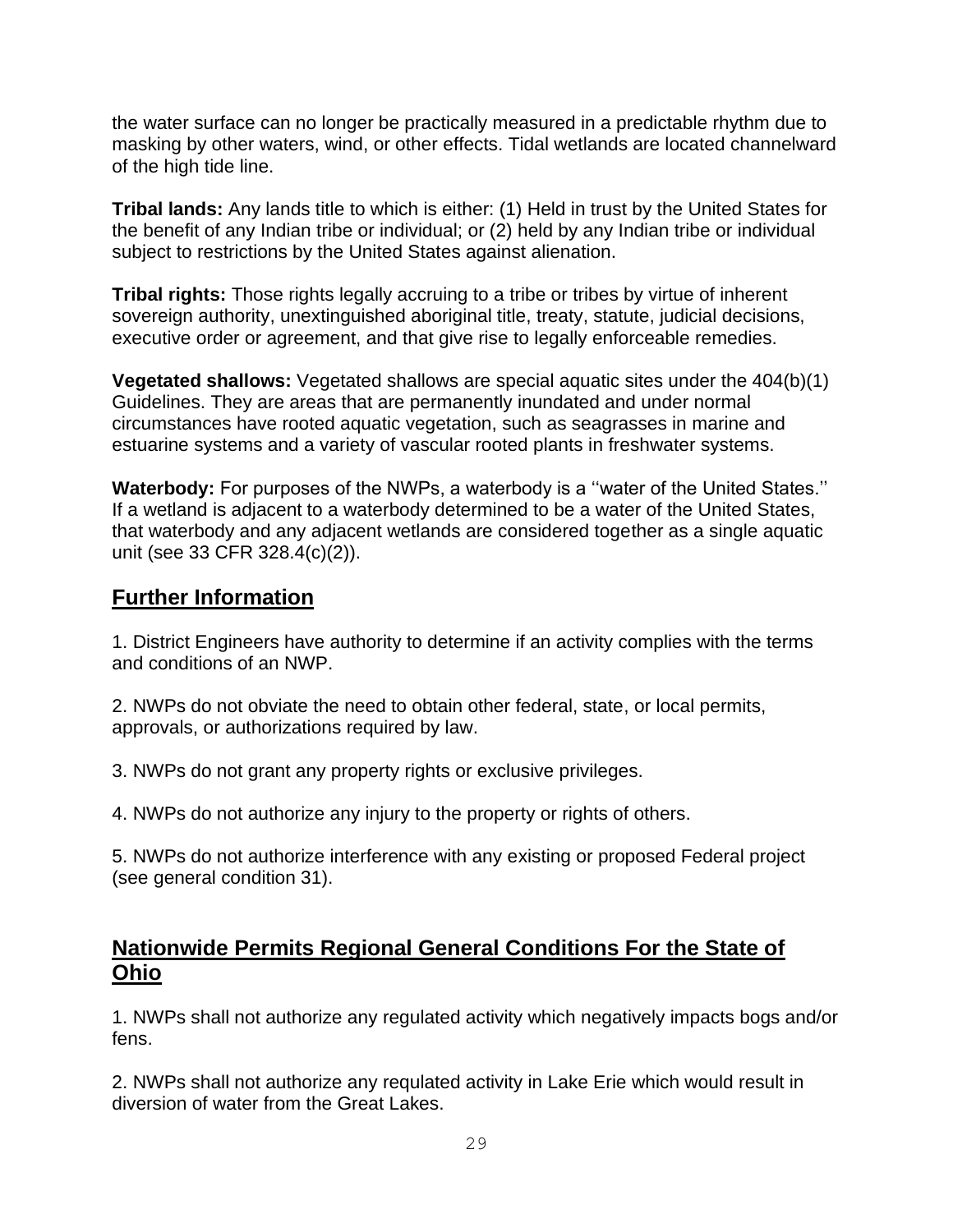3. NWPs shall not authorize any regulated activity which has an adverse impact on littoral transport within Lake Erie.

4. **In-Water Work Exclusion Dates:** Any work associated with a regulated activity under a nationwide permit cannot take place during the restricted period of the following Ohio Department of Natural Resources (ODNR), Division of Wildlife (DOW) In-Water Work Restrictions, unless the applicant receives advanced written approval from the DOW, notifies the District Engineer in accordance with Nationwide Permit General Condition 32 and Regional General Condition 6, and receives written approval from the Corps:

Statewide In-Water Work Restriction Periods and Locations

1. Salmonid Locations Restriction Period: September 15 – June 30

Arcola Creek (entire reach) Ashtabula Harbor Ashtabula River (Hadlock Rd. to mouth) Aurora Branch (Chagrin River (RM 0.38 to mouth)) Big Creek (Grand River (Girdled Road to mouth)) Black River (entire reach) Chagrin River (Chagrin Falls to mouth) Cold Creek (entire reach) Conneaut Creek (entire reach) Conneaut Harbor Corporation Creek (Chagrin River (entire reach)) Cowles Creek (entire reach) Ellison Creek (Grand River (entire reach)) Euclid Creek (entire reach) Fairport Harbor Grand River (Dam at Harpersfield Covered Bridge Park to mouth) Gulley Brook (Chagrin River (entire reach)) Huron River (East Branch-West Branch confluence to mouth) Indian Creek (entire reach) Kellogg Creek (Grand River (entire reach)) Mill Creek (Grand River (entire reach)) Paine Creek (Grand River (Paine Falls to mouth)) Rocky River (East Branch-West Branch confluence to mouth) Smokey Run (Conneaut Creek (entire reach)) Turkey Creek (entire reach) Vermilion River (dam at Wakeman upstream of the US 20/SR 60 bridge to mouth) Ward Creek (Chagrin River (entire reach)) Wheeler Creek (entire reach) Whitman Creek (entire reach)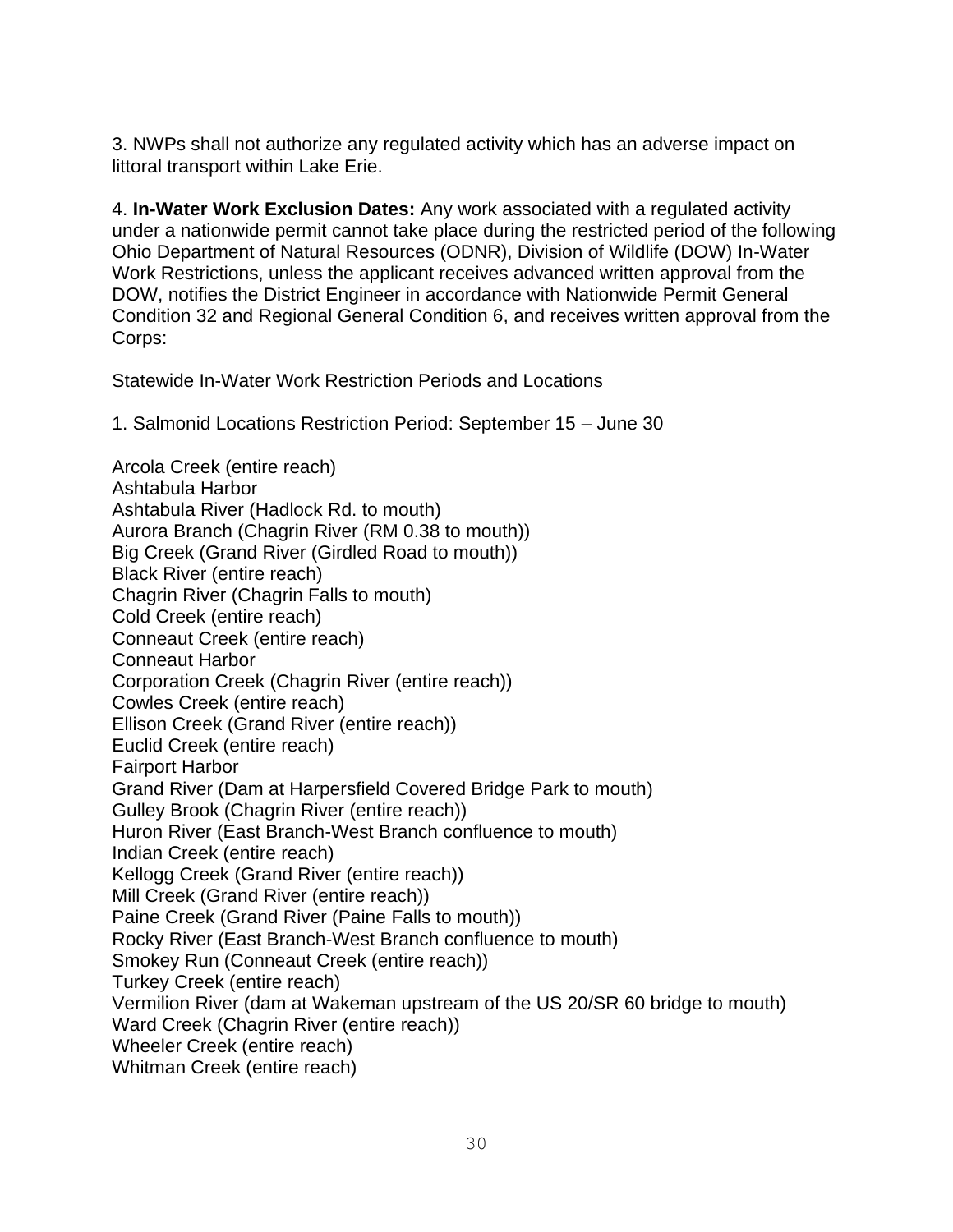2. Other Locations Restriction Period: March 15 – June 30

All other perennial streams not listed above as salmonid. Also includes Lake Erie and bays not listed above as salmonid.

Note: This condition does not apply to Ohio Department of Transportation projects that are covered under the "Memorandum of Agreement Between The Ohio Department of Transportation, The Ohio Department of Natural Resources, and The United States Fish and Wildlife Service For Interagency Coordination For Projects Which Require Consultation Under the Endangered Species Act, Impact State Listed Species, and/or Modify Jurisdictional Waters 2016 Agreement Number: 19394" or subsequent amendments to this Ohio Department of Transportation memorandum of agreement.

5. **Waters of Special Concern**: PCN in accordance with NWP General Condition 32 and Regional General Condition 6 is required for regulated activities in the following resources:

- a. **Threatened and Endangered Species**: Due to the potential presence of federally threatened or endangered species or their habitats, PCN in accordance with NWP General Conditions 18 and 32 and Regional General Condition 6 is required for any regulated activity under the NWPs in Ohio that includes:
	- i. The removal of trees ≥ three (3) inches diameter at breast height. These trees may provide suitable roosting, foraging, or traveling habitat for the federally listed endangered Indiana bat and the federally-listed threatened northern long-eared bat; and/or
	- ii. Regulated activities that impact a sand, gravel, and/or cobble beach (landform between the low and high water marks affected by waves) and/or mud flat (areas affected by natural seiche effect) on the Lake Erie shoreline; and/or
	- iii. Regulated activities in the waterway or township of the corresponding counties listed in Appendix 1.

**Note 1**: Applicants must ensure they are referencing the latest version of Appendix 1 by contacting their nearest U.S. Army Corps of Engineers district office and visiting the online resources identified in General Condition 18(f) of these NWPs, since federally listed species are continuously listed, proposed for listing, and/or de-listed.

**Note 2:** As mentioned in General Condition 18, federal applicants should follow their own procedures for complying with the requirements of the Endangered Species Act (ESA). Federal applicants, including applicants that have received federal funding, must provide the District Engineer with the appropriate documentation to demonstrate compliance with ESA requirements.

#### b. **Critical Resource Waters:**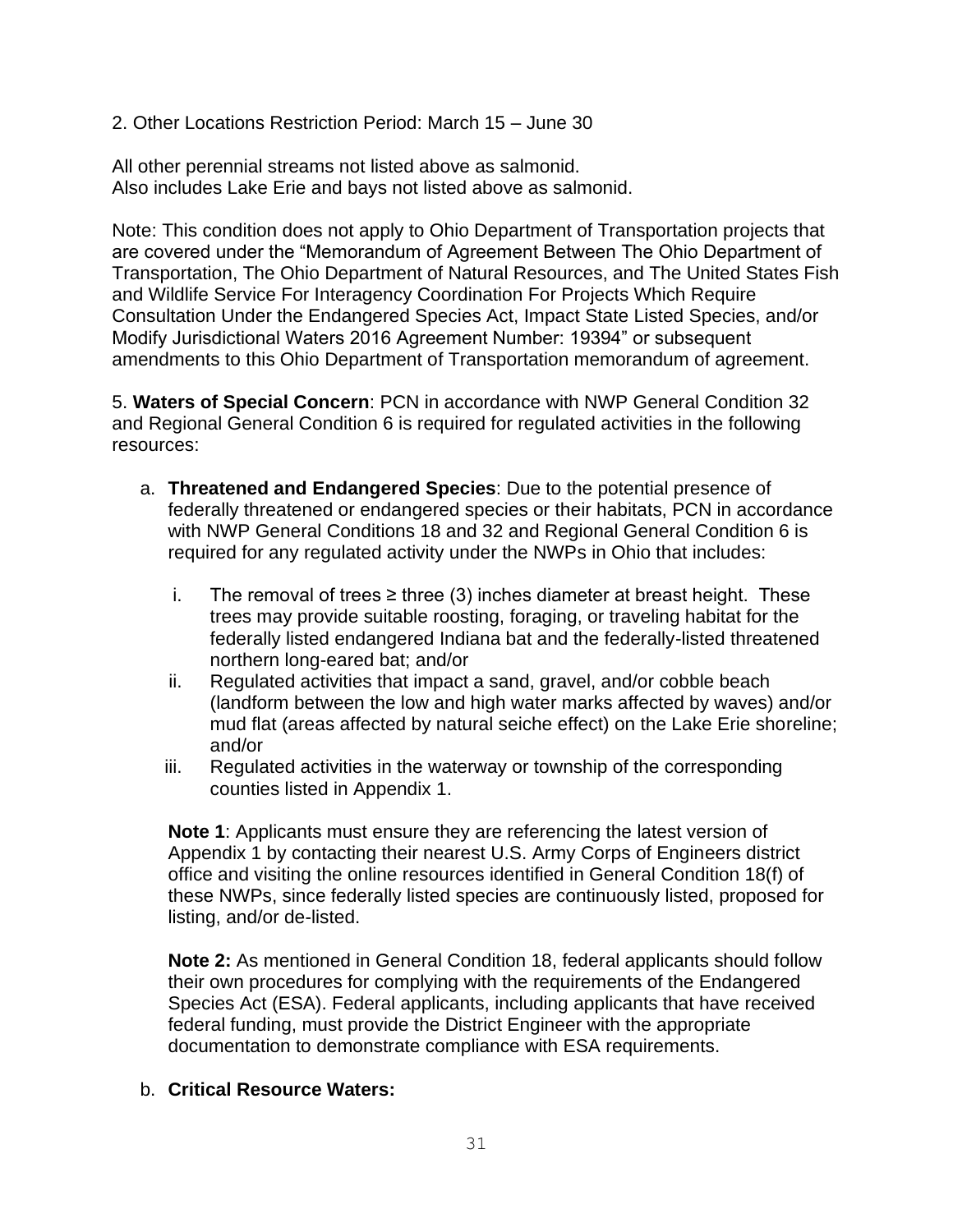- i. In Ohio, two (2) areas have been designated critical habitat for the piping plover (*Charadrius melodus*) and are defined as lands 0.62 mile inland from normal high water line. Unit OH-1 extends from the mouth of Sawmill Creek to the western property boundary of Sheldon Marsh State Natural Area, Erie County, encompassing approximately two (2) miles. Unit OH-2 extends from the eastern boundary line of Headland Dunes Nature Preserve to the western boundary of the Nature Preserve and Headland Dunes State Park, Lake County, encompassing approximately 0.5 mile.
- ii. In Ohio three (3) areas have been designated critical habitat for the rabbitsfoot mussel (*Quadrula cylindrica cylindrica*). Unit RF26 includes 17.5 river kilometers (rkm) (10.9 river miles [rimi]) of the Walhonding River from the convergence of the Kokosing and Mohican Rivers downstream to Ohio Highway 60 near Warsaw, Coshocton County, Ohio. Unit RF27 includes 33.3 rkm (20.7 rmi) of Little Darby Creek from Ohio Highway 161 near Chuckery, Union County, Ohio, downstream to U.S. Highway 40 near West Jefferson, Madison County, Ohio. Unit RF29 includes 7.7 rkm (4.8 rmi) of Fish Creek from the Indiana and Ohio State line northwest of Edgerton, Ohio, downstream to its confluence with the St. Joseph's River north of Edgerton, Williams County, Ohio.
- iii. Old Woman Creek National Estuarine Research Preserve.
- c. **Oak Openings:** Wetland activities conducted in the Oak Openings Region of Northwest Ohio located in Lucas, Henry and Fulton Counties. For a map of the Oak Openings Region, visit [https://www.google.com/maps/d/viewer?mid=1JADupaZXJzO6AUDvnUaV18GVj](https://www.google.com/maps/d/viewer?mid=1JADupaZXJzO6AUDvnUaV18GVjG7yfBim&usp=sharing) [G7yfBim&usp=sharing](https://www.google.com/maps/d/viewer?mid=1JADupaZXJzO6AUDvnUaV18GVjG7yfBim&usp=sharing)
- d. **Category 3 Wetlands:** As determined through use of the latest approved version of the Ohio Environmental Protection Agency's Ohio Rapid Assessment Method wetland evaluation form.
- e. **Ohio Stream Designations:** Exceptional Warmwater Habitat, Cold Water Habitat, Seasonal Salmonid, or any equivalent designation; or water bodies with an antidegradation category of Superior High Quality Water, Outstanding National Resource Water, or Outstanding State Waters as determined by the Ohio Environmental Protection Agency except for NWP 1, 2, 3, 9, 10, 11, 27, 28, 32, and 35 or maintenance activities covered under NWPs 7 and 12. The current list of these rivers and tributaries can be found on the Ohio Environmental Protection Agency web-site at: [http://www.epa.ohio.gov/dsw/rules/3745\\_1.aspx.](http://www.epa.ohio.gov/dsw/rules/3745_1.aspx) These designations can be found under the aquatic life use of the rivers and tributaries within its basin and under the "Anti-deg Rule #05."
- 6. **PCN Submittals**: In addition to the information required under NWP General Condition 32, the following information must be provided with the PCN: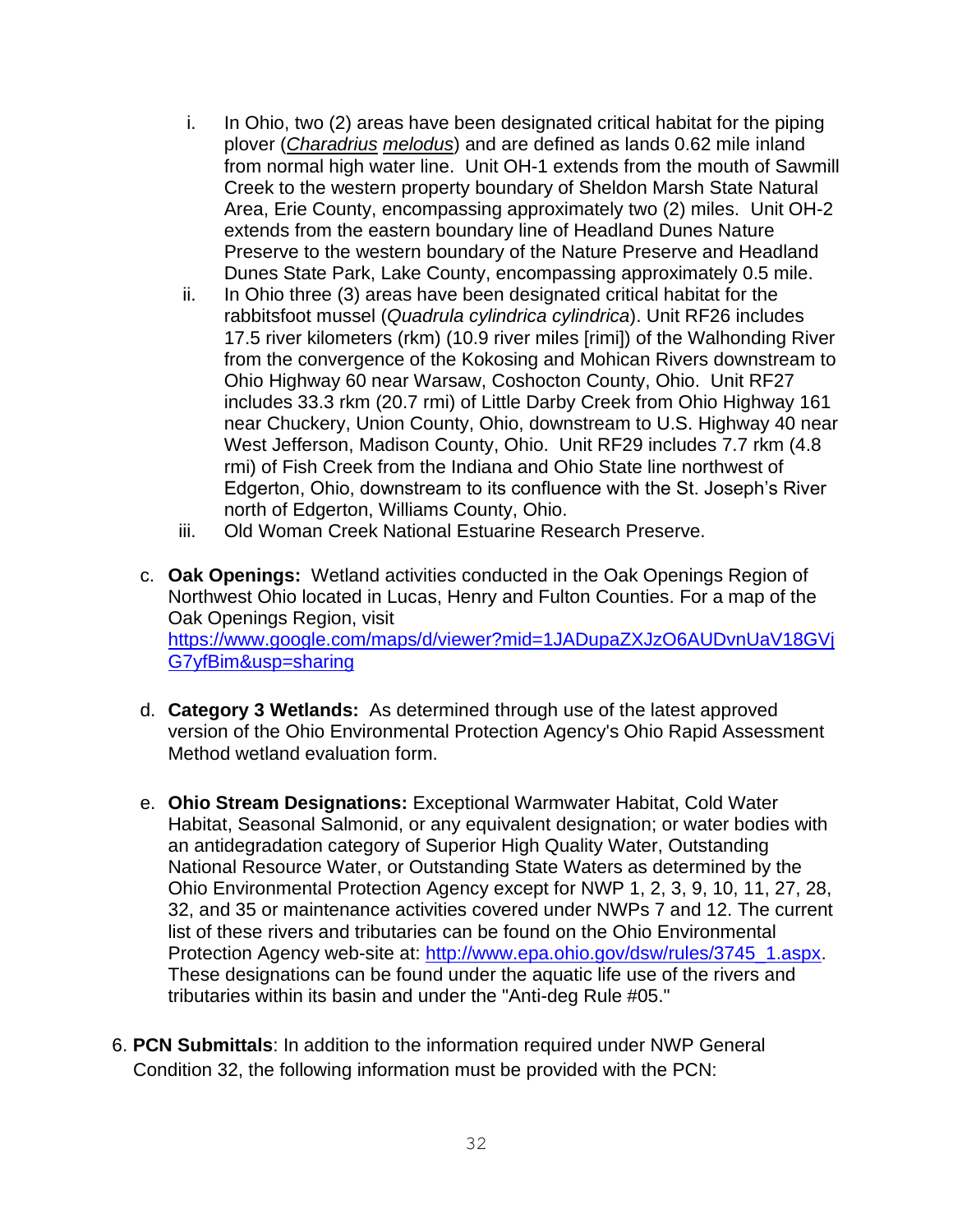- a. **Threatened and Endangered Species:** Section 7(a)(2) of the Endangered Species Act (ESA) states that each federal agency shall, in consultation with the Secretary, insure that any action they authorize, fund, or carry out is not likely to jeopardize the continued existence of a listed species or result in the destruction or adverse modification of designated critical habitat. Section 7 of the ESA, called "Interagency Cooperation," is the mechanism by which federal agencies ensure the actions they take, including those they fund or authorize, do not jeopardize the continued existence of any federally or proposed federally listed species. Consistent with NWP General Condition 18, information for federally threatened and endangered species must be provided in the PCN to determine the proposed activity's compliance with NWP General Condition 18 and to facilitate project-specific coordination with the USFWS. All relevant information obtained from the USFWS must be submitted with the PCN.
- b. **Cultural Resources**: Under the National Historic Preservation Act (NHPA), the Corps must ensure no federal undertaking, including a Corps permit action, which may affect historic resources, is commenced before the impacts of such action are considered and the Advisory Council on Historic Preservation and the State Historic Preservation Office (SHPO) are provided an opportunity to comment as required by the NHPA, 36 CFR 800, and 33 CFR 325, Appendix C. Consistent with NWP General Condition 20, historic properties information must be provided in the PCN if the proposed undertaking might have the potential to cause effects to any historic properties listed on, determined to be eligible for listing on, or potentially eligible for listing on the National Register of Historic Places, including previously unidentified properties. All relevant information obtained from the SHPO must be submitted with the PCN.
- c. **National Wild and Scenic Rivers**: The following waterways are components of the National Wild and Scenic River System and require PCN to the Corps:

#### **Big and Little Darby Creeks**

- Big Darby Creek from Champaign-Union County line downstream to the Conrail railroad trestle and from the confluence with the Little Darby Creek downstream to the Scioto River;
- Little Darby Creek from the Lafayette-Plain City Road bridge downstream to within 0.8 mile from the confluence with Big Darby Creek; and
- Total designation is approximately 82 miles.

#### **Little Beaver Creek**

- Little Beaver Creek main stem, from the confluence of West Fork with Middle Fork near Williamsport to mouth;
- North Fork from confluence of Brush Run and North Fork to confluence of North Fork with main stem at Fredericktown;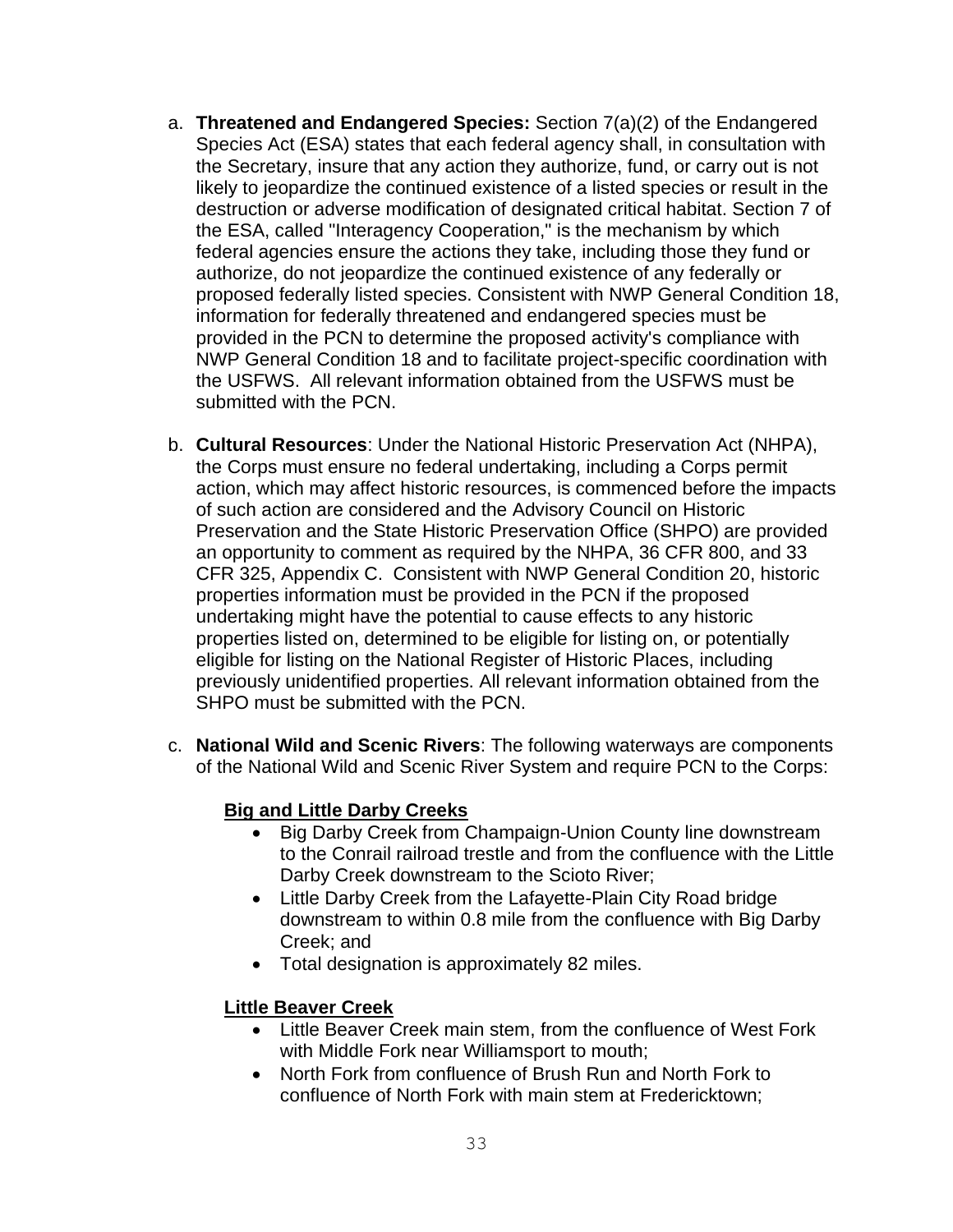- Middle Fork from vicinity of Co. Rd. 901 (Elkton Road) bridge crossing to confluence of Middle Fork with West Fork near Williamsport;
- West Fork from vicinity of Co. Rd. 914 (Y-Camp Road) bridge crossing east to confluence of West Fork with Middle Fork near Williamsport; and
- Total designation is 33 miles.

## **Little Miami River**

- Little Miami River St. Rt. 72 at Clifton to the Ohio River;
- Caesar Creek lower two (2) miles of Caesars Creek; and
- Total designation is 94 miles.
- d. **Temporary Fills or Structures:** When a PCN is required for temporary fills or structures, the PCN must specify how long the temporary fills or structures will remain and include a restoration plan showing how all temporary fills and structures will be removed and the area restored to pre-construction contours and elevations. Native, non-invasive vegetation must be used unless otherwise authorized by a Corps NWP verification.

7. **Invasive Species:** No area for which grading has been completed will be unseeded or unmulched for longer than 14 days. All disturbed areas will be seeded and/or revegetated with native species and approved seed mixes (where practicable) after completion of construction activities for stabilization and to help preclude the establishment of non-native invasive species.

| <b>APPENDIX 1 TO REGIONAL GENERAL CONDITION 5 (a)</b> |                                                                                   |                                                                                                                                                                                |  |  |
|-------------------------------------------------------|-----------------------------------------------------------------------------------|--------------------------------------------------------------------------------------------------------------------------------------------------------------------------------|--|--|
| County                                                | Waterway                                                                          | Township                                                                                                                                                                       |  |  |
| Adams                                                 | <b>Ohio River, Scioto Brush</b><br>Creek, South Fork Scioto<br><b>Brush Creek</b> |                                                                                                                                                                                |  |  |
| Ashtabula                                             | <b>Grand River, Pymatuning</b><br>Creek                                           | Andover, Austinburg, Cherry Valley,<br>Colebrook, Dorset, Hartsgrove,<br>Harpersfield, Morgan, New Lyme, Orwell,<br>Richmond, Rome, Trumbull, Wayne,<br>Williamsfield, Windsor |  |  |
| Athens                                                | <b>Ohio River</b>                                                                 |                                                                                                                                                                                |  |  |
| <b>Brown</b>                                          | <b>East Fork Little Miami</b><br>River, Ohio River                                |                                                                                                                                                                                |  |  |
| <b>Butler</b>                                         | <b>Great Miami River</b>                                                          | Lemon, Liberty                                                                                                                                                                 |  |  |
| Champaign                                             |                                                                                   | Mad River, Union, Urbana                                                                                                                                                       |  |  |
| <b>Clark</b>                                          | Little Miami River                                                                | Bethel, Moorfield, Pleasant, Springfield                                                                                                                                       |  |  |
| Clermont                                              | East Fork Little Miami<br>River, Little Miami River,                              |                                                                                                                                                                                |  |  |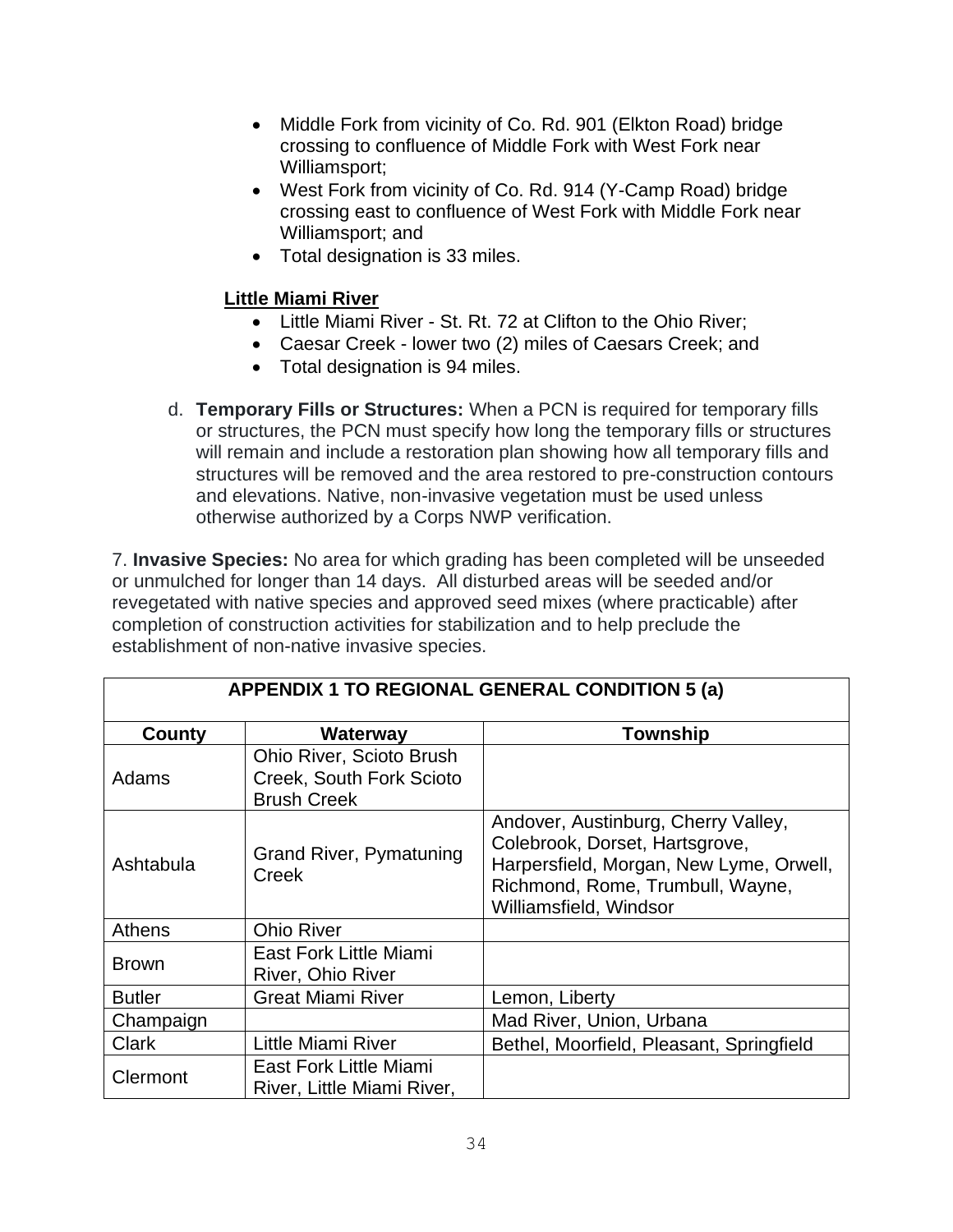| <b>APPENDIX 1 TO REGIONAL GENERAL CONDITION 5 (a)</b> |                                                             |                                                                        |  |  |
|-------------------------------------------------------|-------------------------------------------------------------|------------------------------------------------------------------------|--|--|
| County                                                | Waterway                                                    | <b>Township</b>                                                        |  |  |
|                                                       | <b>Ohio River</b>                                           |                                                                        |  |  |
| Clinton                                               |                                                             | Chester, Richland, Wayne                                               |  |  |
| Columbiana                                            |                                                             | Butler, Fairfield, Hanover, Knox, Unity                                |  |  |
|                                                       | Killbuck Creek,                                             |                                                                        |  |  |
| Coshocton                                             | Muskingum River,                                            |                                                                        |  |  |
|                                                       | <b>Walhonding River</b>                                     |                                                                        |  |  |
| Crawford                                              |                                                             | Auburn, Bucyrus, Cranberry, Dallas,                                    |  |  |
|                                                       |                                                             | Holmes, Whetstone                                                      |  |  |
| Darke                                                 | <b>Stillwater River</b>                                     |                                                                        |  |  |
| Defiance                                              | St. Joseph River                                            | Milford                                                                |  |  |
| Delaware                                              | Mill Creek, Olentangy<br><b>River</b>                       |                                                                        |  |  |
| Erie                                                  |                                                             | Margaretta                                                             |  |  |
| Fairfield                                             |                                                             | Walnut                                                                 |  |  |
| Fayette                                               |                                                             | Concord, Green, Jasper, Union                                          |  |  |
| Franklin                                              | <b>Big Darby Creek, Little</b><br>Darby Creek, Scioto River |                                                                        |  |  |
| Fulton                                                | <b>Swan Creek</b>                                           |                                                                        |  |  |
| Gallia                                                | <b>Ohio River</b>                                           |                                                                        |  |  |
| Greene                                                | Little Miami River                                          | Bath, Beaver Creek, Spring Valley, Sugar<br><b>Creek</b>               |  |  |
| Hamilton                                              | <b>Great Miami River, Little</b><br>Miami River, Ohio River |                                                                        |  |  |
| Hancock                                               | <b>Blanchard River</b>                                      |                                                                        |  |  |
| Hardin                                                | <b>Blanchard River</b>                                      | Blanchard, Dudley, Hale, Jackson,<br>McDonald, Roundhead               |  |  |
| Hocking                                               |                                                             | Benton, Laurel                                                         |  |  |
| Holmes                                                |                                                             | All townships                                                          |  |  |
| Huron                                                 |                                                             | New Haven, Richmond                                                    |  |  |
| Lake                                                  | <b>Grand River</b>                                          | Madison                                                                |  |  |
| Lawrence                                              | <b>Ohio River</b>                                           |                                                                        |  |  |
| Licking                                               |                                                             | Licking, Union                                                         |  |  |
| Logan                                                 | <b>Great Miami River</b>                                    | Perry, Richland, Stokes, Washington,<br>Zane                           |  |  |
| Lucas                                                 | <b>Swan Creek</b>                                           | All townships                                                          |  |  |
| Madison                                               | <b>Big Darby Creek, Little</b><br>Darby Creek               |                                                                        |  |  |
| Mahoning                                              |                                                             | Beaver, Boardman, Canfield, Green,<br>Poland, Springfield              |  |  |
| <b>Marion</b>                                         | <b>Tymochtee Creek</b>                                      | Big Island, Bowling Green, Grand, Green<br>Camp, Montgomery, Salt Rock |  |  |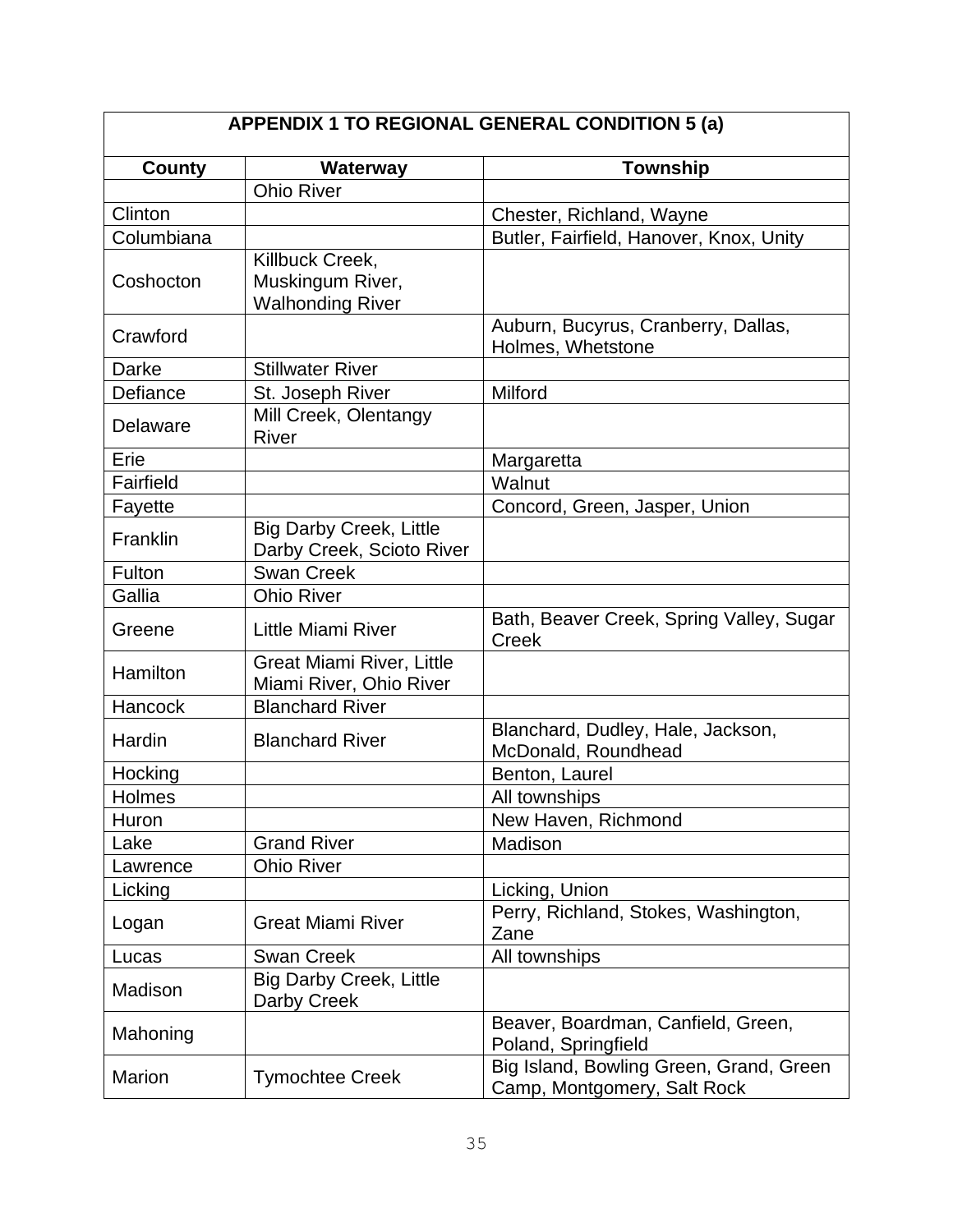| <b>APPENDIX 1 TO REGIONAL GENERAL CONDITION 5 (a)</b> |                                                                                          |                                                                                                                                                          |  |  |
|-------------------------------------------------------|------------------------------------------------------------------------------------------|----------------------------------------------------------------------------------------------------------------------------------------------------------|--|--|
| <b>County</b>                                         | Waterway                                                                                 | Township                                                                                                                                                 |  |  |
| Meigs                                                 | <b>Ohio River</b>                                                                        |                                                                                                                                                          |  |  |
| Miami                                                 | Great Miami River,<br><b>Stillwater River</b>                                            |                                                                                                                                                          |  |  |
| Montgomery                                            | Great Miami River,<br><b>Stillwater River</b>                                            | Mad River, Wayne                                                                                                                                         |  |  |
| Morgan                                                | Muskingum River                                                                          |                                                                                                                                                          |  |  |
| Muskingum                                             | <b>Muskingum River</b>                                                                   |                                                                                                                                                          |  |  |
| Ottawa                                                |                                                                                          | All townships                                                                                                                                            |  |  |
| Perry                                                 |                                                                                          | Thorn                                                                                                                                                    |  |  |
| Pickaway                                              | <b>Big Darby Creek, Scioto</b><br><b>River</b>                                           |                                                                                                                                                          |  |  |
| Pike                                                  | <b>Scioto River</b>                                                                      |                                                                                                                                                          |  |  |
| Portage                                               |                                                                                          | Aurora, Atwater, Charlestown, Deerfield,<br>Edinburg, Franklin, Freedom, Mantua,<br>Nelson, Palmyra, Paris, Randolph,<br>Ravenna, Rootstown, Streetsboro |  |  |
| Preble                                                |                                                                                          | Dixon, Gasper, Israel, Jackson, Lanier,<br>Monroe, Somers, Twin, Washington                                                                              |  |  |
| Richland                                              |                                                                                          | Plymouth                                                                                                                                                 |  |  |
| <b>Ross</b>                                           | Salt Creek, Scioto River                                                                 |                                                                                                                                                          |  |  |
| Sandusky                                              |                                                                                          | All townships                                                                                                                                            |  |  |
| Scioto                                                | Ohio River, Scioto Brush<br>Creek, Scioto River, South<br><b>Fork Scioto Brush Creek</b> | Nile, Rush, Union                                                                                                                                        |  |  |
| Shelby                                                | <b>Great Miami River</b>                                                                 |                                                                                                                                                          |  |  |
| <b>Stark</b>                                          |                                                                                          | Lexington, Marlboro                                                                                                                                      |  |  |
| Summit                                                |                                                                                          | Hudson, Tallmadge, Twinsburg                                                                                                                             |  |  |
| Trumbull                                              | <b>Pymatuning Creek</b>                                                                  | All townships                                                                                                                                            |  |  |
| Union                                                 | <b>Big Darby Creek, Little</b><br>Darby Creek, Mill Creek,<br><b>Treacle Creek</b>       | Allen, Darby, Washington                                                                                                                                 |  |  |
| Warren                                                | Great Miami River, Little<br>Miami River                                                 | Clear Creek, Deerfield, Massie, Turtle<br>Creek, Union, Washington, Wayne                                                                                |  |  |
| Washington                                            | Muskingum River, Ohio<br>River                                                           |                                                                                                                                                          |  |  |
| Wayne                                                 |                                                                                          | All townships                                                                                                                                            |  |  |
| <b>Williams</b>                                       | Fish Creek, St. Joseph<br>River                                                          | Bridgewater, Center, Florence, Jefferson,<br>Madison, Northwest, St. Joseph, Superior                                                                    |  |  |
| Wyandot                                               | <b>Tymochtee Creek</b>                                                                   | Antrim, Marseilles, Mifflin, Pitt                                                                                                                        |  |  |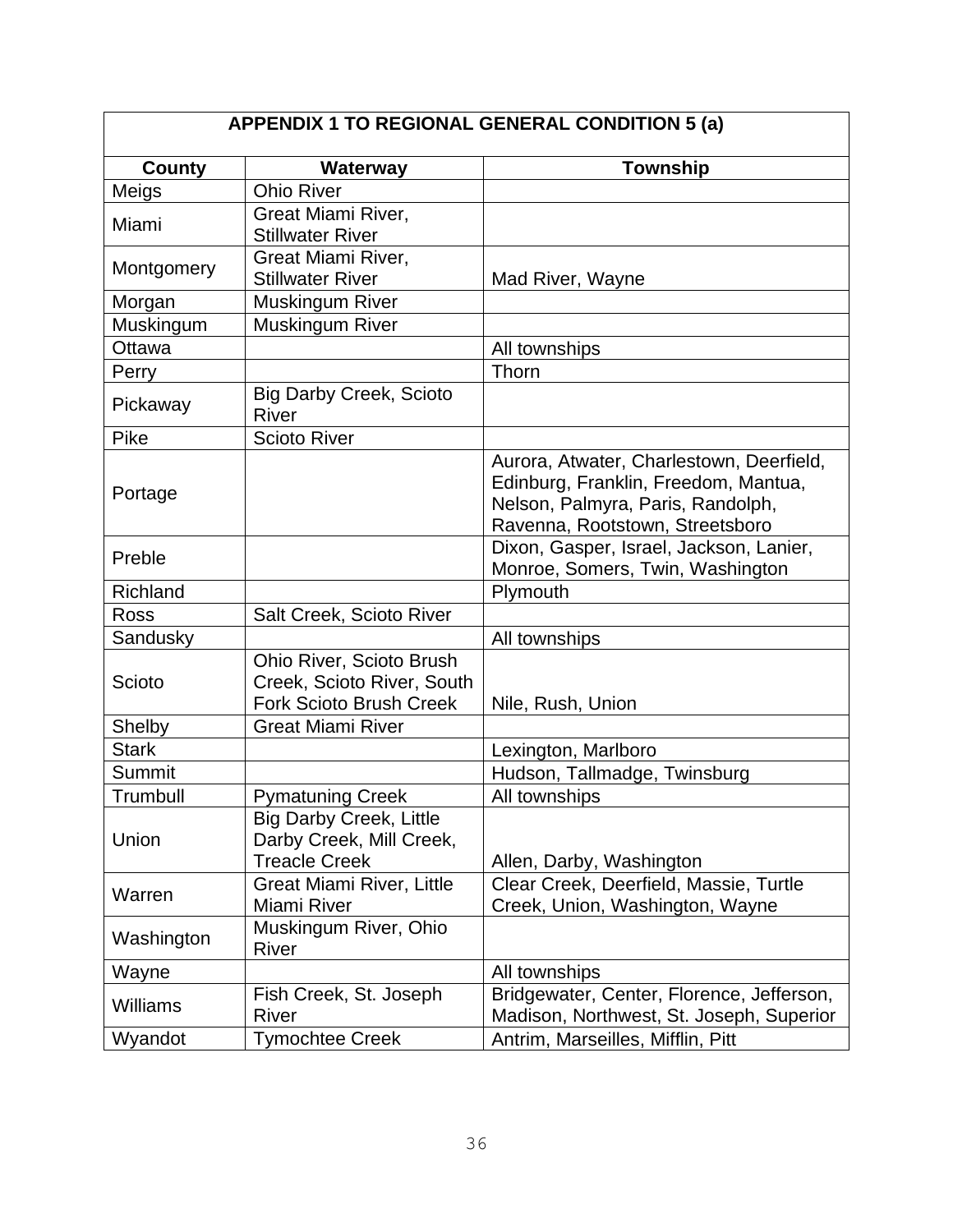#### **HELPFUL INFORMATION FOR COMPLIANCE WITH THE NWP GENERAL CONDITIONS:**

DISCLAIMER: The below information is intended to provide helpful contact information and other submittal recommendations. Contact the appropriate local, state, or federal agency for the most updated links to ensure compliance with the NWP General Conditions.

## **General Condition 1 (Navigation)**

## *List of Section 10 Navigable Waters of the U.S.:*

Buffalo District – [https://www.lrb.usace.army.mil/Portals/45/docs/regulatory/DistrictInfo/waterway\\_oh.pdf](https://www.lrb.usace.army.mil/Portals/45/docs/regulatory/DistrictInfo/waterway_oh.pdf)

Huntington District – [https://www.lrh.usace.army.mil/Missions/Regulatory/Section-10-](https://www.lrh.usace.army.mil/Missions/Regulatory/Section-10-Streams/) [Streams/](https://www.lrh.usace.army.mil/Missions/Regulatory/Section-10-Streams/)

Louisville District – [https://www.lrl.usace.army.mil/Portals/64/docs/Regulatory/Public%20Notices/Limits%20](https://www.lrl.usace.army.mil/Portals/64/docs/Regulatory/Public%20Notices/Limits%20of%20Jurisdiction%20Public%20Notice-revised.pdf?ver=2013-02-13-120705-203) [of%20Jurisdiction%20Public%20Notice-revised.pdf?ver=2013-02-13-120705-203](https://www.lrl.usace.army.mil/Portals/64/docs/Regulatory/Public%20Notices/Limits%20of%20Jurisdiction%20Public%20Notice-revised.pdf?ver=2013-02-13-120705-203)

Pittsburgh District – [https://www.lrp.usace.army.mil/Portals/72/docs/regulatory/RegulatoryBoundaries/PN12-](https://www.lrp.usace.army.mil/Portals/72/docs/regulatory/RegulatoryBoundaries/PN12-2.pdf) [2.pdf](https://www.lrp.usace.army.mil/Portals/72/docs/regulatory/RegulatoryBoundaries/PN12-2.pdf)

## *Navigation Charts:*

Buffalo District – <https://www.lrb.usace.army.mil/Library/Maps-and-Charts/>

Huntington District – [https://www.lrh.usace.army.mil/Missions/Regulatory/Section-10-](https://www.lrh.usace.army.mil/Missions/Regulatory/Section-10-Streams/) [Streams/](https://www.lrh.usace.army.mil/Missions/Regulatory/Section-10-Streams/)

Louisville District – https://www.lrl.usace.army.mil/Portals/64/docs/Ops/Navigation/Charts/Ohio/OhioRiverC harts102-122.pdf

Pittsburgh District – [https://www.lrp.usace.army.mil/Missions/Navigation/Navigation-](https://www.lrp.usace.army.mil/Missions/Navigation/Navigation-Charts/)[Charts/](https://www.lrp.usace.army.mil/Missions/Navigation/Navigation-Charts/)

## *Locks and Dams:*

Buffalo District – https://www.lrb.usace.army.mil/Library/Maps-and-Charts/

Huntington District – [https://www.lrh.usace.army.mil/Missions/Civil-Works/Locks-and-](https://www.lrh.usace.army.mil/Missions/Civil-Works/Locks-and-Dams/)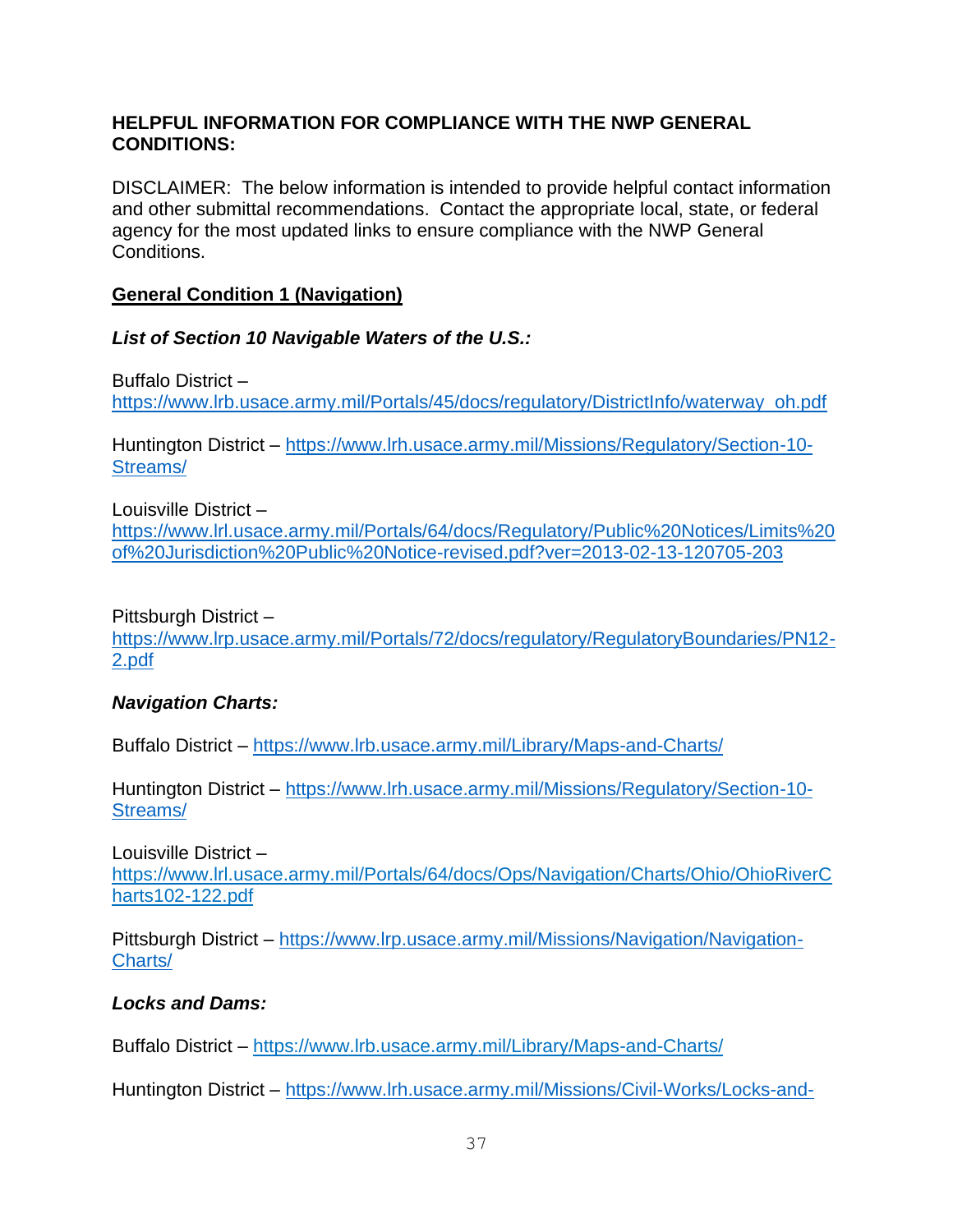# [Dams/](https://www.lrh.usace.army.mil/Missions/Civil-Works/Locks-and-Dams/)

Louisville District – [https://www.lrl.usae.army.mil/Missions/Civil-](https://www.lrl.usae.army.mil/Missions/Civil-Works/Navigation/Locks-and-Dams/)[Works/Navigation/Locks-and-Dams/](https://www.lrl.usae.army.mil/Missions/Civil-Works/Navigation/Locks-and-Dams/)

Pittsburgh District – [https://www.lrp.usace.army.mil/Missions/Navigation/Locks-and-](https://www.lrp.usace.army.mil/Missions/Navigation/Locks-and-Dams/#:~:text=Locks%20and%20Dams%20%20%20Allegheny%20River%20,Locks%20%26%20Dam%20%205%20more%20rows%20)[Dams/#:~:text=Locks%20and%20Dams%20%20%20Allegheny%20River%20,Locks%2](https://www.lrp.usace.army.mil/Missions/Navigation/Locks-and-Dams/#:~:text=Locks%20and%20Dams%20%20%20Allegheny%20River%20,Locks%20%26%20Dam%20%205%20more%20rows%20) [0%26%20Dam%20%205%20more%20rows%20](https://www.lrp.usace.army.mil/Missions/Navigation/Locks-and-Dams/#:~:text=Locks%20and%20Dams%20%20%20Allegheny%20River%20,Locks%20%26%20Dam%20%205%20more%20rows%20)

## *Notice to Navigation Interests Request Sheets:*

Huntington District – <https://www.lrh.usace.army.mil/Portals/38/docs/navigation/Notice%20Info%20sheet.pdf>

Louisville –

[https://www.lrl.usace.army.mil/Portals/64/docs/Regulatory/Forms/Notice%20to%20Navi](https://www.lrl.usace.army.mil/Portals/64/docs/Regulatory/Forms/Notice%20to%20Navigation%20Interests%20Data%20Form%202019.pdf?ver=2019-07-22-101251-297) [gation%20Interests%20Data%20Form%202019.pdf?ver=2019-07-22-101251-297](https://www.lrl.usace.army.mil/Portals/64/docs/Regulatory/Forms/Notice%20to%20Navigation%20Interests%20Data%20Form%202019.pdf?ver=2019-07-22-101251-297)

Pittsburgh District –

<https://www.lrp.usace.army.mil/Portals/72/docs/regulatory/NavNoticeRequestForm.pdf>

## **General Condition 5 (Shellfish Beds)**

Shellfish beds in Ohio include concentrations of freshwater mussels. All native mussels are protected in the State of Ohio (Section 1533.324 of the Ohio Revised Code). In addition, 10 federally listed species occur in the state and are protected by the ESA (87 Stat. 884, as amended; 16 U.S.C. 1531 et seq.). All rivers and tributaries that contain mussels or potential mussel habitat must be surveyed prior to any proposed streambed disturbance. Currently accepted protocol and supporting materials can be found on the Ohio Department of Natural Resources' website:

[https://ohiodnr.gov/wps/portal/gov/odnr/buy-and-apply/special-use-permits/collecting](https://ohiodnr.gov/wps/portal/gov/odnr/buy-and-apply/special-use-permits/collecting-research/ohio-mussel-surveyor)[research/ohio-mussel-surveyor](https://ohiodnr.gov/wps/portal/gov/odnr/buy-and-apply/special-use-permits/collecting-research/ohio-mussel-surveyor)

#### **General Condition 7 (Water Supply Intakes)**

Locations of drinking water source protection areas associated with public water supply intakes, including the name of the public water supply, can be found at the following link:

[https://oepa.maps.arcgis.com/apps/webappviewer/index.html?id=3b39e11ba7fc43c3b4](https://oepa.maps.arcgis.com/apps/webappviewer/index.html?id=3b39e11ba7fc43c3b41801e3580e6d21) [1801e3580e6d21](https://oepa.maps.arcgis.com/apps/webappviewer/index.html?id=3b39e11ba7fc43c3b41801e3580e6d21)

Contact information for public water suppliers can be obtained from Ohio EPA by contacting the Division of Drinking and Ground Waters at whp@epa.ohio.gov or 614- 644-2752.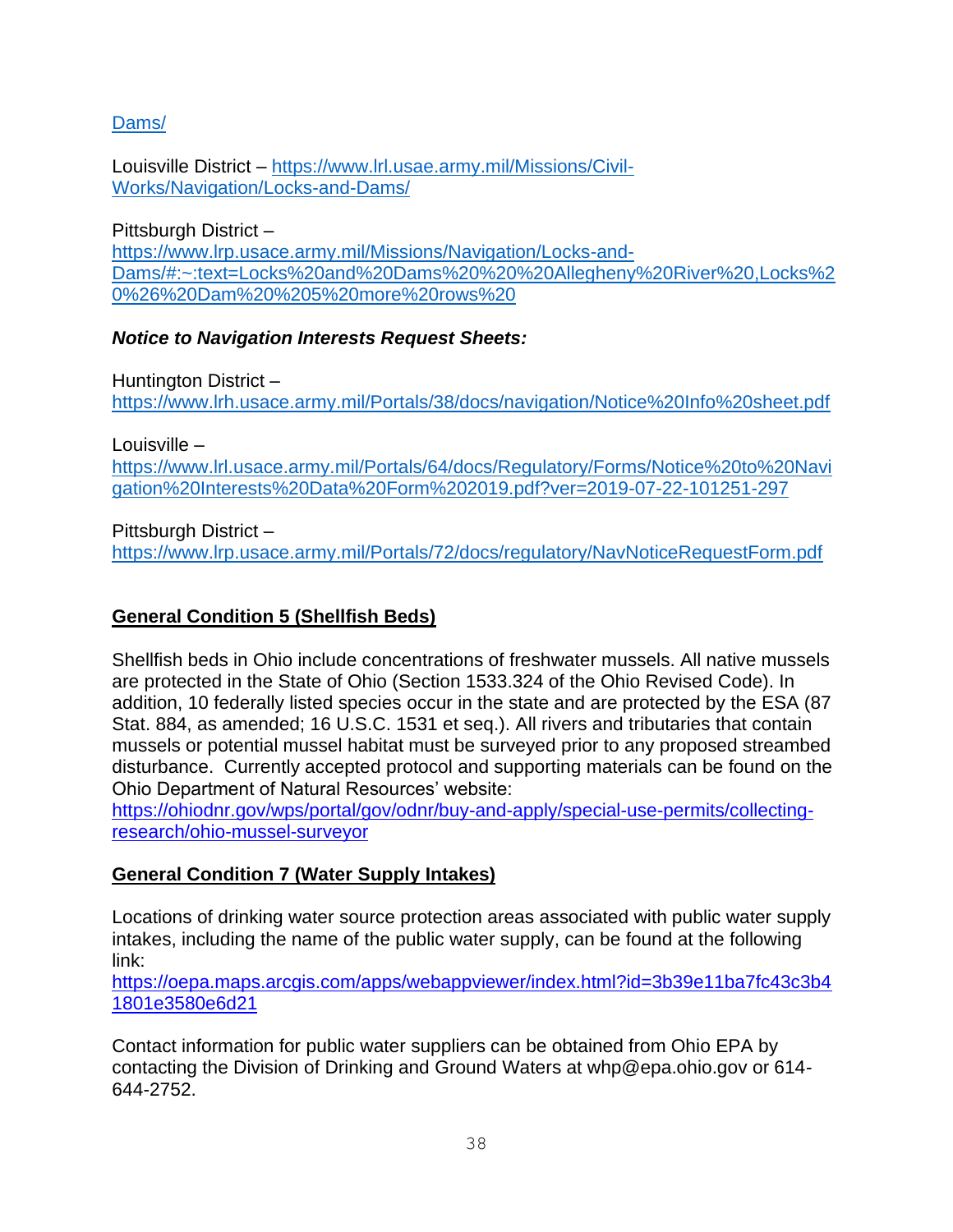# **General Condition 10 (Fills Within 100-year Floodplains)**

The following website provides a statewide listing of Floodplain Managers in Ohio: [https://ohiodnr.gov/wps/portal/gov/odnr/discover-and-learn/safety-conservation/about-](https://ohiodnr.gov/wps/portal/gov/odnr/discover-and-learn/safety-conservation/about-ODNR/water-resources/floodplains/)[ODNR/water-resources/floodplains/](https://ohiodnr.gov/wps/portal/gov/odnr/discover-and-learn/safety-conservation/about-ODNR/water-resources/floodplains/)

#### **General Condition 16 (Wild and Scenic Rivers)**

Prior to submitting a PCN for work in a National Wild and Scenic River System, it is recommended that the applicant contact the National Park Service Regional Wild and Scenic Rivers Specialist, at the Midwest Regional Office, 601 Riverfront Drive, Omaha, Nebraska 68102, for assistance in complying with NWP General Condition 16. Any determination provided by the National Park Service should be submitted with the PCN. The following website provides information on National Wild and Scenic Rivers within Ohio:

https://www.rivers.gov/ohio.php

#### **General Condition 18 (Endangered Species)**

To obtain the most up to date information on federally threatened and endangered species applicants are encouraged to utilize the USFWS's Information for Planning and Consultation System (IPaC) found at<https://ecos.fws.gov/ipac/>

Prior to the submittal of a PCN, applicants may also contact the USFWS, Ohio Ecological Services Field Office at:

Address: 4625 Morse Road, Suite 104 Columbus, Ohio 43230

Email: [ohio@fws.gov](mailto:ohio@fws.gov)

Phone: (614) 416-8993

The Ohio Mussel Survey Protocol may be found at the following link:

[https://ohiodnr.gov/wps/portal/gov/odnr/buy-and-apply/special-use-permits/collecting](https://ohiodnr.gov/wps/portal/gov/odnr/buy-and-apply/special-use-permits/collecting-research/ohio-mussel-surveyor)[research/ohio-mussel-surveyor](https://ohiodnr.gov/wps/portal/gov/odnr/buy-and-apply/special-use-permits/collecting-research/ohio-mussel-surveyor)

#### **General Condition 4 (Migratory Bird Breeding Areas) and General Condition 19 (Migratory Birds and Bald and Golden Eagles)**

Prior to the submittal of a PCN, information to assist in complying with NWP General Conditions 4 and 19 may be obtained from the USFWS, Ohio Ecological Services Field Office at: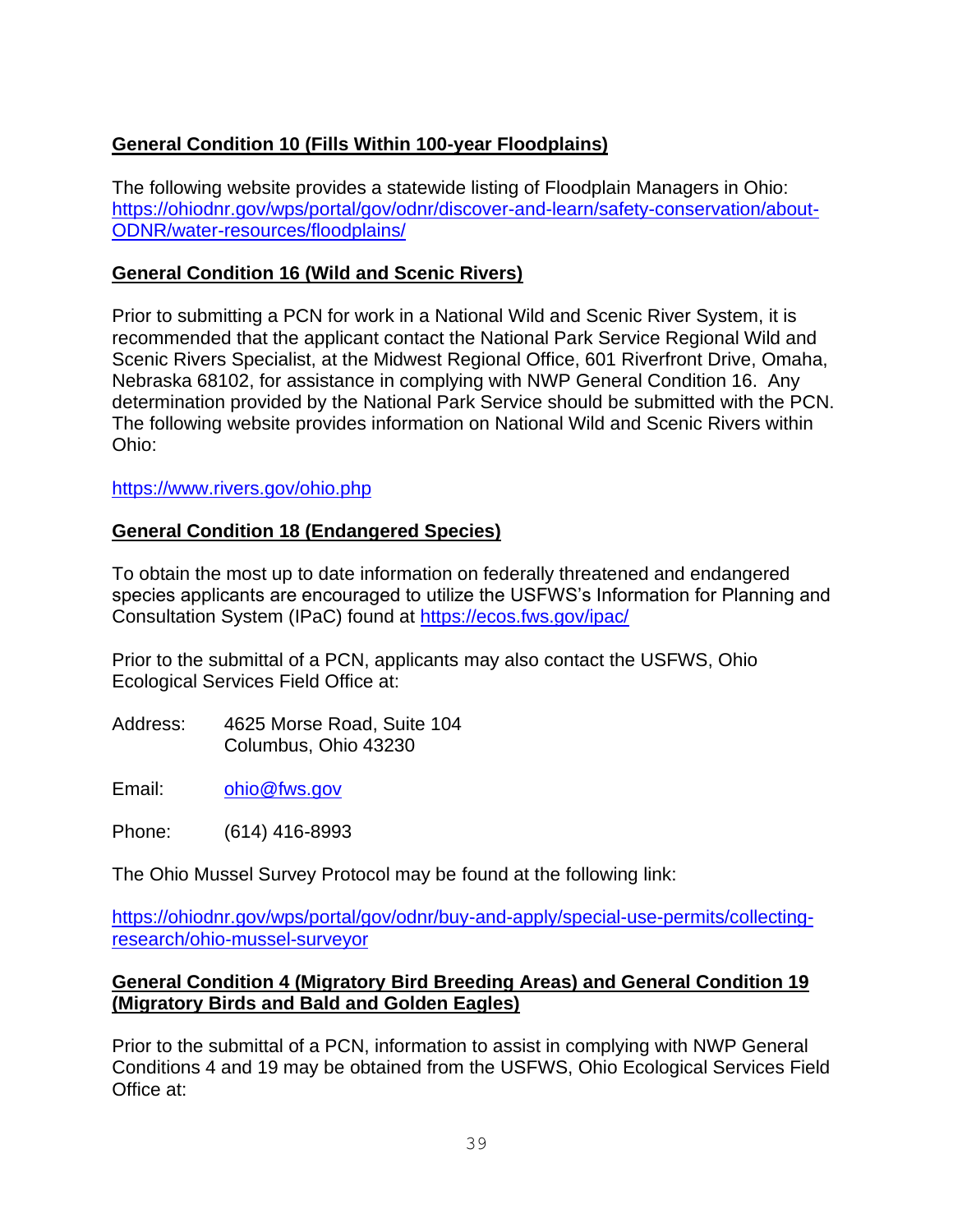Address: 4625 Morse Road, Suite 104 Columbus, Ohio 43230

Email: [ohio@fws.gov](mailto:ohio@fws.gov)

Phone: (614) 416-8993

The Ohio Division of Natural Resources Division of Wildlife may be contacted at (800) 945-3543.

## **General Condition 20 (Historic Properties)**

The Ohio National Register of Historic Places can be found at the following link: <https://www.ohiohistory.org/preserve/state-historic-preservation-office/nationalregister>

When reviewing a PCN, the Corps will scope appropriate historic property identification efforts and, if applicable, work with the applicant to take into account the effect of the proposed activity on historic properties. In these instances, information and coordination may include:

• Requesting comments directly from the Ohio History Connection SHPO on the effect the proposed regulated activity may have on historic properties. The Ohio History Connection SHPO may be contacted at:

| Address: | <b>Ohio History Center</b>             |  |
|----------|----------------------------------------|--|
|          | 800 E. 17th Ave., Columbus, Ohio 43211 |  |
| Phone:   | $(614)$ 297-2300                       |  |
| Email:   | info@ohiohistory.org                   |  |

- To identify potential historic properties that may be affected by a proposed project, the following information may be reviewed and/or provided with the PCN when applicable:
	- $\circ$  A detailed description of the project site in its current condition (i.e. prior to construction activities) including information on the terrain and topography of the site, the acreage of the site, the proximity of the site to major waterways, and any known disturbances within the site.
	- o A detailed description of past land uses in the project site.
	- o Photographs and mapping showing the site conditions and all buildings or structures within the project site and on adjacent parcels are useful. Photographs and maps supporting past land uses should be provided as available.
	- o Information regarding any past cultural resource studies or coordination pertinent to the project area, if available.
	- o U.S. Geological Survey (USGS) 7.5' series topographic maps;
	- o Ohio History Connection SHPO files including: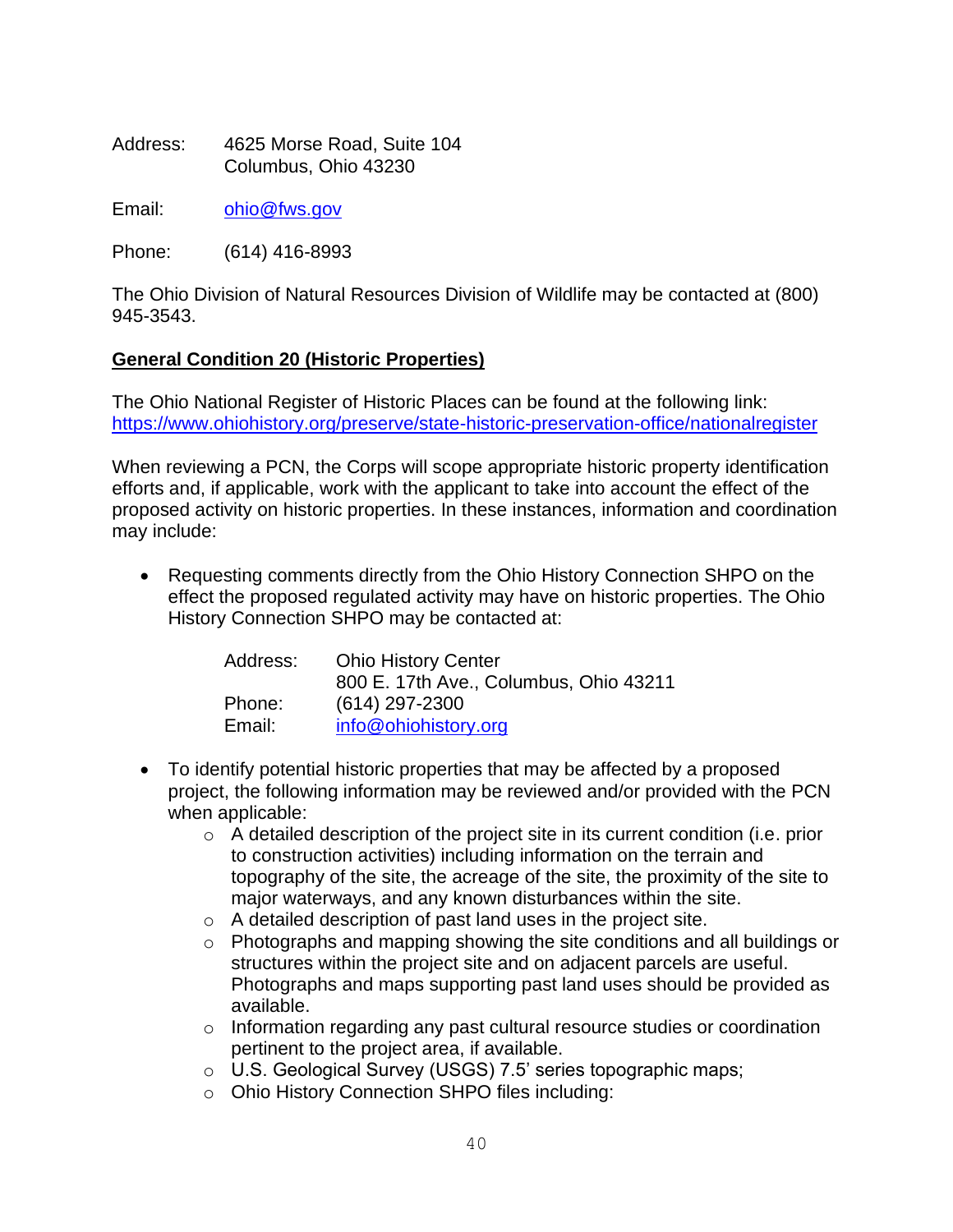- Ohio Archaeological Inventory (OAI) files;
- Ohio Historic Inventory files (OHI);
- Ohio SHPO Cultural Resources Management (CRM)/contract archaeology files;
- NRHP files including Historic Districts; and
- County atlases, histories and historic USGS 15' series topographic map(s).
- When needed to evaluate effects to historic properties, the applicant is encouraged to consult with professionals meeting the Professional Qualification Standards as set forth in the Secretary of the Interior's Standards and Guidelines for Archeology and Historic Preservation (48 FR 44716) during this data gathering process. These professionals can assist with compiling the project information discussed above and should provide recommendations as to whether the proposal has the potential to affect historic properties and if further effort is needed to identify or assess potential effects to historic properties. These professionals can also compile preliminary review information to submit to the District Engineer as part of the PCN.

## **General Condition 23 (Mitigation)**

Information pertaining to mitigation can be found at the following link: <https://www.lrh.usace.army.mil/Missions/Regulatory/Mitigation.aspx>

#### **General Condition 25 (Water Quality)**

The Ohio Environmental Protection Agency may be contacted at:

Address: Lazarus Government Center 50 W Town St. Suite 700 Columbus, Ohio 43215

Phone: (614) 644-2001

Information pertaining to the Ohio Environmental Protection Agency water quality certification (WQC) program, including the Section 401 Clean Water Act WQC application form, can be obtained at the following link: <https://www.epa.state.oh.us/dsw/#113292723-programs>

## **General Condition 32 (Pre-Construction Notification)**

The nationwide permit pre-construction notification form (Form ENG 6082) may be obtained at the following link: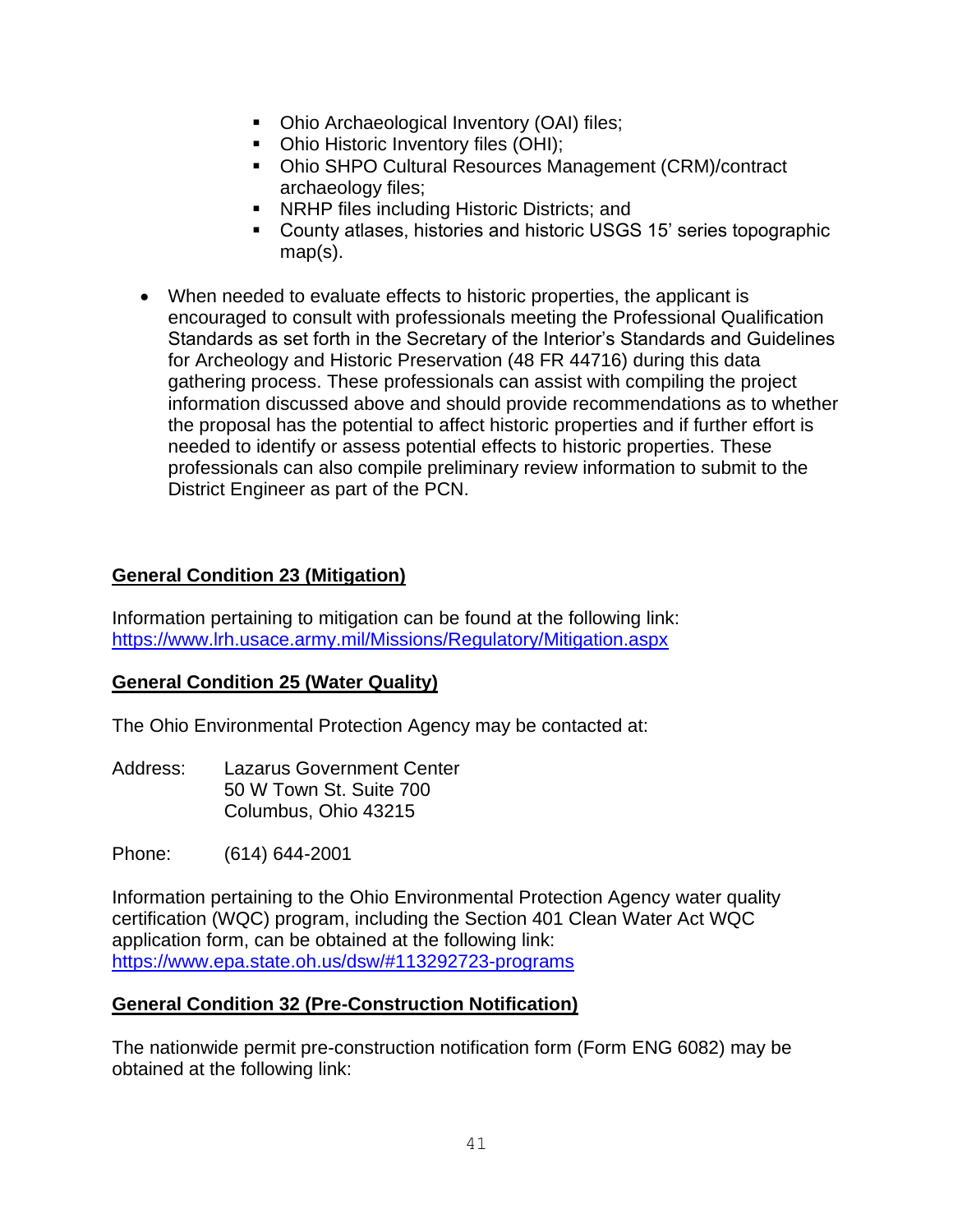[https://www.publications.usace.army.mil/Portals/76/Eng\\_Form\\_6082\\_2019Oct.pdf?ver=](https://www.publications.usace.army.mil/Portals/76/Eng_Form_6082_2019Oct.pdf?ver=2019-10-22-081550-710/) [2019-10-22-081550-710/](https://www.publications.usace.army.mil/Portals/76/Eng_Form_6082_2019Oct.pdf?ver=2019-10-22-081550-710/)

A checklist of information that must be provided in a pre-construction notification can be obtained at the following link:

[https://www.lrh.usace.army.mil/Missions/Regulatory/How-to-Apply-for-a-](https://www.lrh.usace.army.mil/Missions/Regulatory/How-to-Apply-for-a-Permit/Nationwide-Permits/)[Permit/Nationwide-Permits/](https://www.lrh.usace.army.mil/Missions/Regulatory/How-to-Apply-for-a-Permit/Nationwide-Permits/)

# **Electronic Submittal**:

• PCNs should be saved as a PDF document, and then submitted as an attachment in an email to the appropriate Regulatory Office:

> **Buffalo District –** LRB.Ohio.RegActions@usace.army.mil **Huntington District –** [LRH.permits@usace.army.mil](mailto:LRH.permits@usace.army.mil) **Louisville District –** CELRL.Door.To.The.Corps@usace.army.mil **Pittsburgh District –** Regulatory.Permits@usace.army.mil

- Electronic documents must have sufficient resolution to show project details. The PCN and supporting documents submitted electronically must not exceed 10 megabytes (10MB) per email. Multiple emails may be required to transmit documents to ensure the 10MB limit is not exceeded. Alternatively, use of the Department of Defense Secure Access File Exchange (DoD SAFE) service to transfer large files may be requested in your email.
- For tracking and processing purposes, the email should include the following:
	- o **Email Subject Line:** include the name of the applicant, type of PCN request, and location (County and State). Example: RE: Doe, John, PCN and Section 401 WQC Request, Summit County, Ohio;
	- o **Email Body:** 1) Brief description of the proposed project, 2) contact information (phone number, mailing address, and email address) for the applicant and/or their agent, and 3) the project location: Address and Latitude/Longitude in decimal degrees (e.g. 42.92788° N, 88.36257° W).
- If you do not have internet access, information may be submitted through the U.S. Postal Service to the appropriate Regulatory Office:

U.S. Army Corps of Engineers, Buffalo District ATTN: Regulatory Branch 1776 Niagara Street Buffalo, New York 14207 Phone: (716) 879-4330 Fax: (716) 879-4310